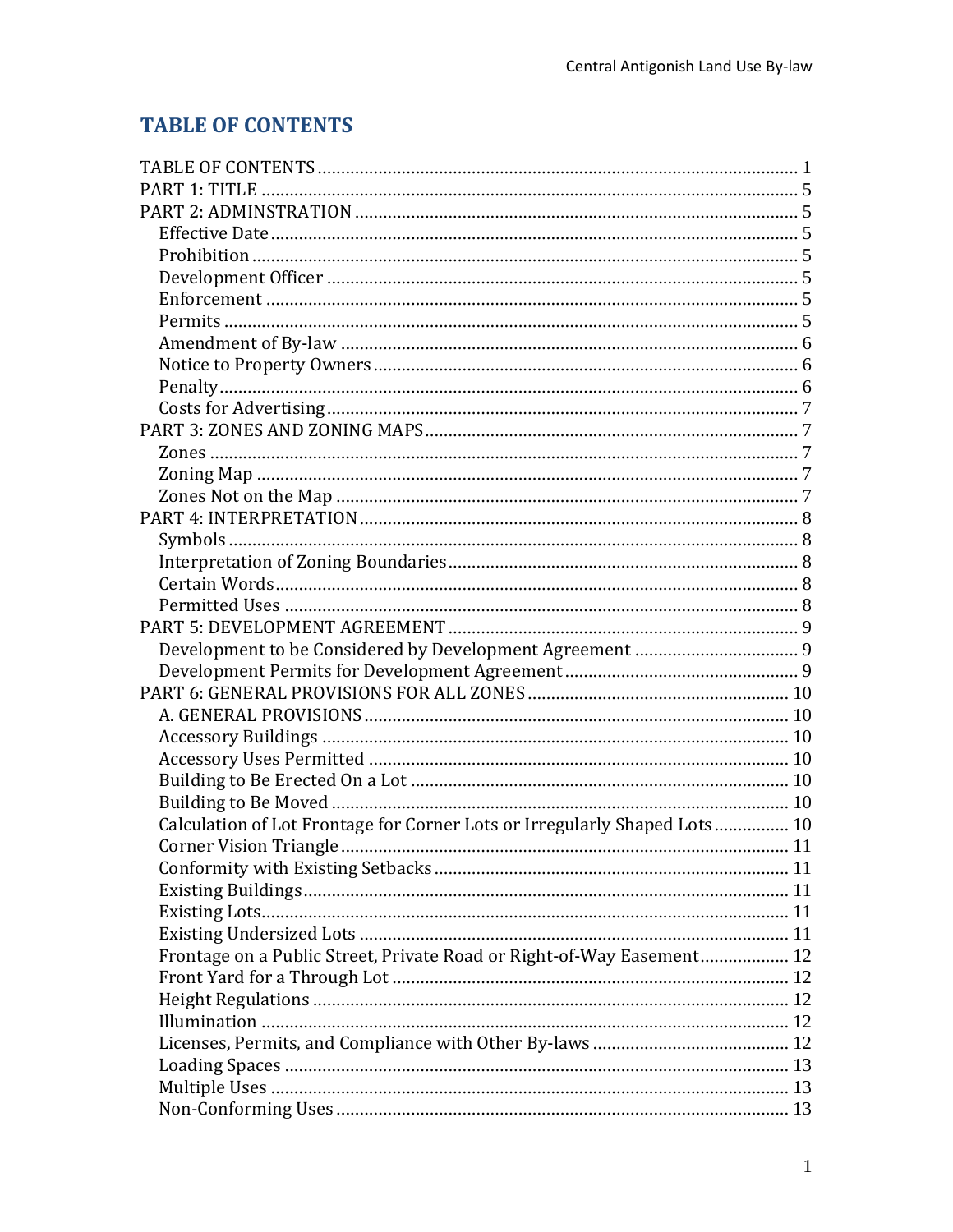| Hamlet Commercial (HC-1), Hamlet Industrial (HI-1) and Tourist Commercial |  |
|---------------------------------------------------------------------------|--|
|                                                                           |  |
|                                                                           |  |
|                                                                           |  |
|                                                                           |  |
|                                                                           |  |
|                                                                           |  |
|                                                                           |  |
|                                                                           |  |
|                                                                           |  |
|                                                                           |  |
|                                                                           |  |
|                                                                           |  |
|                                                                           |  |
|                                                                           |  |
|                                                                           |  |
|                                                                           |  |
|                                                                           |  |
|                                                                           |  |
|                                                                           |  |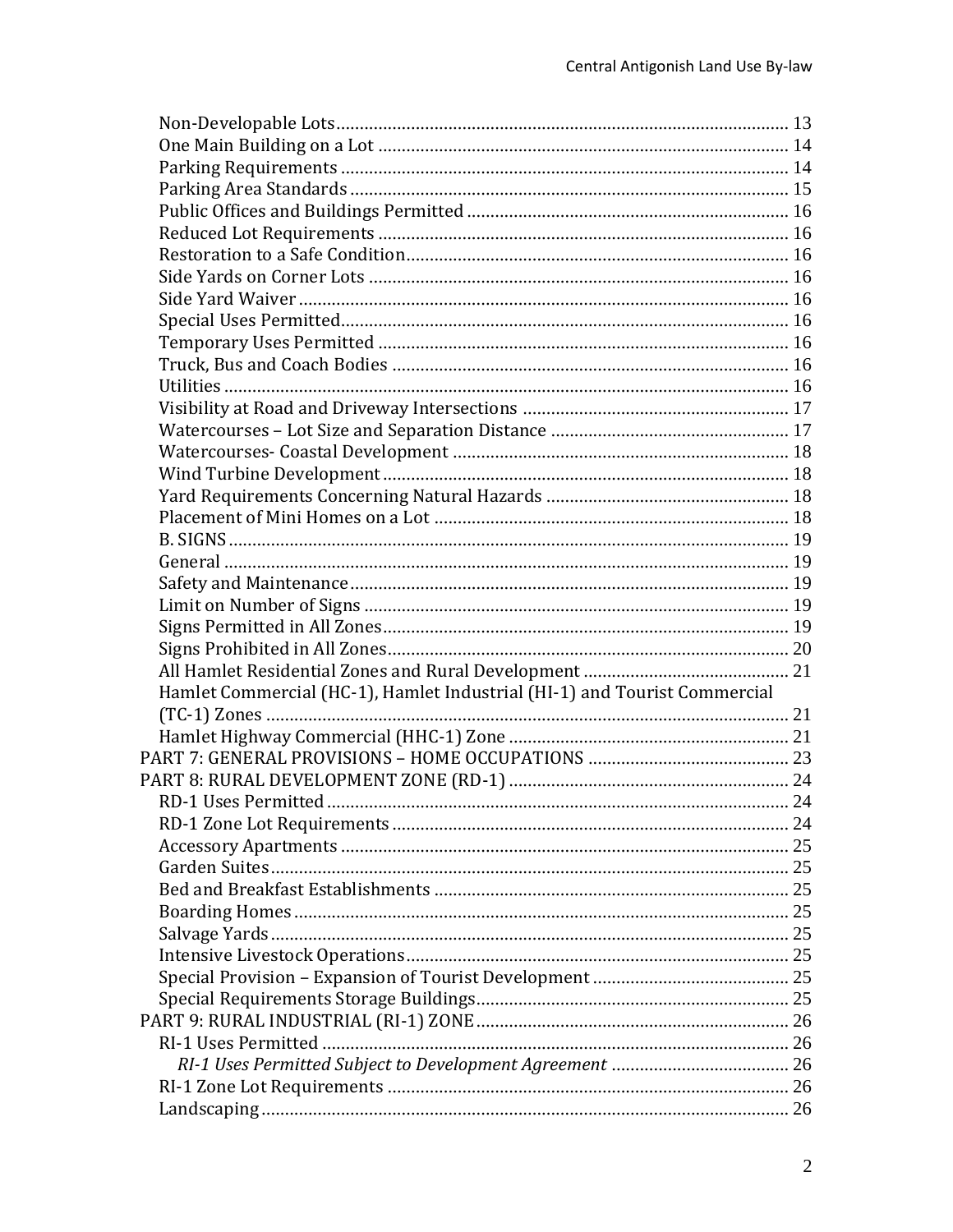| PART 12: RURAL COMPREHENSIVE DEVELOPMENT DISTRICT (RCDD-1) ZONE 32 |  |
|--------------------------------------------------------------------|--|
|                                                                    |  |
|                                                                    |  |
| Special Provision- Uses Permitted by Development Agreement  32     |  |
|                                                                    |  |
|                                                                    |  |
|                                                                    |  |
|                                                                    |  |
|                                                                    |  |
|                                                                    |  |
|                                                                    |  |
|                                                                    |  |
|                                                                    |  |
| PART 14: HAMLET MULTIPLE UNIT RESIDENTIAL (HR-2) ZONE 36           |  |
|                                                                    |  |
|                                                                    |  |
|                                                                    |  |
|                                                                    |  |
|                                                                    |  |
|                                                                    |  |
|                                                                    |  |
|                                                                    |  |
|                                                                    |  |
| HMHP-1 Uses Permitted Subject to Development Agreement 38          |  |
|                                                                    |  |
|                                                                    |  |
|                                                                    |  |
|                                                                    |  |
|                                                                    |  |
|                                                                    |  |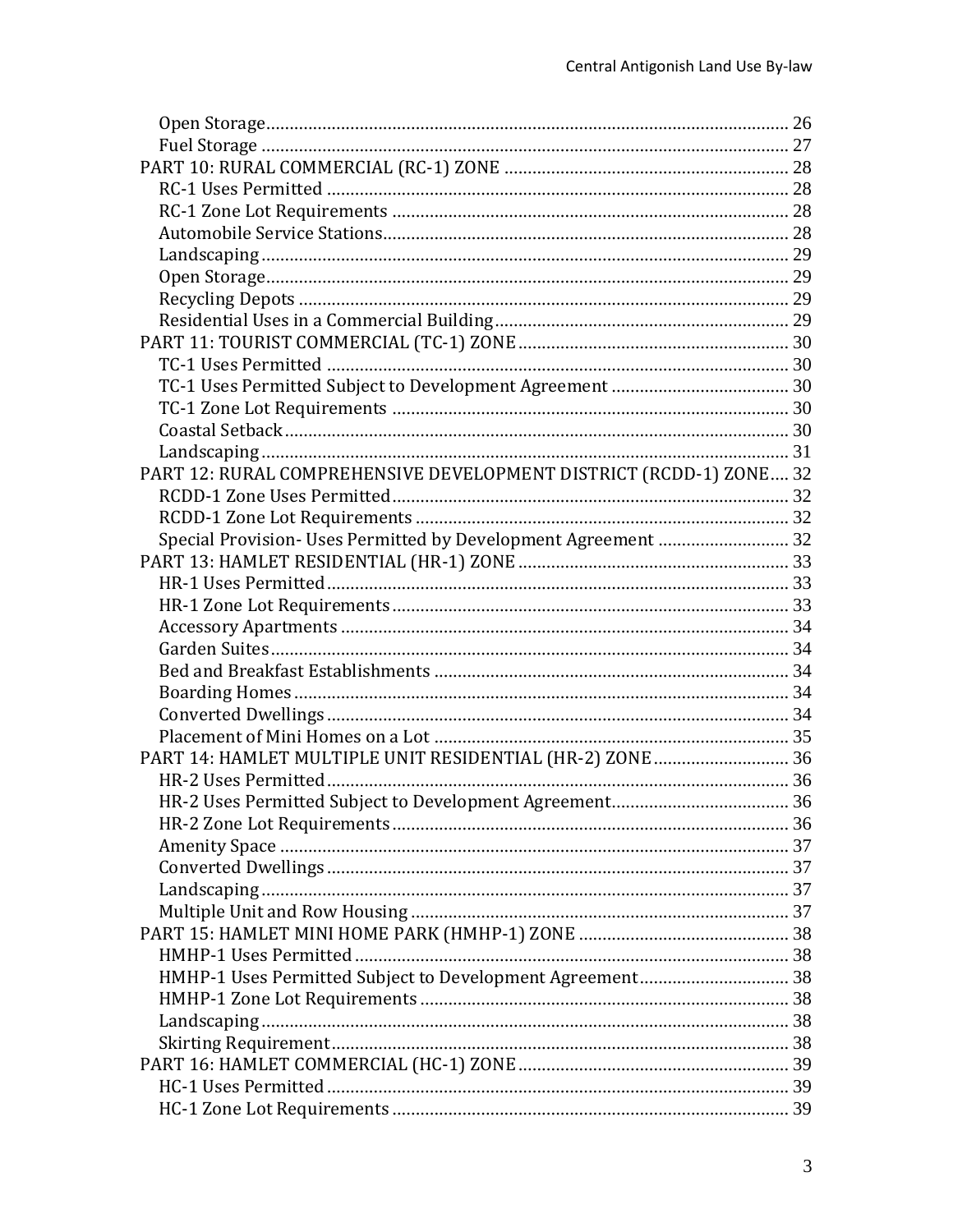| PART 17: HAMLET HIGHWAY COMMERCIAL (HHC-1) ZONE 41 |  |
|----------------------------------------------------|--|
|                                                    |  |
|                                                    |  |
|                                                    |  |
|                                                    |  |
|                                                    |  |
|                                                    |  |
|                                                    |  |
|                                                    |  |
|                                                    |  |
|                                                    |  |
|                                                    |  |
|                                                    |  |
|                                                    |  |
|                                                    |  |
|                                                    |  |
|                                                    |  |
|                                                    |  |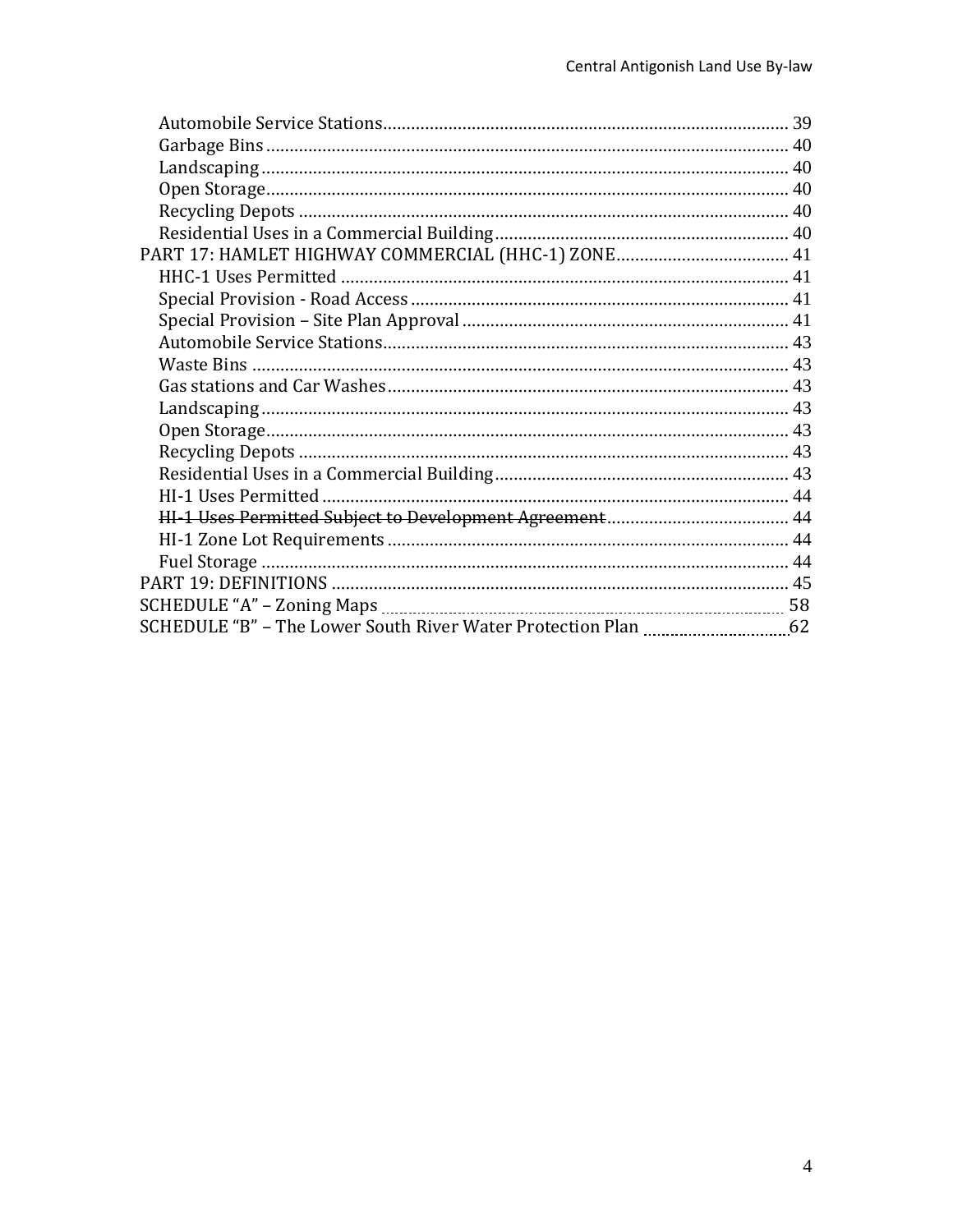# <span id="page-4-0"></span>**PART 1: TITLE**

1.1. This By-law shall be known and may be cited as the "Land Use By-law" of the Central Antigonish Planning Area of the Municipality of the County of Antigonish, and will be referred to hereafter as the Central Antigonish Land Use By-law and this By-law shall apply to all lands within the planning area boundary, as illustrated on the Zoning Map.

# <span id="page-4-1"></span>**PART 2: ADMINSTRATION**

## <span id="page-4-2"></span>*Effective Date*

1.2. This By-law shall take effect when approved by the Minister of Service Nova Scotia and Municipal Relations for the Province of Nova Scotia.

## <span id="page-4-3"></span>*Prohibition*

- 2.1. Subject to the provisions of the *Municipal Government Act*, no development shall be carried out within the Plan Area except in accordance with this By-law.
- 2.2. For projects requiring a development permit as per this By-law, development shall not be commenced or continued unless the owner has obtained a development permit to carry out the development.
- 2.3. No development permit shall be issued to erect more than one main building upon a lot, except in accordance with Part 6A, Section 23 of this By-law.

## <span id="page-4-4"></span>*Development Officer*

- 2.4. The Council of the Municipality of the County of Antigonish (hereinafter referred to as 'Council'), which has adopted this Land Use By-law shall appoint a Development Officer who shall be responsible for the administration of this Land Use By-law and the issuing of development permits.
- 2.5. The Development Officer shall keep records of all applications received, permits and orders issued, inspections made, and shall retain copies of all papers and documents connected with the administration of this By-law, which shall form part of the public records of the Municipality of the County of Antigonish.

### <span id="page-4-5"></span>*Enforcement*

2.6. Council, through any duly authorized officer or servant, shall have the right to enter at all reasonable times into, or upon, any property within the planning area for the purposes of an inspection necessary in connection with the administration of this Land Use By-law.

### <span id="page-4-6"></span>*Permits*

- 2.7. Subject to the provisions of the *Municipal Government Act*,
	- a. within fifteen (15) days of receiving an application for a development permit, the Development Officer shall inform the applicant whether or not the application is complete.
	- b. within thirty (30) days of receiving a completed application, the Development Officer shall either grant the development permit, or inform the applicant of the reasons for not granting the permit.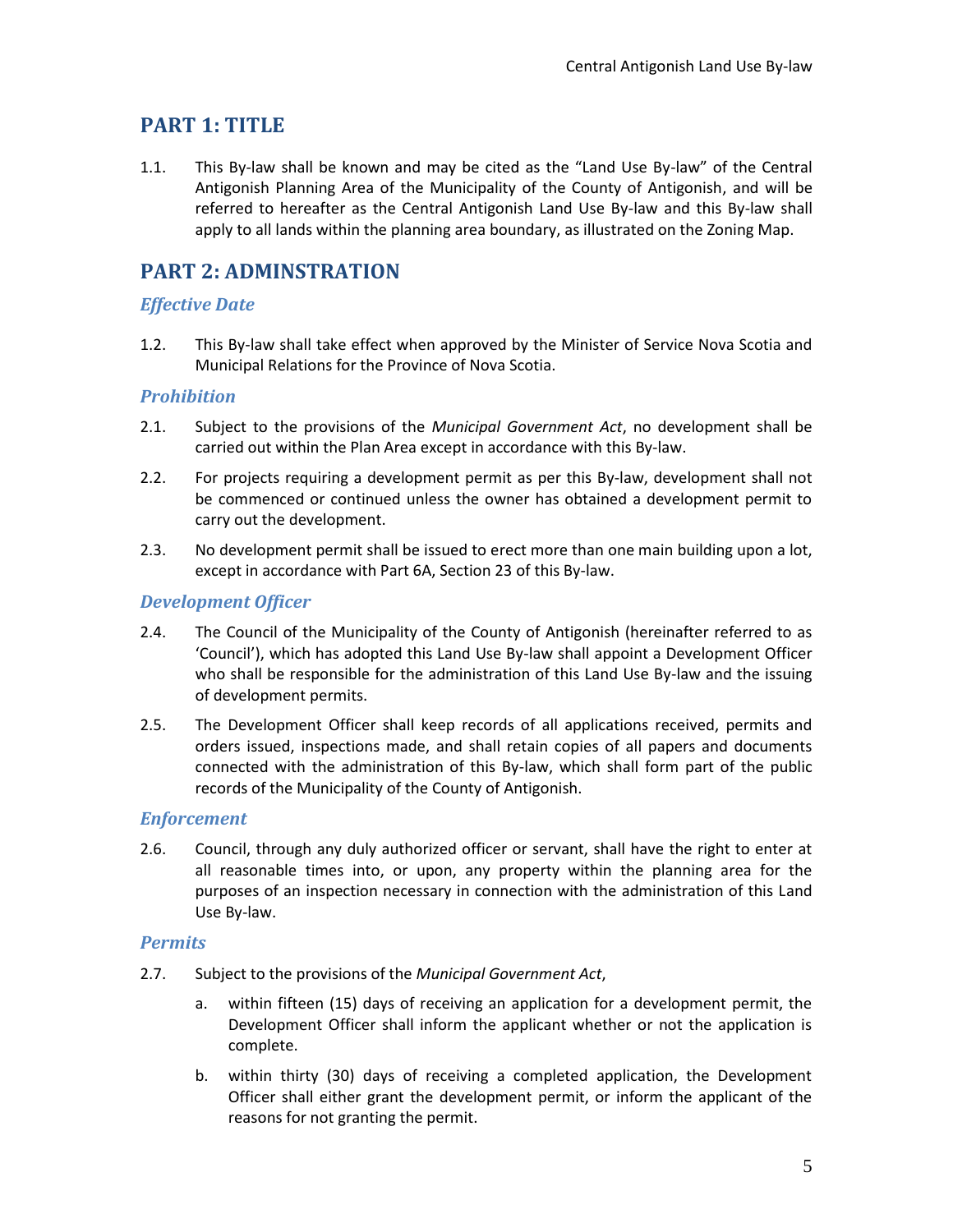- 2.8. Every development permit is valid:
	- a. for twelve (12) months from the date of issuing the permit; or,
	- b. upon the permit being renewed for a further twelve (12) months if construction has begun.

If the development has not commenced within twelve (12) months and is still proposed, a new development permit application is required.

- 2.9. An application for a development permit shall:
	- a. be made in the form prescribed by the Municipality;
	- b. be signed by the owner or his/her agent;
	- c. state the intended use of the proposed development; and
	- d. provide any other information required by the Development Officer to determine whether the proposal meets the requirements of this By-law.
- 2.10. When necessary to complete the assessment of a proposed development, the Development Officer may require the applicant to submit, in duplicate, one or more of the following:
	- a. a survey plan of the lot showing the dimensions of the lot. This plan to be made and certified by a registered Land Surveyor licensed to practice in Nova Scotia; and,
	- b. the position, height, and horizontal dimensions of all structures existing on the lot.

#### <span id="page-5-0"></span>*Amendment of By-law*

- 2.11. The following procedure shall apply when amending the By-law:
	- a. any person who wishes to obtain an amendment to this By-law shall submit an application in writing to the Clerk of the Municipality of the County of Antigonish.
	- b. the application shall state an address for service.
	- c. the applicant shall pay for the costs for advertising as set out in Section 15 of this Part.

#### <span id="page-5-1"></span>*Notice to Property Owners*

- 2.12.
- a. When an application has been received to amend the By-law, all affected property owners on abutting lots to the subject property shall be notified by the Commission of the public hearing.
- b. This notification of affected property owners set out in clause (a) shall be in addition to the advertisements for the public hearing as required in the *Municipal Government Act*, and shall be delivered to all affected property owners by mail prior to the hearing.

### <span id="page-5-2"></span>*Penalty*

2.13. Any person in violation of the *Municipal Government Act* and provisions in force pursuant to the *Act*, including any order, regulation, by-law, plan, strategy or policy will be subject to the penalties established in the Act.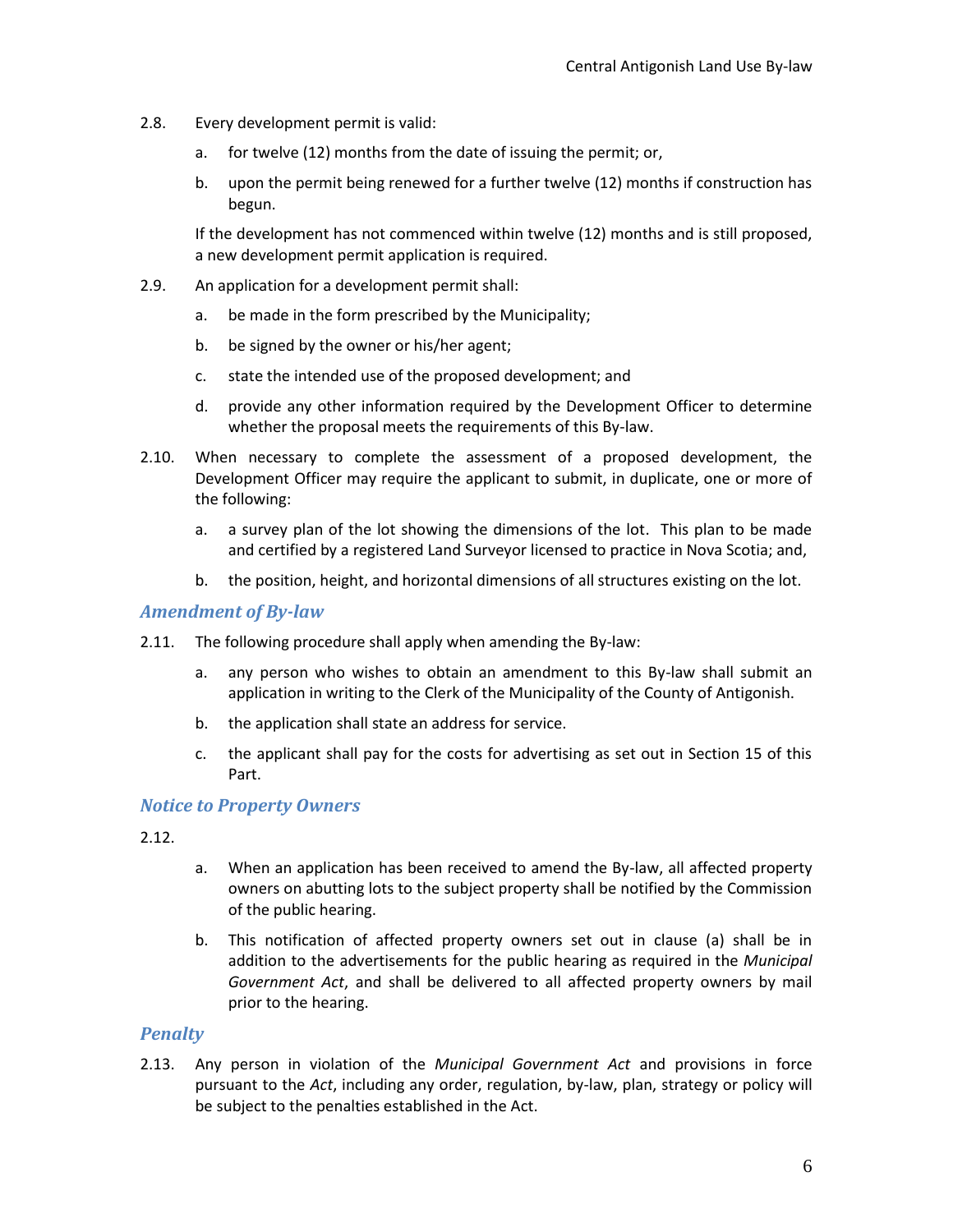## <span id="page-6-0"></span>*Costs for Advertising*

2.14. Applications for an amendment to this By-law shall be accompanied by a deposit to the Eastern District Planning Commission, of an amount estimated by the Commission, to be sufficient to pay the cost of advertising required by the *Municipal Government Act*. After the advertising of an application has been complete, the applicant shall pay to the Commission any additional amount owing to cover the cost of the advertising, or if the cost of advertising does not exceed the deposited amount, the Commission shall refund the deposited monies remaining.

# <span id="page-6-1"></span>**PART 3: ZONES AND ZONING MAPS**

## <span id="page-6-2"></span>*Zones*

3.1. For the purpose of this By-law, the Central Antigonish County Plan Area is divided into the following zones, the boundaries of which are shown on the attached schedule. Such zones may be referred to by the appropriate symbols.

| Zone                                     | <b>Symbol</b> |
|------------------------------------------|---------------|
| <b>Hamlet Residential</b>                | $HR-1$        |
| Hamlet Multiple Unit Residential         | $HR-2$        |
| Hamlet Mini Home Park                    | HMHP-1        |
| Hamlet Commercial                        | $HC-1$        |
| Hamlet Highway Commercial                | $HHC-1$       |
| Hamlet Industrial                        | $H-I$         |
| <b>Rural Development</b>                 | $RD-1$        |
| <b>Rural Commercial</b>                  | $RC-1$        |
| <b>Rural Industrial</b>                  | $RI-1$        |
| Rural Comprehensive Development District | RCDD-1        |
| <b>Tourist Commercial</b>                | TC-1          |

## <span id="page-6-3"></span>*Zoning Map*

3.2. Schedule "A" may be cited as the "Zoning Map" and is hereby declared to form part of the By-law.

## <span id="page-6-4"></span>*Zones Not on the Map*

3.3. The zoning map of this By-law may be amended, in conformance with the Municipal Planning Strategy, to utilize any zone in this By-law, regardless of whether or not such a zone had previously appeared on any zoning map.

## *Schedule "B"*

3.4. *The Lower South River Source Water Protection Plan* (2007) is attached as Schedule "B" for convenience only and does not constitute an official part of the By-law.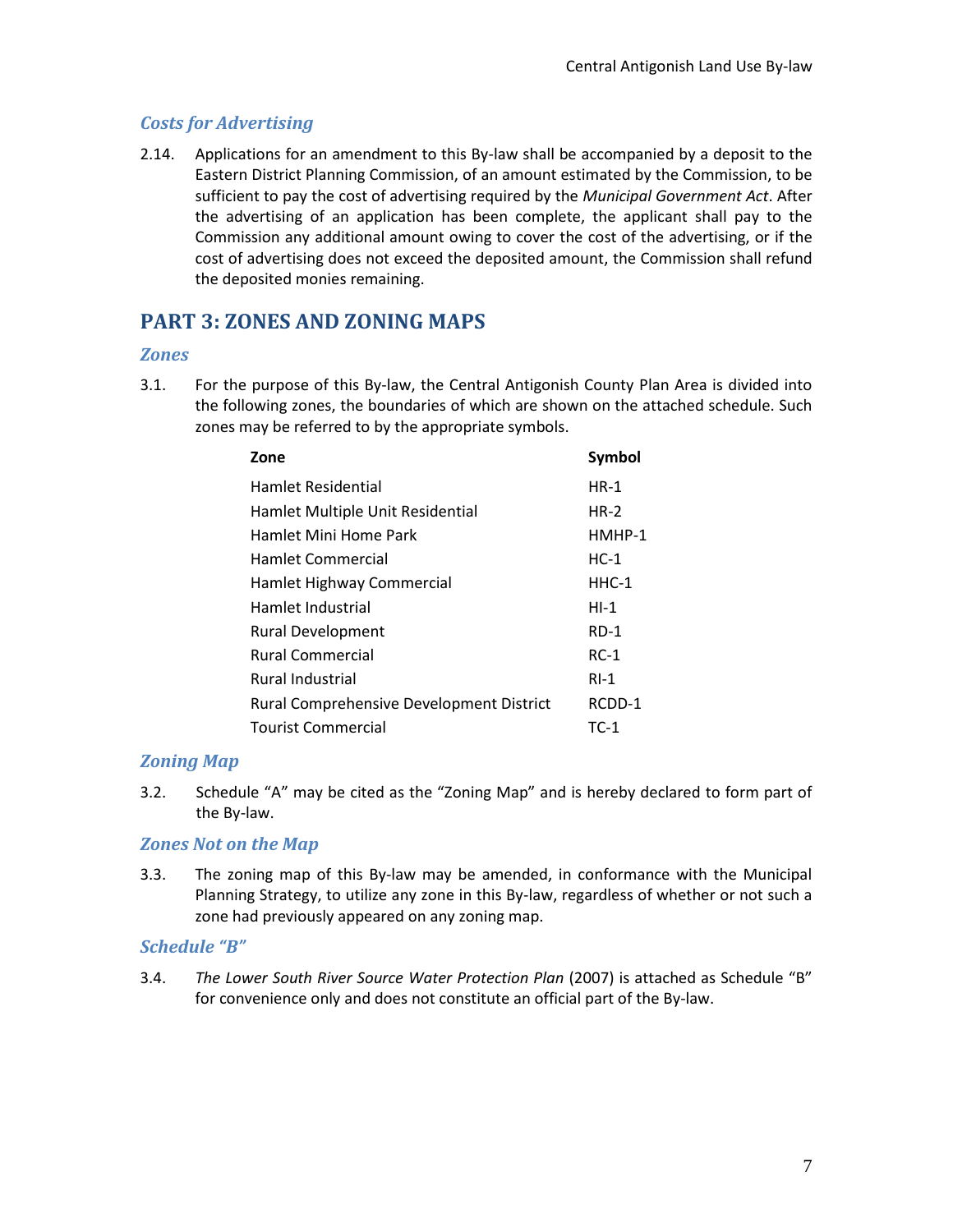## <span id="page-7-0"></span>**PART 4: INTERPRETATION**

#### <span id="page-7-1"></span>*Symbols*

4.1. The symbols used on the Zoning Map attached hereto, refer to the appropriate zones established by this By-law.

#### <span id="page-7-2"></span>*Interpretation of Zoning Boundaries*

- 4.2. The extent and boundaries of all zones are shown on the Zoning Map, attached hereto, and for all such zones the provisions of this By-law shall respectively apply.
- 4.3. Boundaries between zones shall be determined as follows:
	- a. where a zone boundary is indicated as following a street or highway, the boundary shall be the centre line of such street or highway;
	- b. where a zone boundary is indicated as approximately following lot lines, the boundary shall follow such lot lines;
	- c. where a street, highway, railroad or railway right-of-way electrical transmission line right-of-way or watercourse is included on the zoning map, unless otherwise indicated, it shall be included in the zone of the adjoining property on either side thereof;
	- d. where a road, highway, railroad or railway right-of-way, electrical transmission line right-of-way or watercourse is included on the zoning maps and serves as a boundary between two or more different zones, a line midway on such right-of-way or watercourse and extending in the general direction of the long division thereof shall be considered the boundary between zones unless specifically indicated otherwise; and
	- e. where a zone boundary is indicated as approximately following a physical feature such as a watershed, the zone boundary shall follow such physical feature as determined by a field survey; and
	- f. where none of the above provisions applies, and where appropriate, the zone boundary shall be scaled from the attached Zoning Map.

### <span id="page-7-3"></span>*Certain Words*

- 4.4. In this By-law, unless otherwise clearly indicated:
	- a. words used in the present tense include the future;
	- b. words in the singular number include the plural; words in the plural include the singular;
	- c. the word 'used' includes 'arranged', 'designed', or 'intended to be used'; and
	- d. the word 'shall' is mandatory and the word 'may' is permissive.

All other words carry their customary meaning except for those defined in Part 19 of this By-law, entitled "Definitions".

### <span id="page-7-4"></span>*Permitted Uses*

4.5. For the purposes of this By-law, if a use is not listed as a permitted use in any zone, it shall be deemed to be a prohibited use in that zone.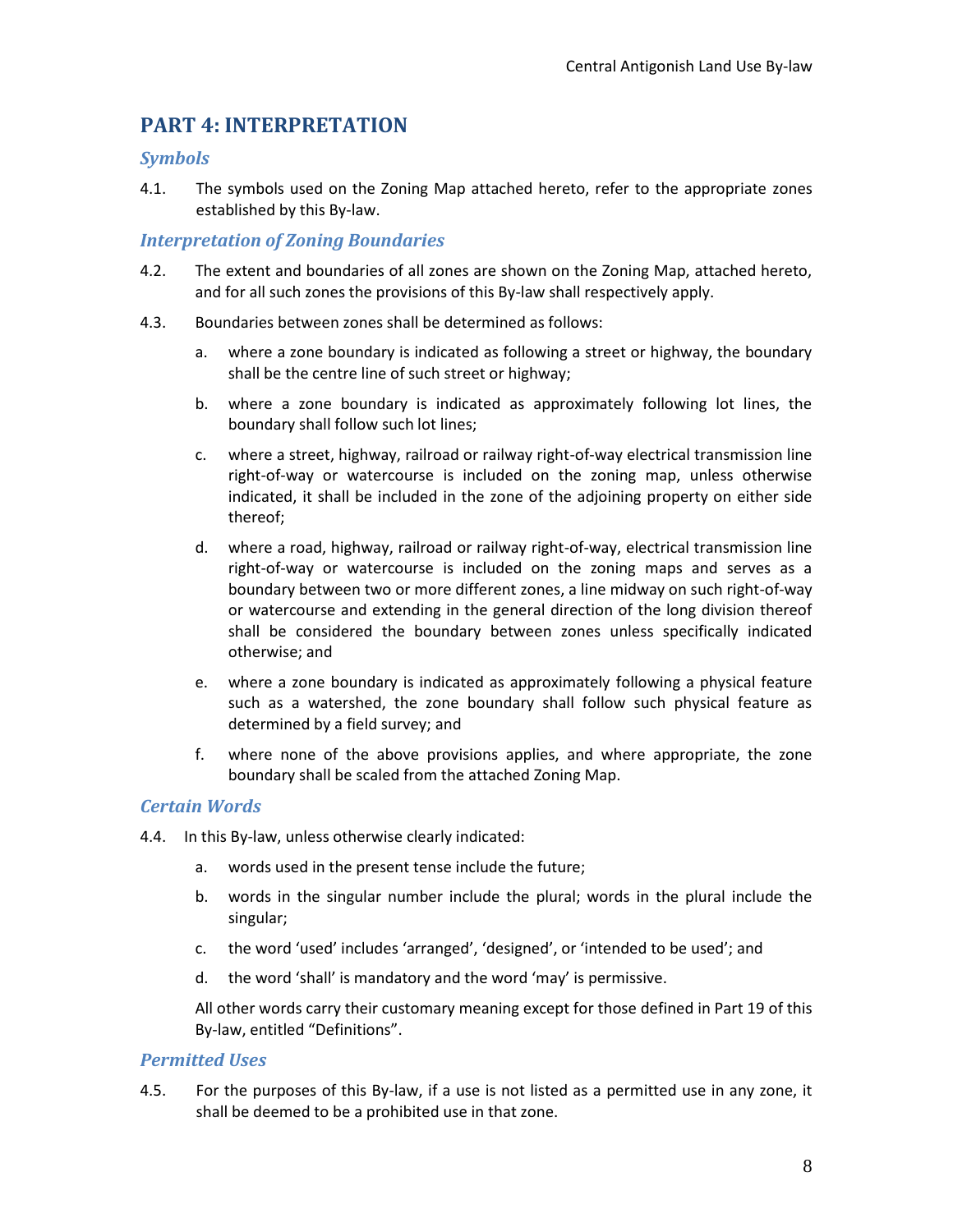4.6. Where a permitted use within any zone is defined in Part 19 ("Definitions"), the uses permitted within that zone include any similar uses which satisfy such definition except where a definition excludes any similar uses.

## <span id="page-8-0"></span>**PART 5: DEVELOPMENT AGREEMENT**

#### <span id="page-8-1"></span>*Development to be Considered by Development Agreement*

- 5.1. The following developments shall be permitted only by development agreement, in accordance with the *Municipal Government Act* and the Municipal Planning Strategy:
	- a. rural industrial uses subject to Policy L-2.2
	- b. tourist cabins and guest homes totaling six (6) or more accommodation units and campgrounds according to Policy L-4.4;
	- c. multiple unit residential uses with six (6) or more dwelling units Policy L-10.5;
	- d. new mobile home parks and expansions to existing mobile home parks according to Policy L-11.2 and;
	- e. new hamlet industrial uses and expansion to existing hamlet industrial developments according Policy 14.2.

#### <span id="page-8-2"></span>*Development Permits for Development Agreement*

- 5.2. A Development Permit may be issued for a development pursuant to the *Municipal Government Act* provided:
	- a. the appeal period has lapsed or any appeals that may have been lodged have been dealt with by the Nova Scotia Utility and Review Board; and
	- b. the development conforms to the terms of the development agreement.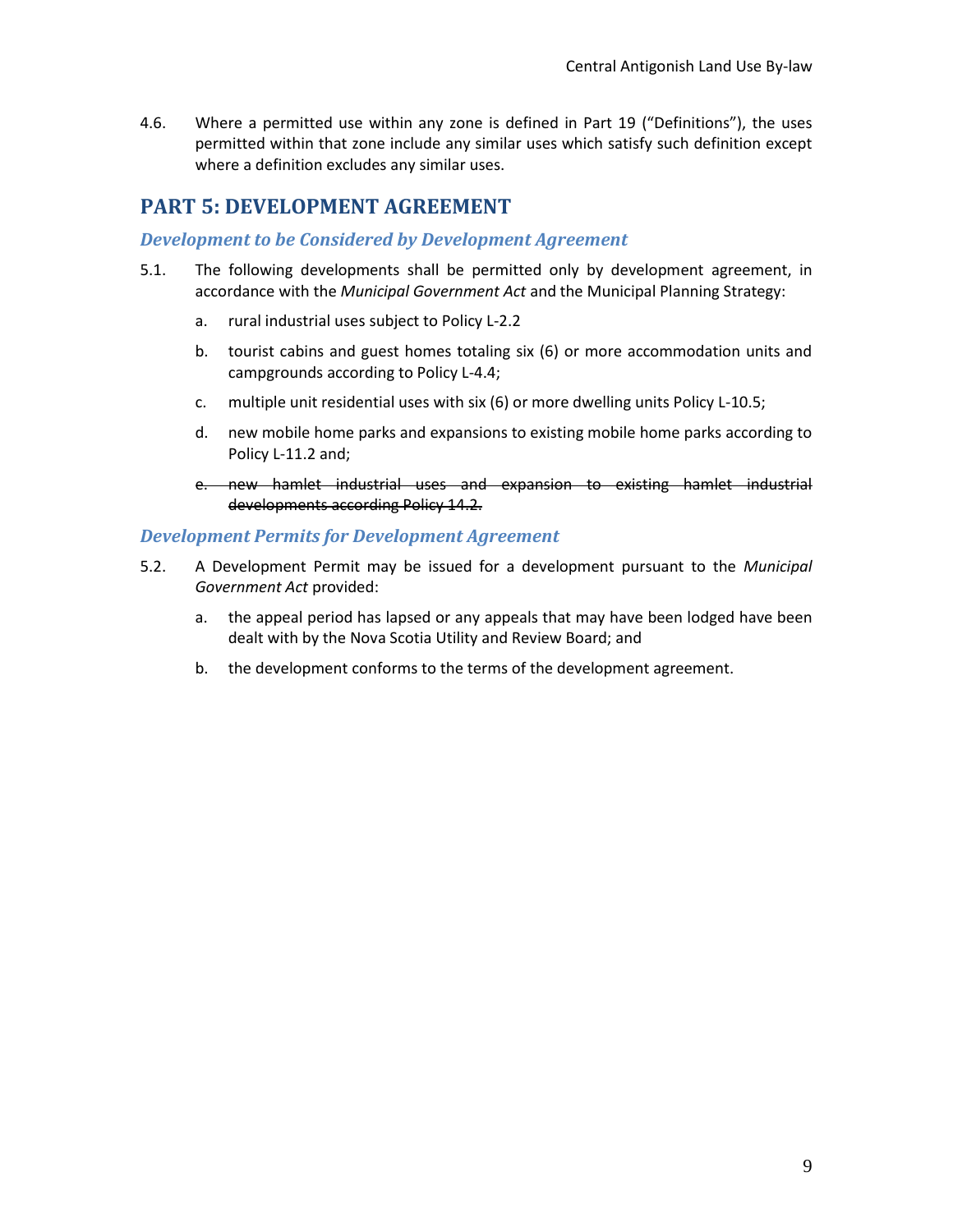## <span id="page-9-0"></span>**PART 6: GENERAL PROVISIONS FOR ALL ZONES**

## <span id="page-9-1"></span>*A. GENERAL PROVISIONS*

These general provisions apply to all uses in all zones except where a specific zone or use is otherwise exempt.

### <span id="page-9-2"></span>*Accessory Buildings*

- 6.A.1. Accessory uses, buildings and structures shall be permitted in any zone within the Planning Area but shall not:
	- a. be used for human habitation, except in the Rural Development (RD-1) and Hamlet Residential (HR-1) Zones, where they will be referred to as "garden suites", and shall meet the Building Code regulations;
	- b. in areas serviced with municipal sewer services, exceed 83.6 square metres (900 sq. feet) in total floor area;
	- c. be located in the front yard of the lot with the exception of seasonal roadside stands, parking area booths and school bus shelters;
	- d. be located a minimum of 0.6 metres (2 feet) from said lot line in any zone, except for seasonal roadside stands, accessory buildings with no windows or perforations on the side of the building facing the abutting lot line;
	- e. on a corner lot, be located in the rear yard or in the side yard that is adjacent to the flanking street; and
	- f. be built closer to a street than the main building on a parcel that is in a nonresidential zone.
- 6.A.2. Notwithstanding anything else in this By-law, drop awnings, clothes poles, flag poles, garden trellises, fences and retaining walls shall be exempt from any requirements under Section 6.A.1.

#### <span id="page-9-3"></span>*Accessory Uses Permitted*

6.A.3. Where this By-law provides that any land may be used or a building or structure may be erected or used for a purpose, the purpose includes any use accessory thereof.

#### <span id="page-9-4"></span>*Building to Be Erected On a Lot*

6.A.4. Any building or structure to be erected or used shall be erected upon a single lot.

#### <span id="page-9-5"></span>*Building to Be Moved*

6.A.5. A development permit shall be required for every building to be moved within or into the area covered by this By-law.

### <span id="page-9-6"></span>*Calculation of Lot Frontage for Corner Lots or Irregularly Shaped Lots*

- 6.A.6. The following means shall be used for the purposes of determining the lot frontage of corner lots or irregularly shaped lots:
	- a. in the case of a corner lot the lot frontage shall be measured to the point of intersection of the extension of the sideline of the street rights-of-way;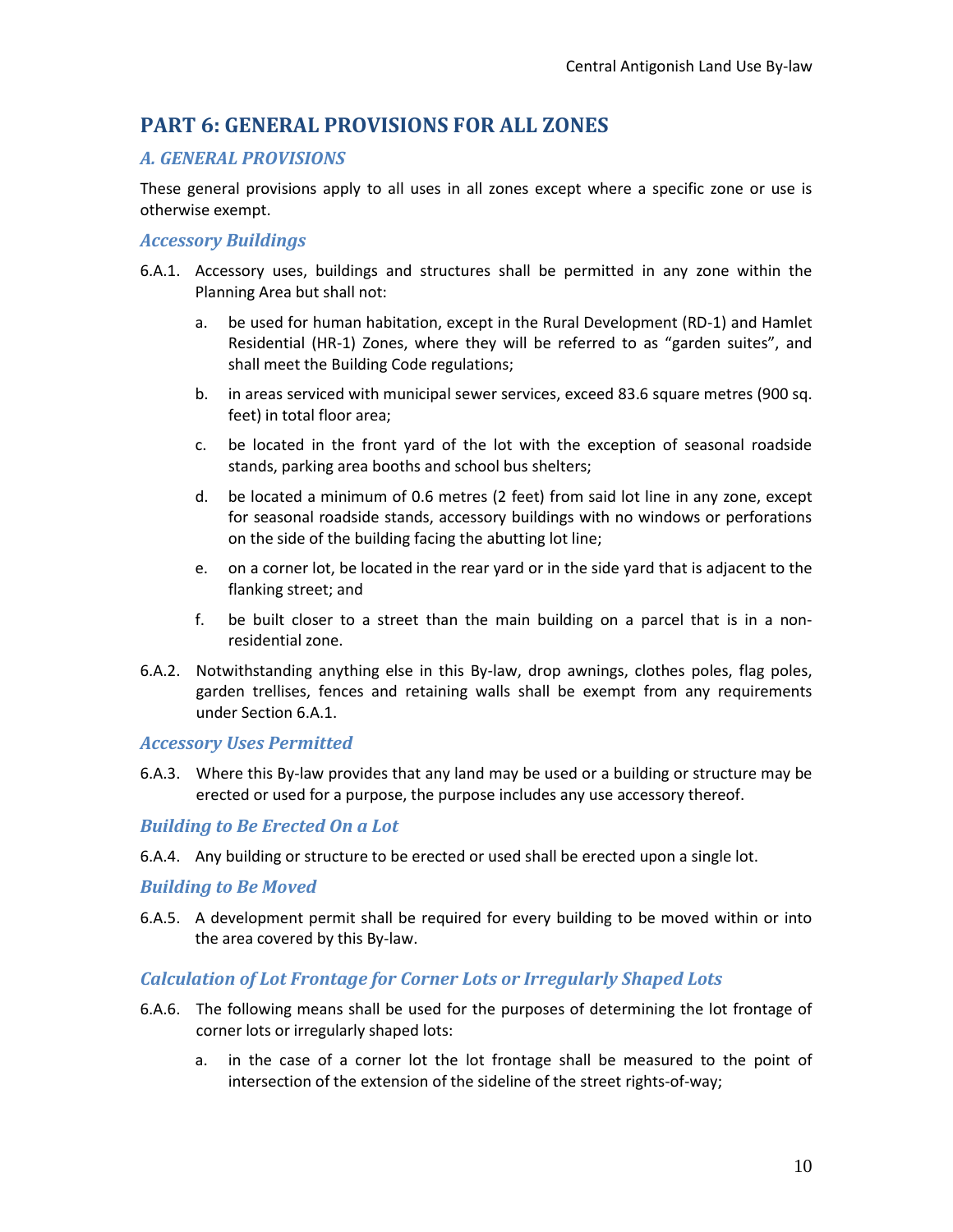b. in the case of irregularly shaped lots, lot frontage shall be deemed to be the horizontal distance between the side lot lines measured perpendicularly to a line joining the middle of the front lot line with the middle of the rear lot line (i.e. line b in Figure A), at a point along this line equal to the minimum applicable front yard.

#### <span id="page-10-0"></span>*Corner Vision Triangle*

6.A.7. On a corner lot, any structure to be erected shall not exceed a height of 0.6 metres (2 feet) above grade within the triangular area created by joining the distance of 6.1 metres (20 feet) measured from the intersection along the two street lines. This restriction shall also apply to vegetation established within this triangle, which shall be maintained so as not to exceed the noted maximum height.



### <span id="page-10-1"></span>*Conformity with Existing Setbacks*

6.A.8. Notwithstanding anything else in this By-law, in any Hamlet Residential Zone, structures built between existing buildings within 61 metres (200 feet) on the same block may be built with a setback equal to the average setback of the adjacent buildings, but this depth shall not be less than 3 metres (10 feet) from the front lot line and need be no greater than setback regulations prescribed in the zone in which the structure is situated.

### <span id="page-10-2"></span>*Existing Buildings*

- 6.A.9. Where a building has been erected on or before the effective date of this By-law on a lot having less than the minimum frontage or area, or having less than the minimum setback or side yard or rear yard required by this By-law, the building may be enlarged, reconstructed, repaired or renovated provided that:
	- a. the enlargement, reconstruction, repair or renovation does not further reduce the yard that does not conform to this By-law; and
	- b. all other applicable provisions of this By-law are satisfied.

#### <span id="page-10-3"></span>*Existing Lots*

6.A.10. Notwithstanding anything else in this By-law, the use of a building existing on a lot on the effective date of this By-law may be changed to a use permitted on the lot where the lot width, front yard, or area or any two or all of these is less than the requirements of this By-law provided that all other requirements of this By-law are satisfied.

#### <span id="page-10-4"></span>*Existing Undersized Lots*

#### 6.A.11.

a. Notwithstanding anything else in this By-law, a lot in existence on the effective date of this By-law having less than the minimum frontage or area required by this By-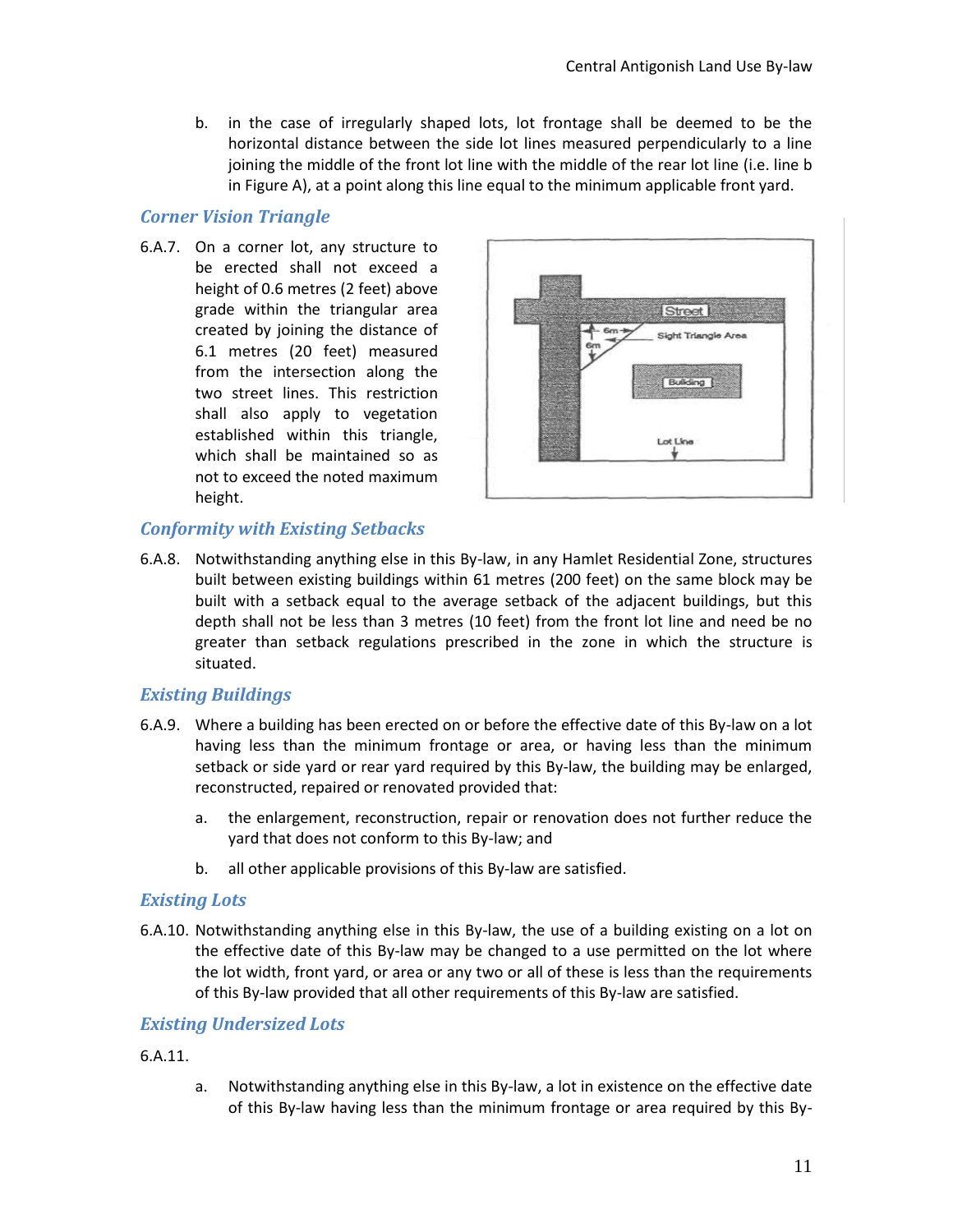law may be used for a purpose permitted in the zone in which the lot is located, and a building may be erected on the lot, provided that all other applicable provisions in this By-law are satisfied.

b. An existing lot having less than the minimum frontage or area required by this Bylaw may undergo a subdivision provided the undersized component is not further reduced and all other applicable provisions of this By-law are satisfied. Such lots shall continue to be considered existing undersized lots under this By-law.

#### <span id="page-11-0"></span>*Frontage on a Public Street, Private Road or Right-of-Way Easement*

- 6.A.12. No development permit shall be issued unless the lot or parcel of land intended to be used or upon which the building or structure is to be erected abuts the following:
	- a. a public street, including streets owned but not maintained by the Province or Municipality.
	- b. an approved proposed private road as defined in the Subdivision By-law for the Municipality of the County of Antigonish, provided that, where a lot is created pursuant to the Subdivision Regulations, a development permit may be issued if the lot has a minimum of 6 metres (19.7 feet) of frontage on a public or private road as defined herein, or if the lot abuts a right-of-way of 6 metres (19.7 feet) leading to such a public or approved private road.
	- c. a right-of-way serving a lot created pursuant to the Subdivision By-law of the Municipality of the County of Antigonish.

#### <span id="page-11-1"></span>*Front Yard for a Through Lot*

6.A.13. In the case of a through lot, the front yard shall be deemed to be any yard that abuts either of the two opposite public streets.

#### <span id="page-11-2"></span>*Height Regulations*

- 6.A.14. The height regulations of this By-law shall not apply to wind turbines, church spires, water tanks, elevator enclosures, silos, flagpoles, television or radio antennae, ventilators, skylights, barns, chimneys, clock towers and power transmitters.
- 6.A.15. The height of a building shall be determined by calculating the vertical distance of a building between the established (average) grade and:
	- a. the highest point of the roof or the parapet, whichever is the greater, of a flat roof; or
	- b. the highest point of the ridge of a gabled, hip, gambrel, mansard or other type of pitched roof.

#### <span id="page-11-3"></span>*Illumination*

6.A.16. Illuminated signs or lighting in an area outside any building shall be erected such that the illumination is directed away from adjoining properties and any adjacent streets.

#### <span id="page-11-4"></span>*Licenses, Permits, and Compliance with Other By-laws*

6.A.17.

a. Nothing in this By-law shall exempt any person from complying with the requirements of any other By-law in force within the Planning Area or from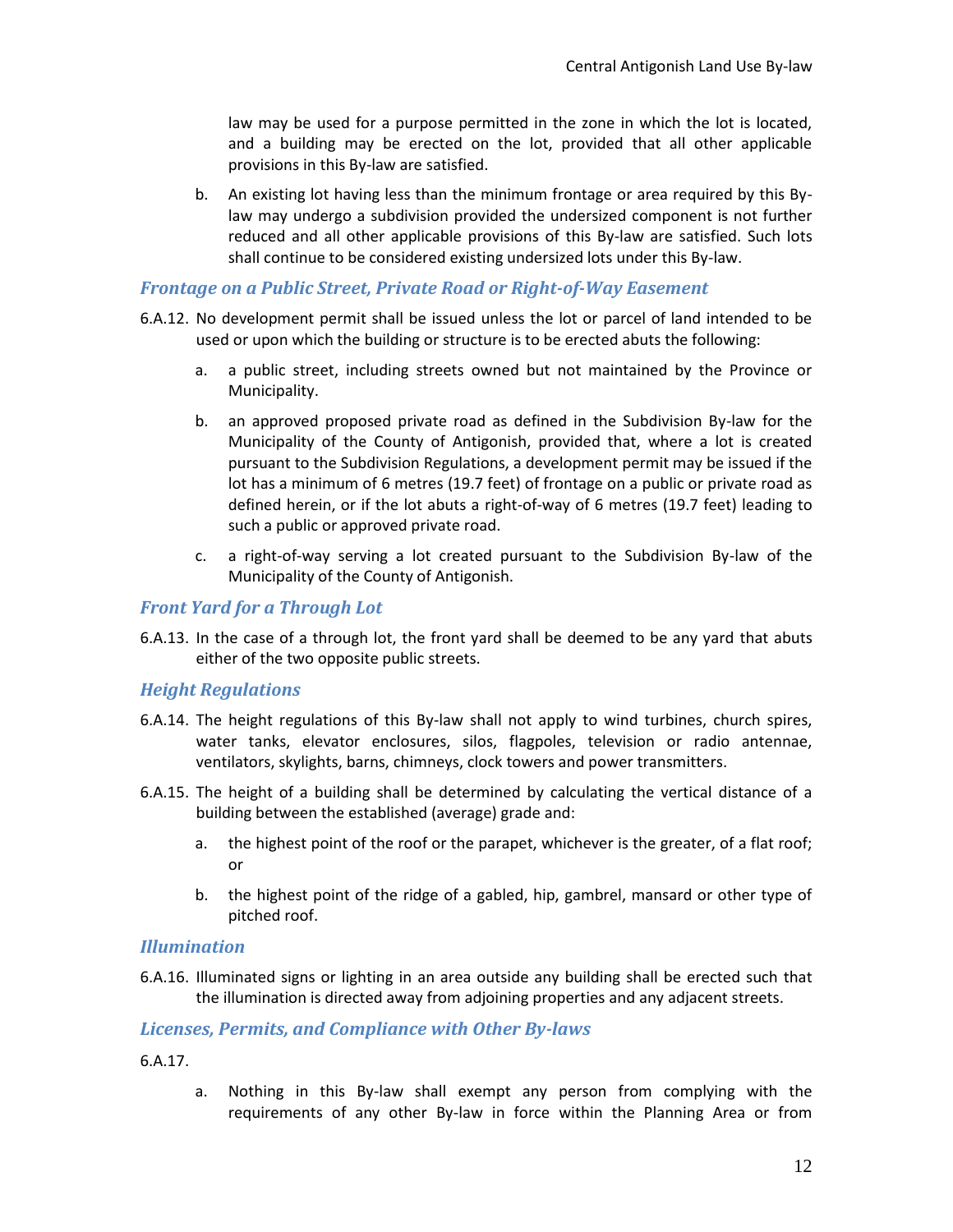obtaining any license, permission, permit, authority or approval required in any other By-law of the Municipality of the County of Antigonish or statute and regulation of the Province of Nova Scotia.

b. Where the provisions of the By-law conflict with those of any other municipal or provincial requirements, the more stringent regulations shall prevail.

#### <span id="page-12-0"></span>*Loading Spaces*

6.A.18.

- a. Any building or structure to be erected or enlarged which involves the frequent shipping, loading or unloading of persons, animals or goods, shall maintain on the same premises with every such building, structure or use, one off-street space for standing, loading and unloading for every 2 800 square metres (30,139 sq. feet) or fraction thereof of building floor area used for any such purpose to a maximum of six loading spaces.
- b. Each loading space shall be at least 3.65 metres (12 feet) by 12.2 metres (40 feet) with a minimum of 4.25 metres (14 feet) height clearance.
- c. A loading space for any building with less than 140 square metres (1,507 sq. feet) shall be optional.
- d. Loading spaces shall not be located within any required front yard or be located within any required yard that abuts a Hamlet Residential Zone.
- e. Loading space areas, including driveways leading thereto, shall be constructed of and maintained with a stable surface that is treated to prevent the raising of dust or loose particles.
- f. All loading spaces shall have adequate access to permit ingress and egress of a commercial motor vehicle from a road or highway by means of driveways, aisles, manoeuvring areas or similar areas, no part of which shall be used for the temporary parking or storage of one (1) or more motor vehicles.

#### <span id="page-12-1"></span>*Multiple Uses*

6.A.19. Where any land or building is used for more than one purpose, all provisions of this Bylaw relating to each use shall be satisfied. Where there is a conflict, such as in the case of lot size or lot frontage, the higher or more stringent standard shall prevail.

#### <span id="page-12-2"></span>*Non-Conforming Uses*

6.A.20. Non-conforming uses shall be subject to the applicable sections of the *Municipal Government Act*.

#### <span id="page-12-3"></span>*Non-Developable Lots*

6.A.21. Notwithstanding the lot area and frontage requirements found elsewhere in this By-law, a development permit may be issued for any lot created pursuant to the Subdivision Bylaw (lots with a maximum area of 465 square metres; 5,000 square feet), for uses that do not require on-site septic or sewer services, provided all other applicable requirements of this by-law are met.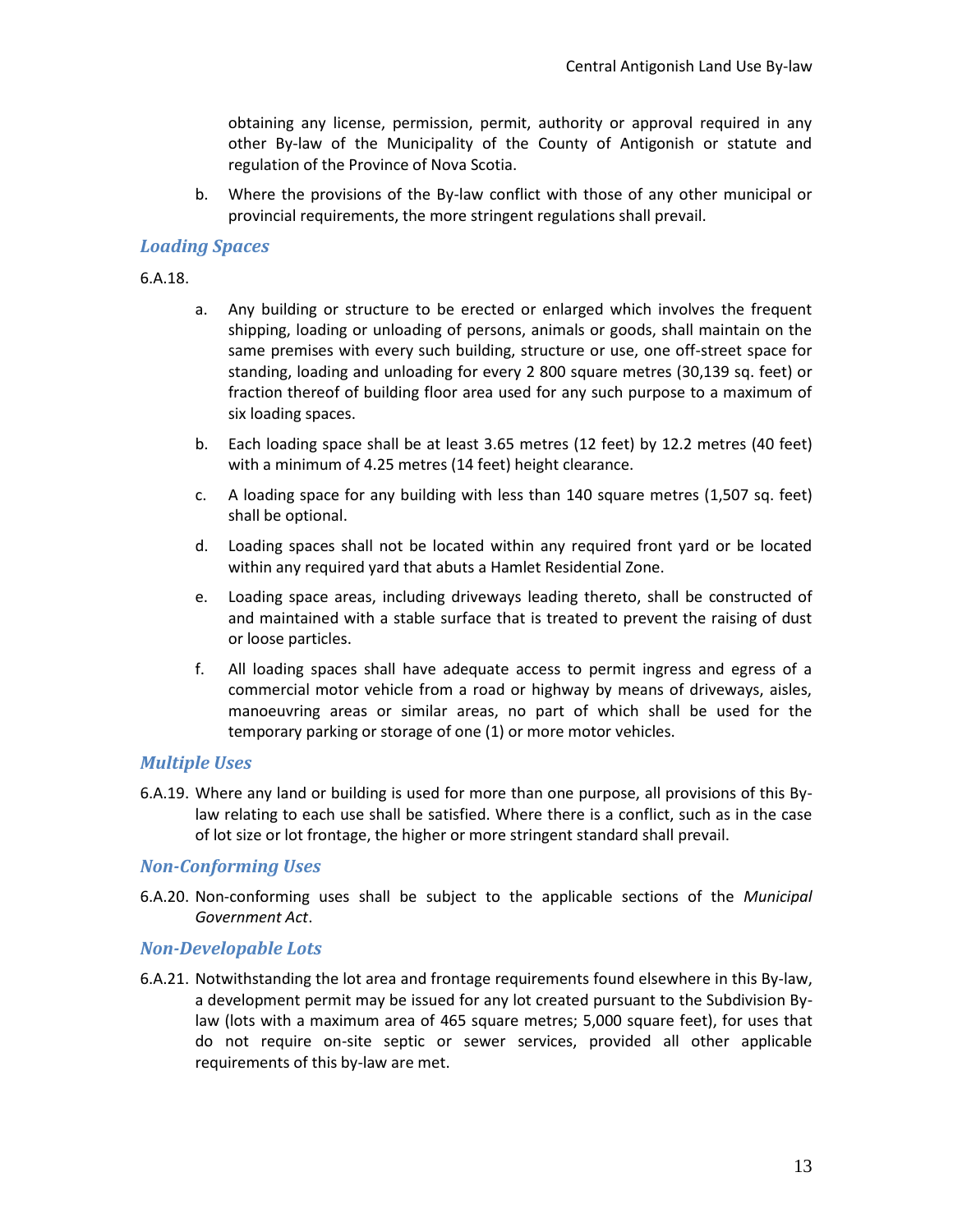## <span id="page-13-0"></span>*One Main Building on a Lot*

6.A.22. No more than one main building shall be erected on a lot except for:

- a. buildings located in the Rural Commercial (RC-1), Rural Industrial (RI-1), Hamlet Highway Commercial (HC-1) or Industrial (I-1) Zones;
- b. non-residential buildings located in Rural Development (RD-1) and Tourist Commercial (TC-1) Zones;
- c. grouped dwellings located in a Hamlet Multiple Unit Residential (HR-2) Zone;
- d. mini homes located in a Hamlet Mini Home Park (HMHP-1) Zone;
- e. agricultural, forestry or fishery related buildings in all zones where these uses are permitted;
- f. notwithstanding Section 6.A.22(b) of this By-law, two main dwellings may be erected on one lot capable of meeting subdivision requirements of the Antigonish Subdivision By-law in the Rural Development (RD-1) Zone.

## <span id="page-13-1"></span>*Parking Requirements*

6.A.23.

a. For every building or structure to be erected or enlarged, off-street parking located within the same zone as the use and having unobstructed access to a public street shall be provided and maintained in conformity with the following schedule

| <b>Type of Building</b>                       | <b>Parking Required</b>                            |
|-----------------------------------------------|----------------------------------------------------|
| a. A dwelling containing two (2) or fewer     | One (1) parking space for every dwelling unit      |
| dwelling units                                |                                                    |
| b. All other dwellings                        | One and one-half (1.5) parking space for every     |
|                                               | dwelling unit                                      |
| c. Senior citizen housing                     | One (1) parking space for every one (1)            |
|                                               | dwelling unit                                      |
| Churches, church halls, auditoria,<br>d.      | Where there are fixed seats one (1) parking        |
| restaurants, theatres, arenas, halls, stadia, | space for every five seats, or 3.05 m. (10 ft.) of |
| private clubs, and other places of assembly   | bench space. Where there are no fixed seats,       |
|                                               | one (1) parking space for each 9.5 sq. m. (102)    |
|                                               | sq. ft.) of floor area devoted to public use.      |
| e. Hospitals and nursing homes                | One (1) parking space for every two (2) beds or    |
|                                               | each 38.0 sq. m. (409 sq. ft.) of floor area,      |
|                                               | whichever is greater                               |
| f. Elementary schools                         | One and one-half (1.5) parking spaces for          |
|                                               | every teaching classroom                           |
| g. High schools                               | Four (4) parking spaces for every teaching         |
|                                               | classroom                                          |
| h. Offices                                    | One (1) parking space for every 28 sq. m. (301)    |
|                                               | sq. ft.) of gross floor area                       |
| i. Funeral homes                              | One (1) parking space for every five (5) seats     |
|                                               | capacity of the chapel, with a minimum of ten      |
|                                               | (10) parking spaces                                |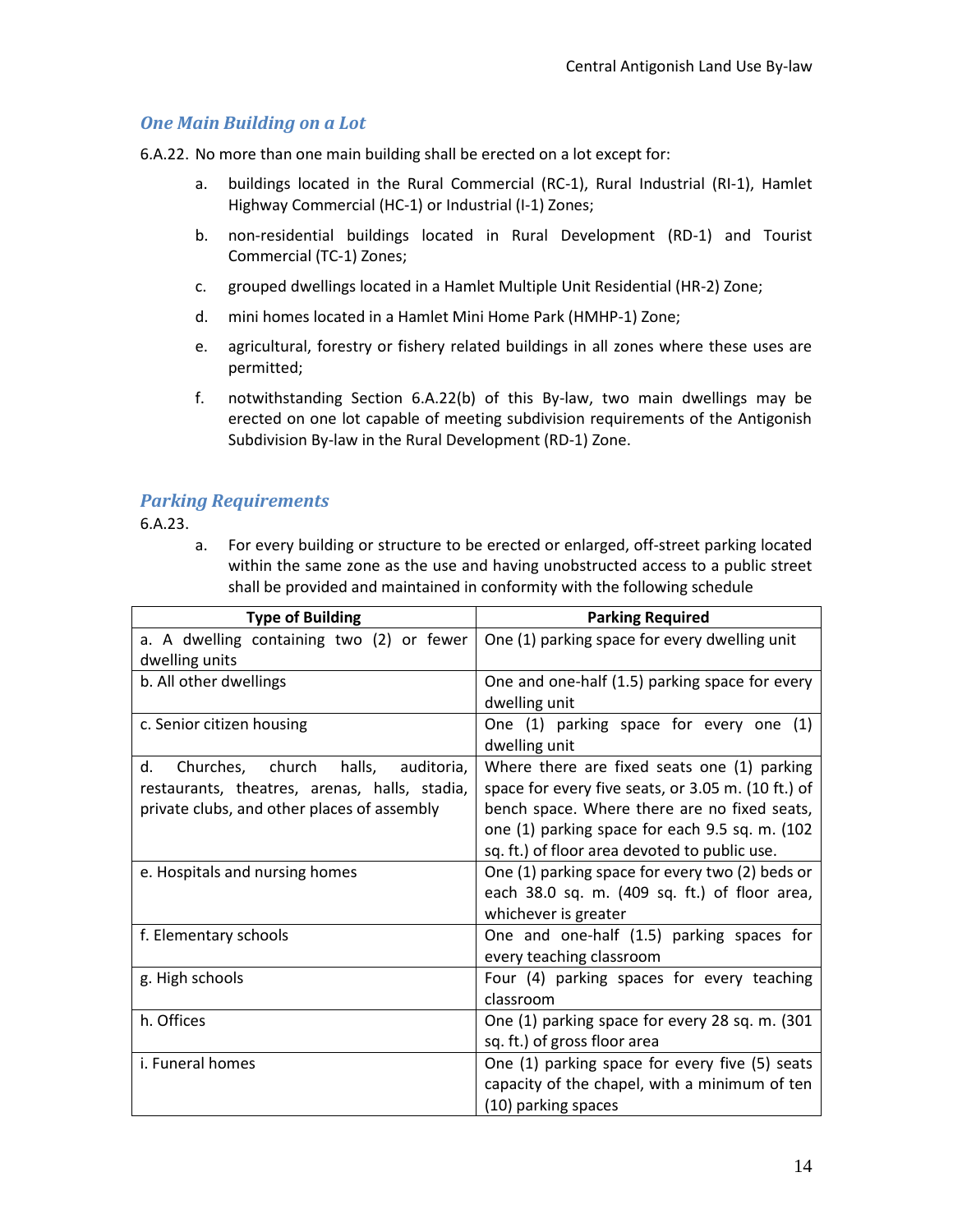| j. Bowling alleys and curling rinks | One (1) parking space for every two (2)<br>persons in the designed capacity of the<br>establishment (designed capacity shall mean<br>six (6) persons per bowling lane and eight (8)<br>per curling sheet). For other<br>persons<br>permitted uses of the building, additional<br>parking spaces shall be provided in accordance<br>with the requirements set out in this By-law |  |
|-------------------------------------|---------------------------------------------------------------------------------------------------------------------------------------------------------------------------------------------------------------------------------------------------------------------------------------------------------------------------------------------------------------------------------|--|
| k. Hotels and motels                | One (1) parking space per suite or rental unit<br>plus one (1) additional parking space for every<br>4.7 sq. m. (51 sq. ft.) of floor area devoted to<br>public use (taverns, restaurants or auditoria)<br>exclusive of lobbies and halls                                                                                                                                       |  |
| I. Shopping centres                 | Parking area to be three (3) times floor area,<br>exclusive of common malls between stores                                                                                                                                                                                                                                                                                      |  |
| m. Retail Stores                    | One (1) space per 14 sq. m. (150 sq. ft.) of<br>floor area                                                                                                                                                                                                                                                                                                                      |  |
| n. All other commercial uses        | One (1) parking space for every 28.0 sq. m.<br>(301 sq. ft.) of commercial floor area                                                                                                                                                                                                                                                                                           |  |
| o. Industrial uses                  | One (1) parking space for every 42.0 sq. m.<br>(452 sq. ft.) of gross floor area, for any office<br>space included in the development parking<br>shall be provided in accordance with the<br>requirements set out in this By-law                                                                                                                                                |  |

## <span id="page-14-0"></span>*Parking Area Standards*

6.A.23. Where parking facilities for more than four (4) vehicles are required or permitted:

- a. the parking area shall be maintained with a stable surface that is treated to prevent the raising of dust or loose particles;
- b. the lights used for illumination of the parking lot or parking station shall be so arranged as to divert the light from streets, adjacent lots and/or buildings;
- c. the parking lot shall be within 91.4 metres (300 feet) of the location that it is intended to serve, and shall be situated in the same zone;
- d. when the parking area is of permanent hard surfacing, each parking space shall be clearly demarcated and maintained as such;
- e. entrance and exit ramps to the parking area shall not exceed two (2) in number for an interior lot and shall not exceed four (4) in number for a corner lot and each ramp shall be a width of 7.6 metres (25 feet) at the street line and edge of pavement;
- f. the width of a driveway leading to a parking or loading area, or of a driveway or aisle in a parking area, shall be a minimum width of 3.1 metres (10 feet) if for one way traffic, and a minimum width of 6.2 metres (20 feet) if for two-way traffic, and the maximum width of a driveway shall be 7.6 metres (25 feet) ; and,
- g. dimensions of parking space shall be nine 2.7 metres (9 feet) by 6.1 metres (20 feet).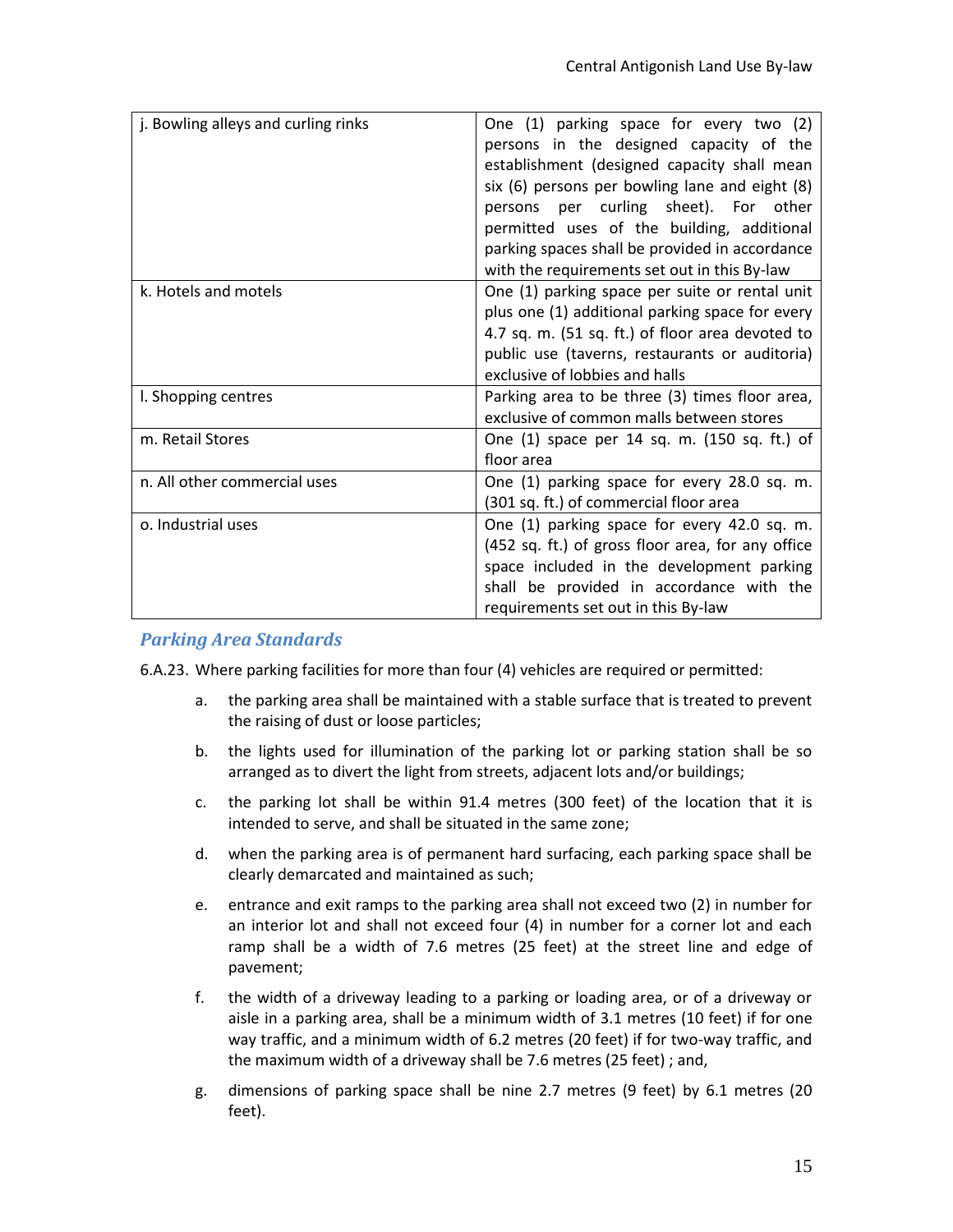## <span id="page-15-0"></span>*Public Offices and Buildings Permitted*

6.A.24. Public offices and buildings shall be permitted in any zone provided that such uses conform to the applicable lot standards of that particular zone.

#### <span id="page-15-1"></span>*Reduced Lot Requirements*

6.A.25. Notwithstanding the other requirements of this By-law and subject to the Subdivision By-law, a lot approval in accordance with Section 271(3) of the *Municipal Government Act* and having less than the minimum lot are or lot frontage required by this By-law may be used for any purpose permitted in the zone in which the lot is located, provided that all other applicable provisions in this By-law are satisfied.

#### <span id="page-15-2"></span>*Restoration to a Safe Condition*

6.A.26. Nothing in this By-law shall prevent the strengthening or restoring to a safe condition of any building or structure, provided that in the case of a non-conforming use, the provisions of the *Municipal Government Act* shall prevail.

#### <span id="page-15-3"></span>*Side Yards on Corner Lots*

6.A.27. Notwithstanding anything else in this By-law, on a corner lot in any zone, any part of a building or accessory building shall not be erected closer than 6.1 metres (20 feet) to the lot line of the flanking street.

#### <span id="page-15-4"></span>*Side Yard Waiver*

6.A.28. Notwithstanding anything else in this By-law, where buildings on adjacent lots share a common wall, the applicable side yard requirements shall be zero.

#### <span id="page-15-5"></span>*Special Uses Permitted*

6.A.29. Nothing in this By-law shall prevent uses erected for special occasions and holidays provided only that no such use remains in place for more than fourteen (14) consecutive days. A development permit shall not be required for the special use.

#### <span id="page-15-6"></span>*Temporary Uses Permitted*

6.A.30. Nothing in this By-law shall prevent the temporary use of a building or structure incidental to a main construction project provided the use is discontinued and removed sixty (60) days following completion of the main construction project. A development permit shall not be required for the temporary use.

### <span id="page-15-7"></span>*Truck, Bus and Coach Bodies*

6.A.31. No truck, bus, coach or street car body, or structure of any kind other than a mobile home or dwelling unit erected and used in accordance with this and all other by-laws of the County shall be used for human habitation within the Planning Area, whether or not same is mounted on wheels.

#### <span id="page-15-8"></span>*Utilities*

6.A.32. Unless otherwise stated, the equipment, transmission lines or similar uses required for the maintenance and operation of utilities shall be permitted in any zone.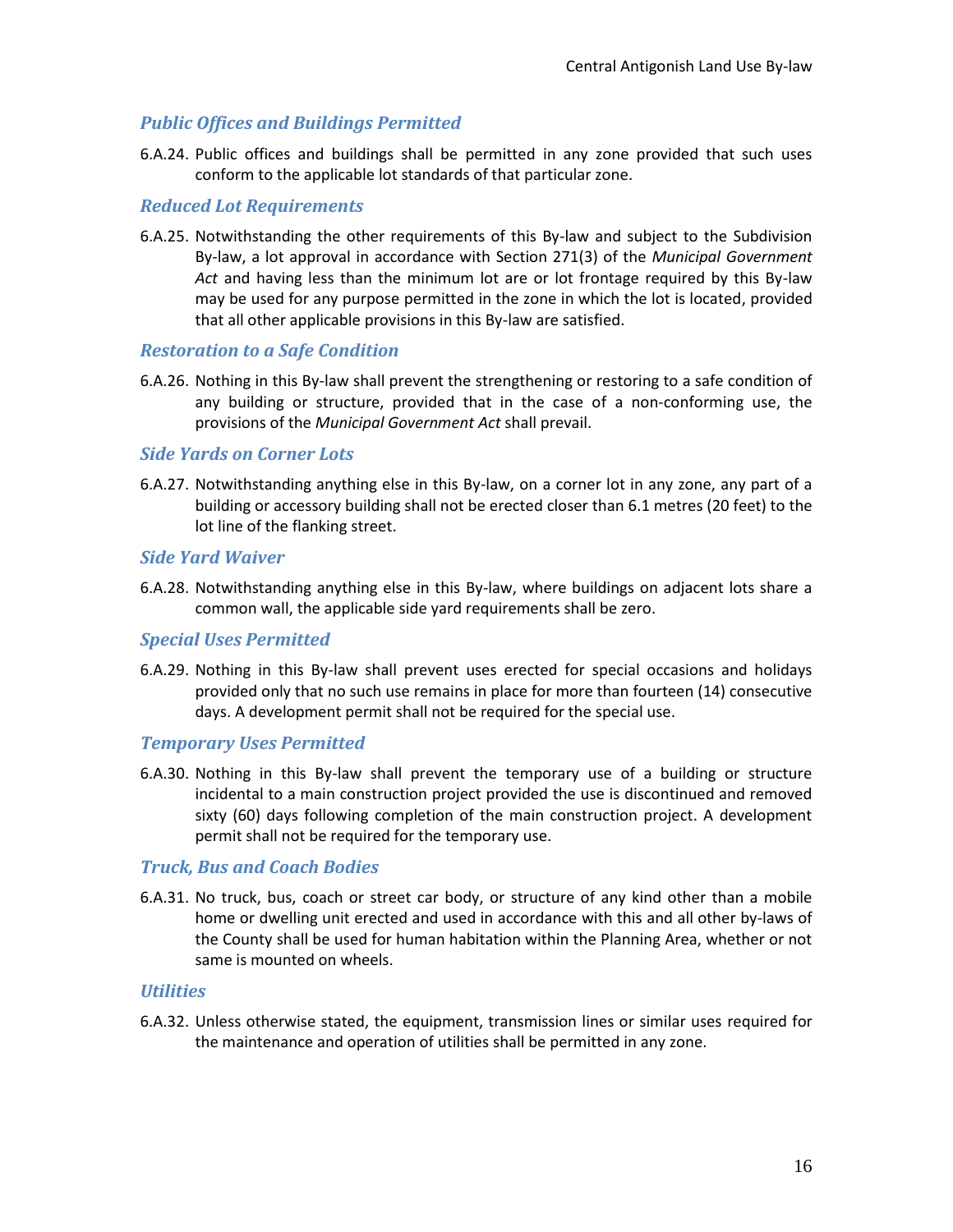### <span id="page-16-0"></span>*Visibility at Road and Driveway Intersections*

6.A.33.

a. On a corner lot, no fence, sign, hedge, shrub, bush, or tree or any other structure or vegetation shall be erected or permitted to grow to a height greater than 0.9 metres (3 feet) above the grade of the abutting roads within the sight triangular area unless the structure or vegetation is of such construction that it will permit

ready vision across the sight triangle area;

b. For the purposes of subsection 34(a), the sight triangle area shall be the triangular area formed on a corner lot by the two lot lines that abut a road and a straight line that intersects them at a distance of 6 metres (20 feet) from the corner where the two lot lines meet.



c. For driveways on a corner lot, no fence, sign,

> hedge, shrub, bush, or tree or any other structure or vegetation shall be erected or permitted to grow to a height greater than 0.9 metres (3 feet) above the grade of the abutting roads within a visibility triangle area of 4.5 metres (15 feet) unless the structure or vegetation is of such construction that it will permit ready vision across the visibility triangle area.

#### <span id="page-16-1"></span>*Watercourses – Lot Size and Separation Distance*

- 6.A.35.
- a. Notwithstanding anything else in this By-law, the minimum area for a lot not served by a Municipal sewer system where any part of the lot is within 23 metres (75 feet) of any watercourse shall be as required by the On-site Sewage Disposal Regulations, but in no case be less than 3,716 square metres (40,000 square feet).
- b. No structure shall be located within 15.2 metres (50 feet), or a 2.4 metre (8 foot) elevation (the more stringent of the two shall apply) of the ordinary high water mark of any watercourse, except for structures related to water treatment and distribution uses, fishery related uses and boat building (including the repair and storage of boats).
- c. An additional 1 metre (3 foot) elevation, or 3 metre (10 foot) setback (the more stringent of the two shall apply) shall be added to the setback of sub-clause 37(b) for each additional 2% slope increase from the ordinary high water mark to a maximum of an additional 18.3 metres (60 feet) being added to the setback from any watercourse.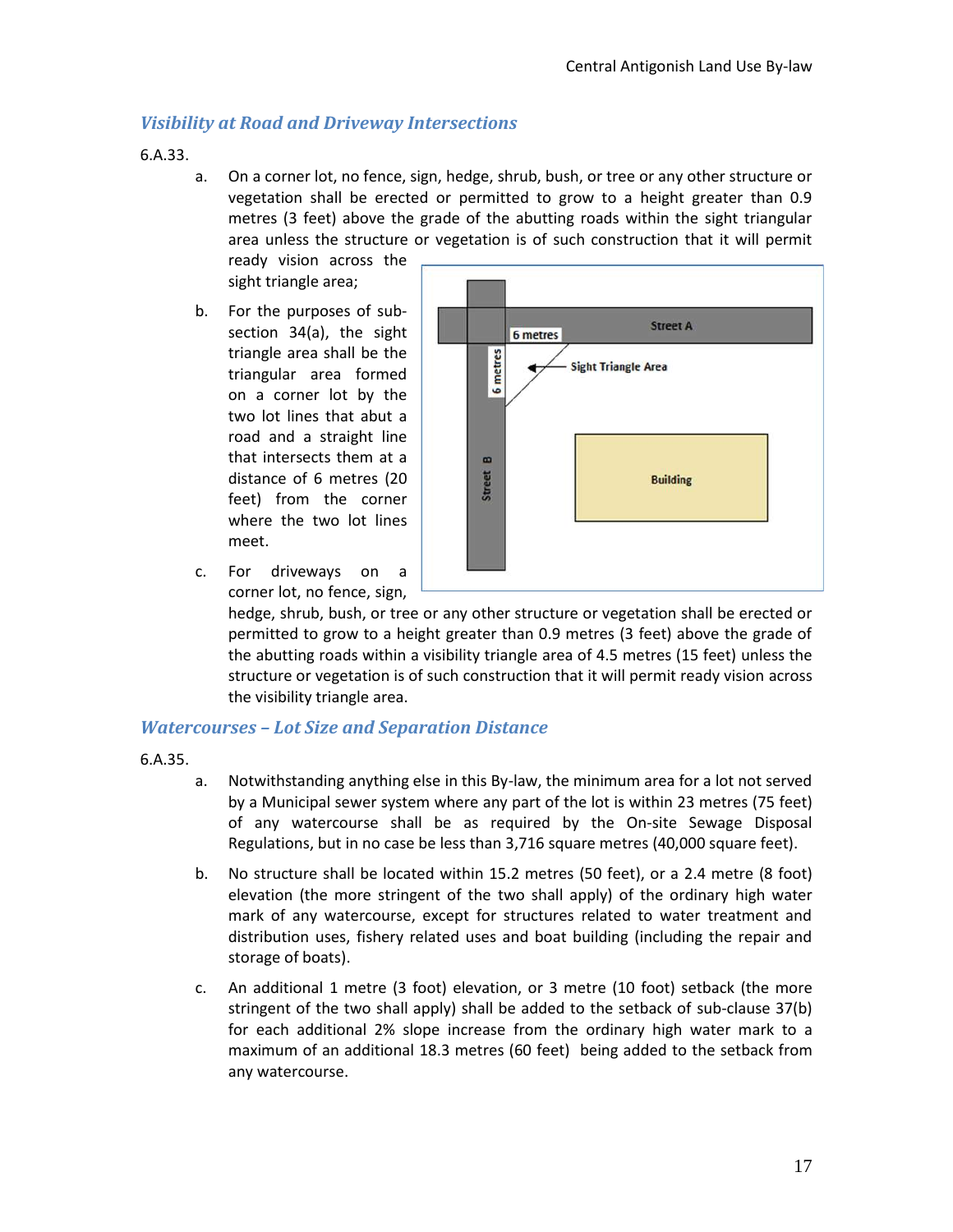#### <span id="page-17-0"></span>*Watercourses- Coastal Development*

6.A.36. Subject to Section 35(a) and 35(c):

- a. Any new dwellings or accessory buildings which abut a coastal body of water shall be set back a minimum of 15.2 metres (50 feet) from the inner edge of the coastal feature, or a 2.4 metre (8 foot) elevation (the greater of the two) from the ordinary high water mark.
- b. All development on coastal lots in existence on the effective date of this By-law having less than the 15.2 metre (50 foot) minimum setback from a coastal body of water may be used for a purpose permitted in the zone in which the lot is located, and a building may be erected on the lot, provided that all other provisions of the By-law are satisfied.
- c. If over fifty percent (50%) of a dwelling or accessory building has been destroyed due to erosion or coastal forces, the owner will be required to rebuild in accordance with the coastal setbacks described above.

#### <span id="page-17-1"></span>*Wind Turbine Development*

6.A.37. Except where otherwise specified, wind turbine development shall be subject to the policies and regulations contained in the Municipal Planning Strategy and Land Use Bylaw for the County of Antigonish Concerning the Regulation of Wind Turbine Development.

#### <span id="page-17-2"></span>*Yard Requirements Concerning Natural Hazards*

- 6.A.38. Where a front, side or rear yard is required by this By-law and part of the area of the lot:
	- a. is usually covered by water or marsh,
	- b. is beyond the rim of a riverbank or watercourse, or
	- c. is between the top and toe of a cliff or embankment having a slope of 15 percent or more from the horizontal,

the required yard shall be measured from the nearest wall of the main building or structure on the lot to the edge of the area covered by water or marsh, or to the rim of the riverbank or watercourse, or to the top of the cliff if such 'edge' is closer than the lot line.



### <span id="page-17-3"></span>*Placement of Mini Homes on a Lot*

- 6.A.39. In all zones in which mini homes are permitted on individual lots, the following shall apply:
	- a. the front door of the mini home shall face parallel to the street.

This requirement applies only if the mini home still meets all other zone requirements.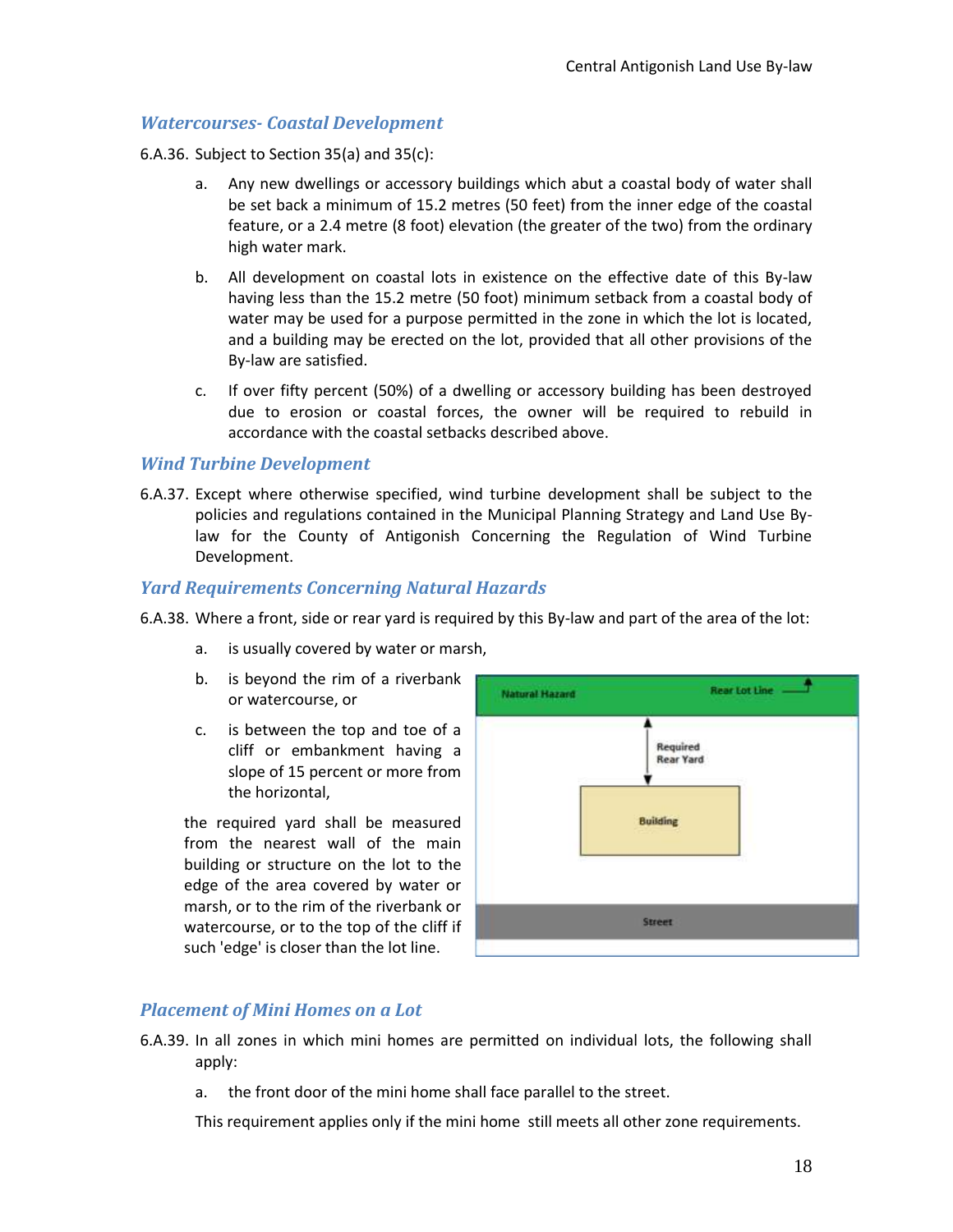## <span id="page-18-0"></span>*B. SIGNS*

### <span id="page-18-1"></span>*General*

#### 6.B.1.

- a. Where this part of the Land Use By-law may be inconsistent with the regulations respecting advertising signs on or near public highways made or administered by the Province of Nova Scotia Department of Transportation, the more restrictive regulations shall apply.
- b. No person shall erect a sign without first obtaining a permit from the Development Officer and no permit to erect a sign shall be issued unless all the sign provisions of this By-Law are satisfied.
- c. An indoor sign shall not be considered a sign for the purposes of this By-law.

## <span id="page-18-2"></span>*Safety and Maintenance*

6.B.2.

- a. Every sign and all parts thereof, including framework, supports, background, anchors and wiring systems shall be constructed and maintained in compliance with the building, electrical, and fire prevention codes.
- b. All signs and all parts thereof shall be kept in a good state of repair and maintenance.

### <span id="page-18-3"></span>*Limit on Number of Signs*

6.B.3.

- a. For the purpose of this Section, where a multiple tenancy building is occupied by more than one business, each business area shall be considered as a separate premise.
- b. Further to sub-clause 6.B.3(a) above, 'Business and Professional Offices' shall not be considered multiple tenancy buildings.
- c. Limits on the number of signs permitted on any premises at any one time are subject to the following:
	- i. a double-faced sign shall be considered as a single sign; and
	- ii. signs enumerated in Section 4 of this Part shall not be counted in calculating the total.

### <span id="page-18-4"></span>*Signs Permitted in All Zones*

- 6.B.4. No permit shall be required for the following:
	- a. Signs identifying the name and address of a resident that are not more than 0.2 square metres (2 square feet);
	- b. "No Trespassing" signs or other such signs regulating the use of property that are not more than 0.2 square metres (2 square feet) in sign area;
	- c. Real estate signs not exceeding 0.5 square metres (5.4 square feet) in sign area in a residential zone and 1.5 square metres (16 square feet) in other zones, which advertise the sale, rental or lease of the premises;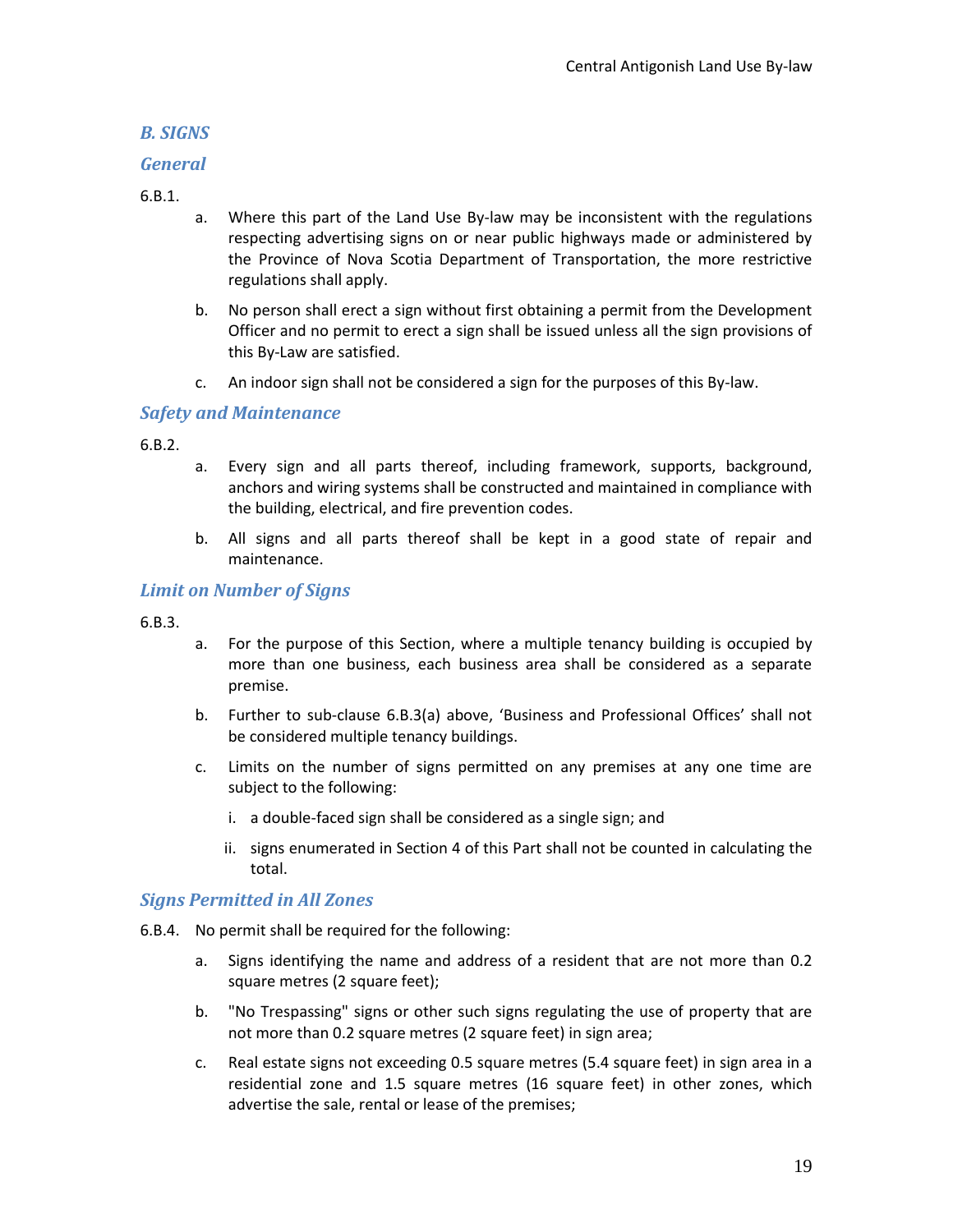- d. Signs regulating or denoting on-premise traffic, or parking or other signs denoting the direction or function of various parts of a building or premise provided that such sign area is less than 0.9 square metres (10 square feet) in area;
- e. Signs erected by a government body, or under the direction of such a body, and bearing no commercial advertising, such as traffic signs, railroad crossing signs, safety signs, signs identifying public schools and public election lists;
- f. Memorial signs and tablets and signs denoting the date of erection of a structure;
- g. The flag, pennant, or banner of any government, or of any religious, charitable or fraternal organization where it is erected on the same lot as the use to which it relates;
- h. A sign having an area of not more than 4.6 square metres (50 square feet) that are incidental to construction and within the area designated for such purposes;
- i. Signs on mailboxes or newspaper tubes;
- j. Bulletin boards, identification signs, and directional signs associated with a religious institution;
- k. Signs that constitute an integral part of a vending machine, telephone booth, devices that indicate the time, date or weather conditions, or similar device whose principal function is not to convey an advertising message; and
- l. Signs that convey the message that a business enterprise is open or closed or that a place of lodging has or does not have a vacancy.

#### <span id="page-19-0"></span>*Signs Prohibited in All Zones*

- 6.B.5. The following signs shall not be permitted in any zone:
	- a. signs that incorporate, in any manner, any flashing or moving illumination, including that which varies in colour, and signs that have any visible moving part with the exception of electronic message boards with sign areas less than 1.4 square metres (15 square feet), located a minimum of 4.6 metres (15 feet) from the travelled way;
	- b. any sign or sign structure that constitutes a hazard to public safety or health;
	- c. signs which, by reason of size, location, content, colouring or manner of illumination, obstruct the vision of drivers either when leaving a roadway or when leaving a driveway, or obstruct or detract from the visibility or effectiveness of any traffic sign or control device on public streets or property;
	- d. any sign that obstructs access to or egress from a fire escape door, window or other required exit way;
	- e. signs that make use of words such as "STOP", "LOOK", "ONE WAY", "DANGER", "YIELD", or any similar words, phrases, symbols, lights or characters in such a manner as to interfere with, mislead, or confuse traffic by virtue of the sign's proximity to the street;
	- f. any sign that no longer advertises a *bona fide* business conducted or product sold;
	- g. signs on public property or public right-of-way, unless specially permitted by the Council and approved by the provincial authority where applicable;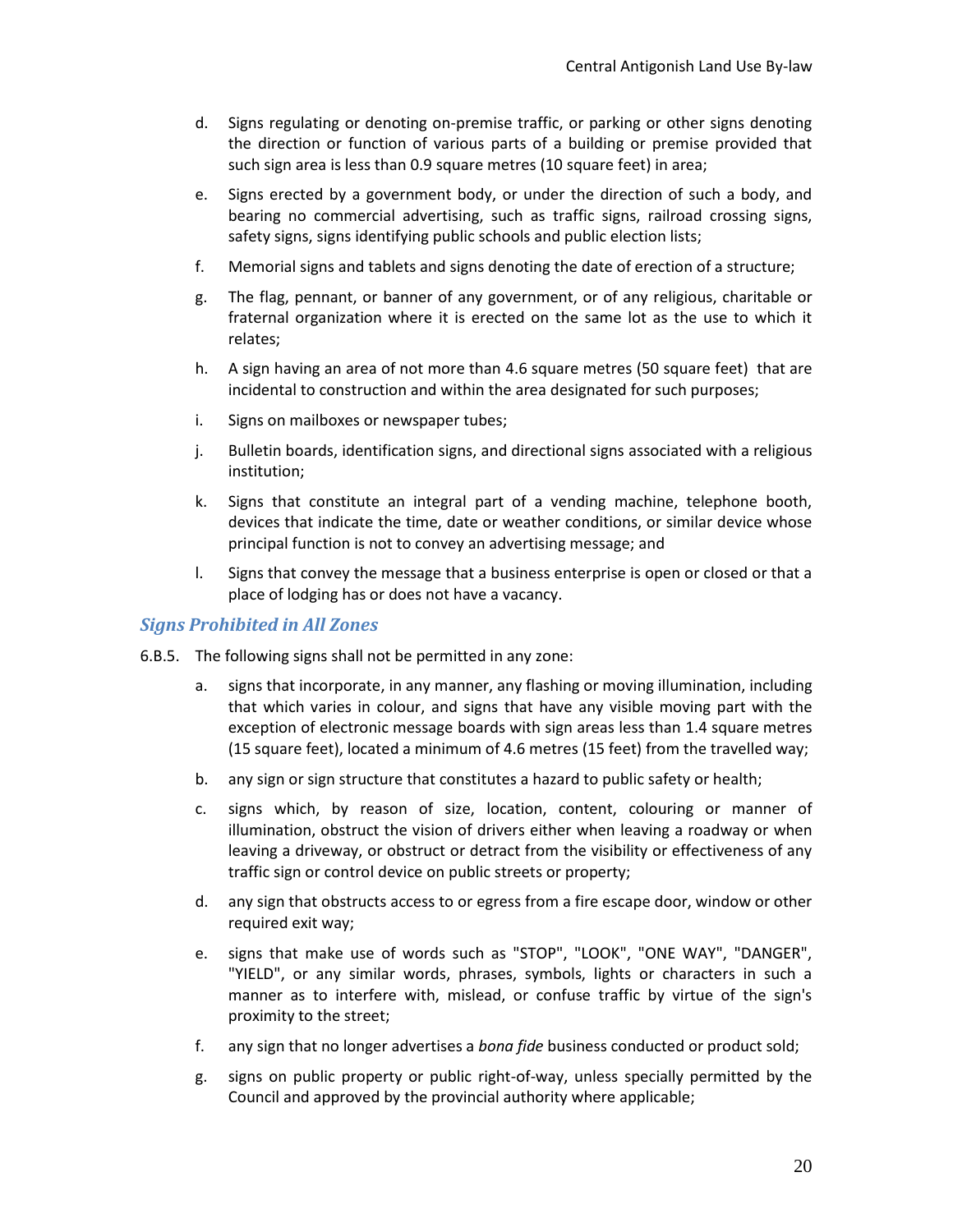h. searchlights, pennants, spinners and streamers except for occasions such as public festivals, exhibitions and similar occasions.

### <span id="page-20-0"></span>*All Hamlet Residential Zones and Rural Development*

6.B.6.

- a. Signs shall be limited to one per lot, and shall advertise only the use or activity that is permitted by the By-law on the property.
- b. No sign shall exceed 0.5 square metres (5.4 square feet) in sign area, or exceed 1.5 metres (4.9 feet) in height in the case of a freestanding sign.

## <span id="page-20-1"></span>*Hamlet Commercial (HC-1), Hamlet Industrial (HI-1) and Tourist Commercial (TC-1) Zones*

6.B.7.

- a. Signs shall be limited to one (1) ground sign per lot and one (1) projecting wall sign for each business premise. Fascia signs shall be subject to Section 7(c) and any such sign shall advertise only the use or activity that is permitted by the By-law on the property.
- b. Ground Signs:
	- i. one ground sign not exceeding 0.9 square metres (9.7 square feet) in sign area on a single face sign or 1.9 square metres (20.5 square feet) of sign area for both faces combined shall be permitted. Signs for more than one business occupying a single property shall be consolidated in a multiple occupancy ground sign.
	- ii. ground signs shall not exceed a height of 3.05 metres (10 feet) from the grade level to the highest part of the sign.
- c. Fascia Signs
	- i. the total fascia sign area shall cover no more than five percent (5%) of the wall on which the sign is affixed with proportional allocation for each business premise in case of multiple occupancy buildings.
	- ii. in the case of multiple occupancy buildings, the number of fascia signs shall be determined based on a formula of one (1) sign per business premise.
	- iii. in the case of business and professional offices, the number of fascia signs shall be limited to one (1).

### <span id="page-20-2"></span>*Hamlet Highway Commercial (HHC-1) Zone*

- 6.B.8.
- a. Signs shall be limited to one (1) ground and one (1) roof sign per lot. In addition, one (1) projecting wall sign shall be permitted for each business premise and facial wall signs shall be limited subject to sub-section 8(c) and any such sign shall advertise only an activity that is legal on the property.
- b. Ground Signs:
	- i. one ground sign not exceeding 6.5 square metres (70 square feet) in sign area for a single fascia sign or 13.0 square metres (140 square feet) of sign area for multiple fascia signs combined shall be permitted. Signs for more than one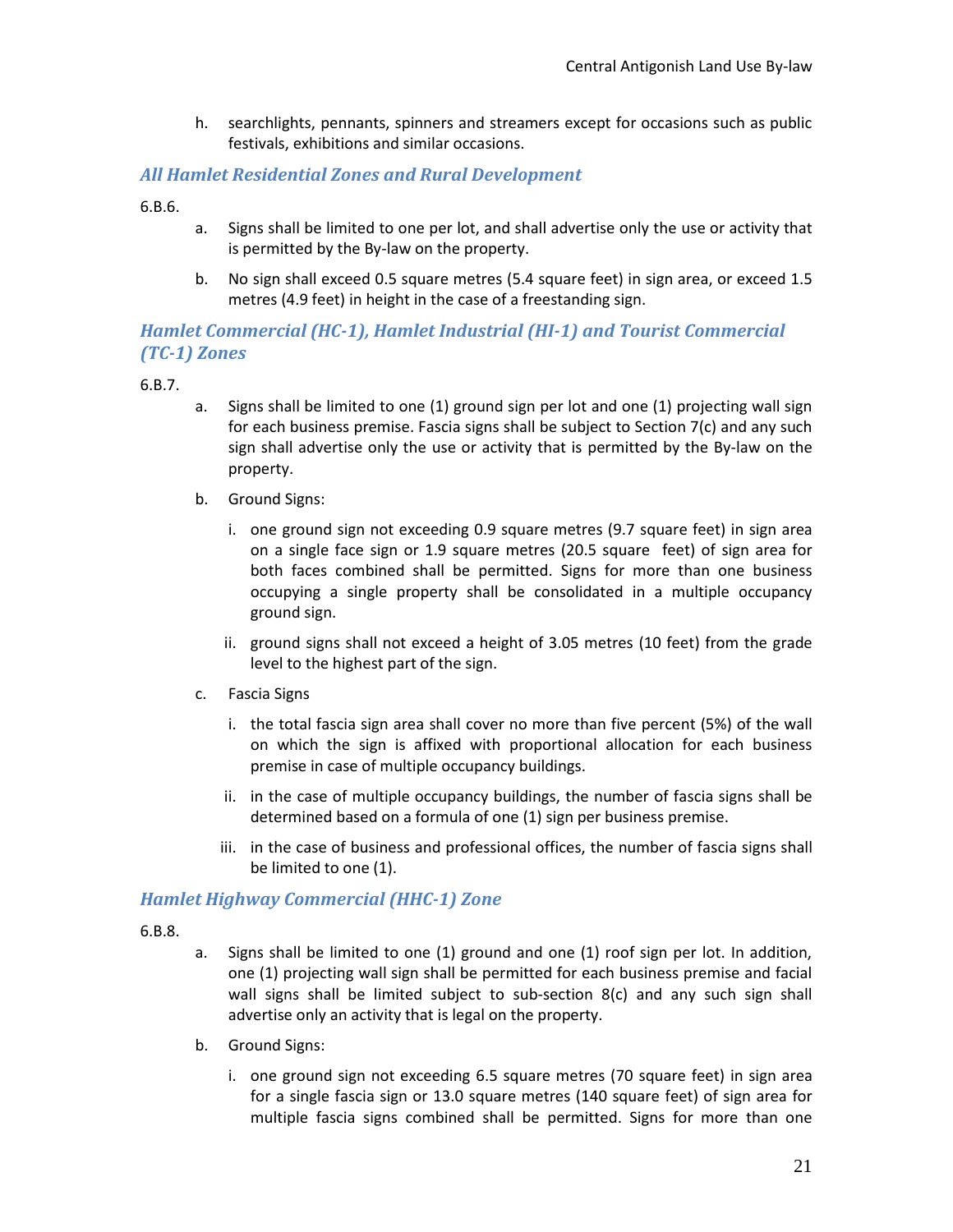business occupying a single property shall be consolidated in a multiple occupancy ground sign.

- ii. ground signs shall not exceed a height of 10.7 metres (35 feet) from the grade level to the highest part of the sign.
- c. Roof Signs
	- i. No roof sign shall exceed more than 9.5 square metres (102 square feet) in sign area, exceed 0.6 metres (2 feet) in height or extend beyond the lateral extremities of the roof upon which it is attached.
- d. Projecting Signs
	- i. No projecting sign shall exceed 1.9 square metres (20.5 square feet) in sign area or project more than 1.8 metres (5.9 feet) from the wall upon which it is attached or be permitted to swing freely on its supports.
- e. Fascia Signs:
	- i. the total fascia sign area shall cover no more than ten percent (10%) of the wall on which the sign is affixed with proportional allocation for each business premise in case of multiple occupancy buildings.
	- ii. in the case of multiple occupancy buildings, the number of fascia signs shall be determined based on a formula of one (1) sign per business premise plus two (2) additional signs.
	- iii. in the case of business and professional offices, the number of fascia signs shall be limited to three (3).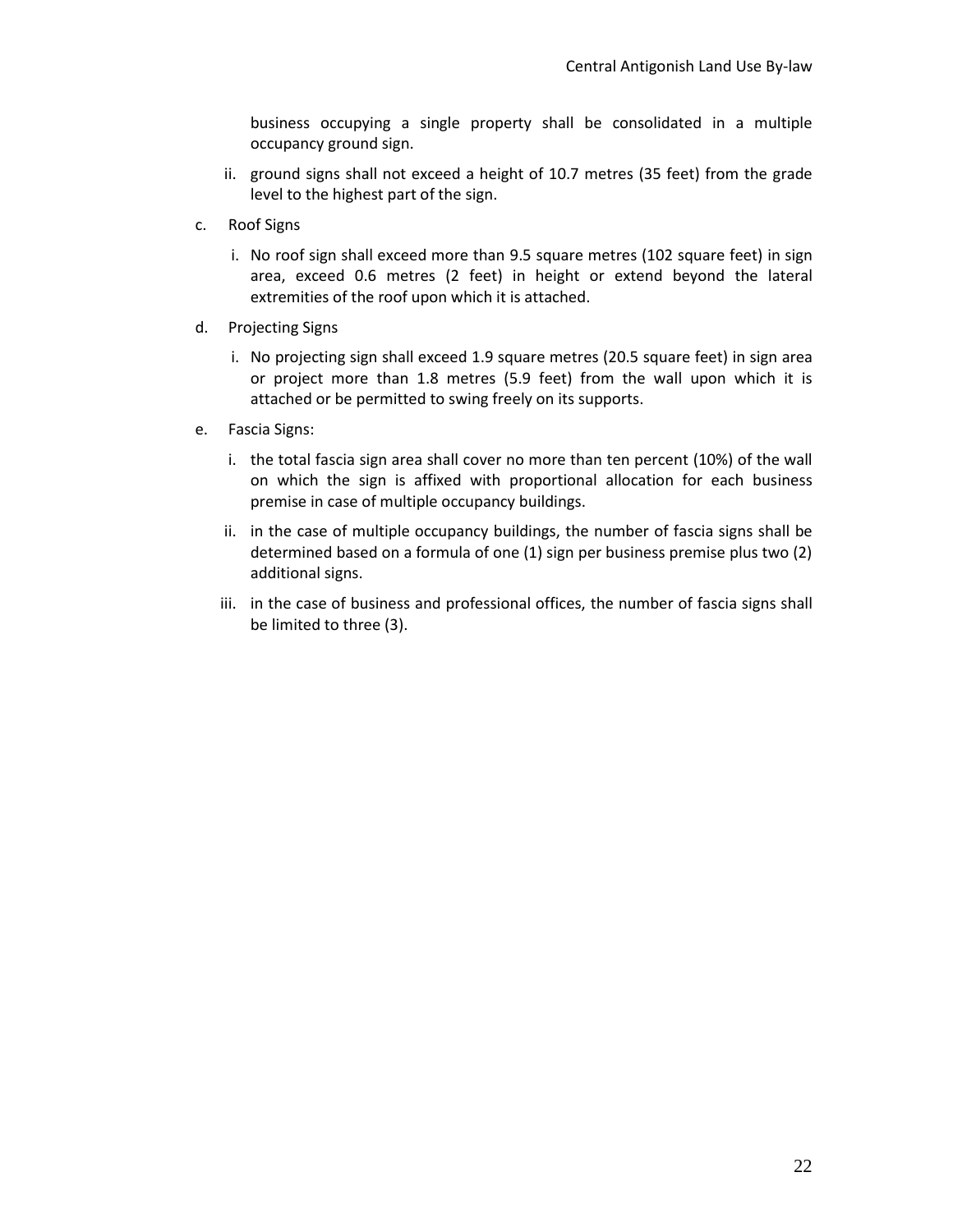## <span id="page-22-0"></span>**PART 7: GENERAL PROVISIONS – HOME OCCUPATIONS**

- 7.1. Nothing in this By-law shall prevent the use of a single detached dwelling or accessory building in the Hamlet Residential or Rural Development (HR-1 or RD-1) Zones for a home occupation or business/professional purpose, provided compliance with the following:
	- a. the dwelling is owned or occupied as a residence by the operator of the home occupation or business/professional use and the external appearance of the dwelling is not changed by the home occupation or business/professional use;
	- b. there shall not be more than two (2) assistants who are not residents in the dwelling employed in the business or profession;
	- c. no more than fifty percent (50%) of the total floor area of the dwelling or fifty percent (50%) of an accessory building is devoted to the use;
	- d. one (1) off-street parking space, other than that required for the dwelling, is provided for every 18.5 square metres (200 square feet) of floor space occupied by the business or professional use;
	- e. the home occupation shall not be obnoxious or dangerous by reason of emission of odour, smoke, dust, soot, dirt, noise, gas fumes, vibration, water-carried waste or other offensive emission or refuse;
	- f. mechanical equipment is not used, except for that which is reasonably consistent with the use of a dwelling;
	- g. open storage and outdoor display shall not be permitted;
	- h. a development permit for the home occupation has been issued by the Development Officer.
- 7.2. Automobile sales shall be permitted as a home occupation in the Rural Development (RD-1) Zone subject to the provisions of Section 7.1. There shall be a maximum of twelve (12) vehicles for sale at any one time and buffering of at least 1.5 metres (5 feet) must be present and maintained along all lots lines that abut an existing residential use. No storage or parking of cars that are for sale will be permitted in the front yard.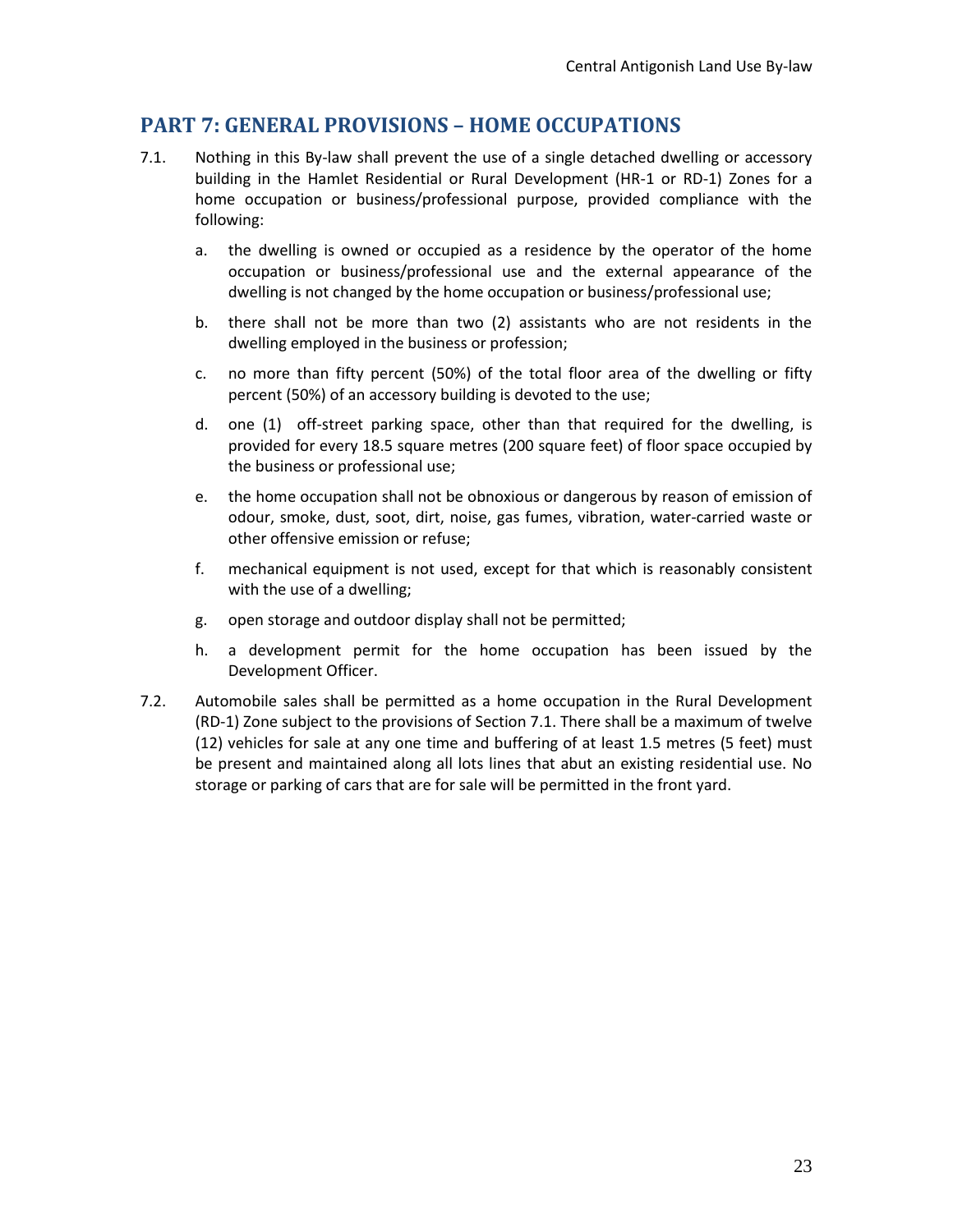# <span id="page-23-0"></span>**PART 8: RURAL DEVELOPMENT ZONE (RD-1)**

## <span id="page-23-1"></span>*RD-1 Uses Permitted*

- 8.1. No development permit shall be issued in a Rural Development (RD-1) zone except for one or more of the following uses:
	- a. Agricultural uses, including intensive livestock operations
	- b. Bed and breakfast establishments
	- c. Boarding homes
	- d. Community and activity centres
	- e. Converted dwellings
	- f. Day care centres
	- g. Duplexes
	- h. Existing Tourist Commercial uses
	- i. Fishing and fishing-related uses
	- j. Forestry and forestry-related uses
	- k. Funeral homes
	- l. Garden suites
	- m. Greenhouses
	- n. Institutional uses
	- o. Open space uses
	- p. Medical Clinics
	- q. Mini homes
	- r. Museums
	- s. Recreational uses
	- t. Semi-detached dwellings
	- u. Senior housing
	- v. Single detached dwellings
	- w. Storage Buildings (Subject to Special Requirements 8.11 and 8.12)

## <span id="page-23-2"></span>*RD-1 Zone Lot Requirements*

8.2. In any Rural Development (RD-1) zone, no development permit shall be issued except in conformity with the following requirements:

| Standard                                          | Un-serviced                  | Sewer Service              |
|---------------------------------------------------|------------------------------|----------------------------|
| Minimum Lot Area                                  | 2694 sq. m (29,000 sq. ft.)* | 697 sq. m. (7,500 sq. ft.) |
| Minimum Lot Frontage                              | $6.1$ m. (20ft.)             | 22.9 m. (75ft.)            |
| Minimum Front Yard                                | 7.6 m. (25ft.)               | 7.6 m. (25ft.)             |
| Minimum Side Yard                                 | $1.2$ m. $(4ft.)$            | 1.2 m. (4 ft.)             |
| Minimum Rear Yard                                 | 7.6 m. (25ft.)               | 7.6 m. (25ft.)             |
| Maximum Height                                    | 10.7 m. (35ft.)              | 10.7 m. (35ft.)            |
| *Subject to Department of Environment Regulations |                              |                            |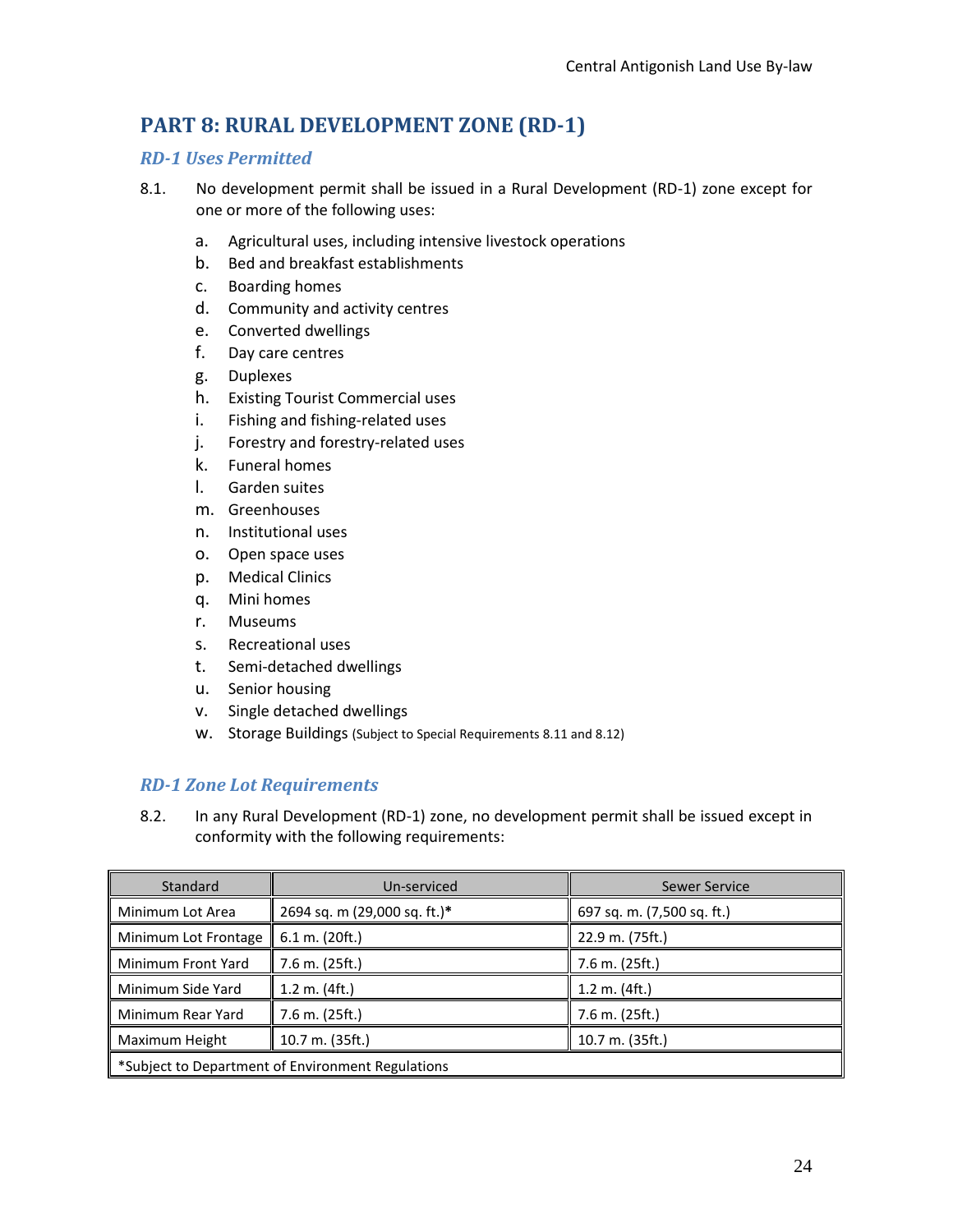## <span id="page-24-0"></span>*Accessory Apartments*

- 8.3. Nothing in this by-law shall prevent the establishment of an accessory apartment unit in a single detached dwelling in the Rural Development (RD-1) Zone provided that:
	- a. the floor area does not exceed fifty percent (50%) of the gross floor area of the residence to a maximum of the gross floor area of the main floor;
	- b. there is a limit of one (1) accessory apartment per lot;
	- c. one (1) additional parking space is provided;
	- d. all applicable provisions of the National Building Code are complied with; and
	- e. a development permit for the accessory unit has been issued.

### <span id="page-24-1"></span>*Garden Suites*

8.4. Garden suites shall be permitted in the Rural Development (RD-1) Zone provided that they meet all lot requirements for main dwellings as specified in Section 8.2.

### <span id="page-24-2"></span>*Bed and Breakfast Establishments*

<span id="page-24-3"></span>8.5. Bed and Breakfast Establishments shall be limited to a maximum of five (5) guest rooms.

## *Boarding Homes*

8.6. Boarding Homes shall be limited to a maximum of five (5) lodging rooms.

### <span id="page-24-4"></span>*Salvage Yards*

8.7. Any expansion or enlargement of an existing salvage yard shall be permitted, but is limited to the existing lot size. No consolidation of land or relocation to another lot shall be permitted for expansion purposes. All permits as required by the Department of Environment shall be obtained before a development permit is issued.

### <span id="page-24-5"></span>*Intensive Livestock Operations*

- 8.8. Agriculture and related uses are permitted in the Rural Development Zone in accordance with Nova Scotia Agriculture Manure Management Guidelines.
- 8.9. The minimum side yard for an intensive livestock operation in the RD-1 Zone shall be 152.4 metres (500 feet), while the minimum front yard setback shall be 45.7 metres (150 feet).

### <span id="page-24-6"></span>*Special Provision – Expansion of Tourist Development*

8.10. Any expansion or enlargement of existing tourist cabins, tourist cottages or guest homes shall be permitted by rezoning to the Tourist Commercial (TC-1) zone or through a Development Agreement.

### <span id="page-24-7"></span>*Special Requirements Storage Buildings*

- 8.11. A storage building shall not be an "Accessory Building" as defined in sub clause 1.2.1.2(2)(a) of the Nova Scotia Building Code Regulations\*.
- 8.12. An Environment Approval or Qualified Persons Report verifying soil conditions adequate to contain an onsite sewer system may be required.
- \*(2) Unless a municipality otherwise requires by by-law, or where regulations are in another enactment, the *Code* applies but a *building* permit is not required for (a) accessory *buildings* not greater than 20 m<sup>2</sup> (215.2 ft.<sup>2</sup>) in area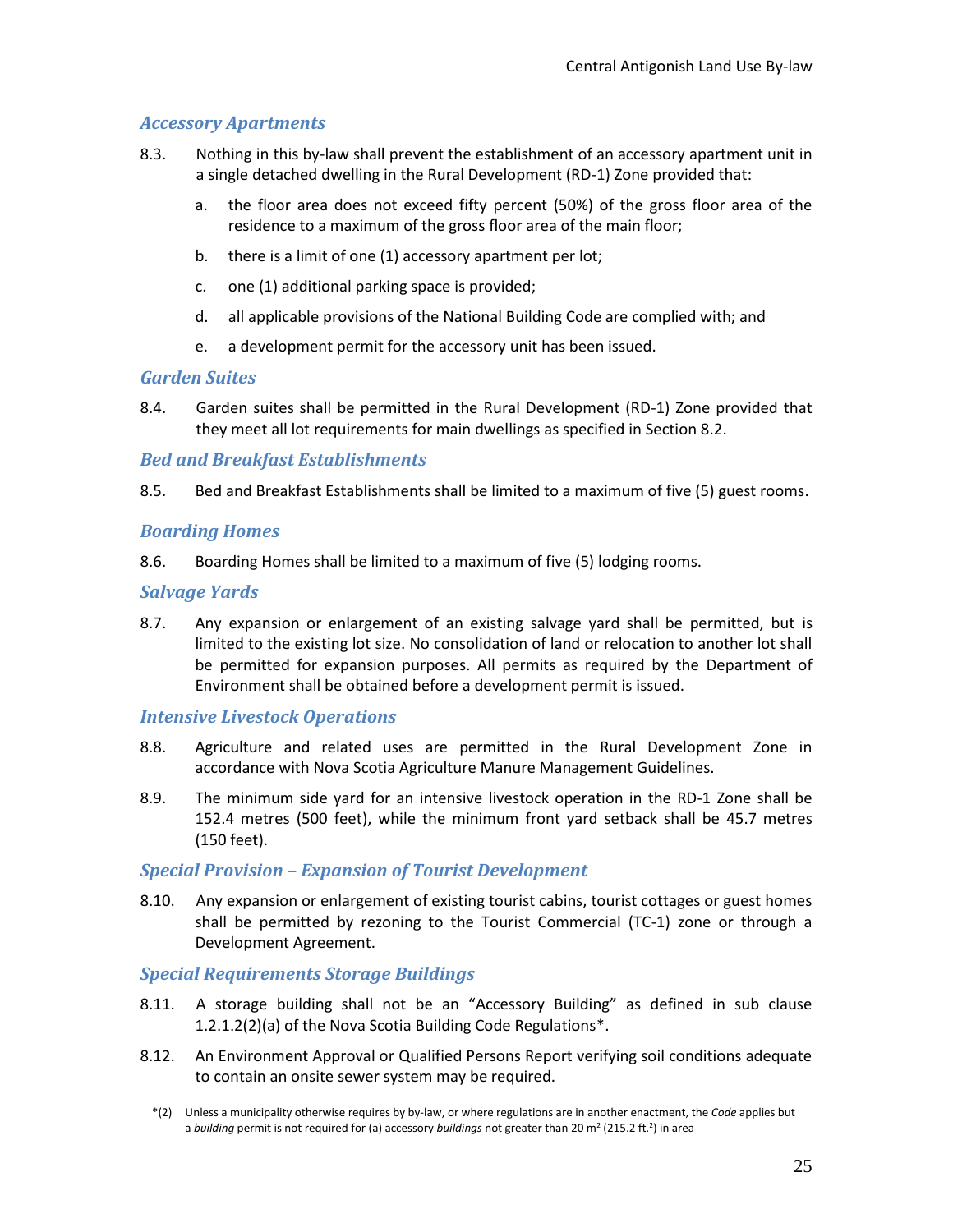# <span id="page-25-0"></span>**PART 9: RURAL INDUSTRIAL (RI-1) ZONE**

## <span id="page-25-1"></span>*RI-1 Uses Permitted*

- 9.1. No development permit shall be issued in a Rural Industrial (RI-1) zone except for one or more of the following uses:
	- a. Construction operations
	- b. Exterior storage and display courts
	- c. Light industrial manufacturing and assembly
	- d. Professional offices
	- e. Dwelling units
	- f. Leasing or rental of commercial equipment
	- g. Scrap yards or automobile salvage facilities
	- h. Transportation depots
	- i. Warehousing and storage facilities, including recycling depots
	- j. Wholesale or retail sales

## <span id="page-25-2"></span>*RI-1 Uses Permitted Subject to Development Agreement*

9.2. Notwithstanding Section 9.1, new scrap yards or automobile salvage facilities in the RI-1 Zone shall only be permitted by Development Agreement as specified in Policy L-2.2 of the Municipal Planning Strategy.

## <span id="page-25-3"></span>*RI-1 Zone Lot Requirements*

9.3. In any Rural Industrial (RI-1) zone, no development permit shall be issued except in conformity with the following requirements:

| Standard                                          | Unserviced                     | Sewer                       |
|---------------------------------------------------|--------------------------------|-----------------------------|
| Minimum Lot Area                                  | 2 694 sq. m. (29,000 sq. ft.)* | 929 sq. m. (10,000 sq. ft.) |
| Minimum Lot Frontage                              | 6.1 m. (20 ft.)                | 30.5 m. (100ft.)            |
| Minimum Front Yard                                | 7.6 m. (25ft.)                 | 7.6 m. (25ft.)              |
| Minimum Side Yard                                 | 7.6 m. (25ft.)                 | 7.6 m. (25ft.)              |
| Minimum Rear Yard                                 | 7.6 m. (25ft.)                 | 7.6 m. (25ft.)              |
| Maximum Height                                    | 10.7 m. (35ft.)                | 10.7 m. (35ft.)             |
| *Subject to Department of Environment Regulations |                                |                             |

### <span id="page-25-4"></span>*Landscaping*

9.4. Where a new rural industrial use abuts existing non-industrial use or zone, landscaping buffer no less than 1.5 metres (5 feet) high and at least 6.1 metres (20 feet) wide shall be required along the shared lot line(s).

### <span id="page-25-5"></span>*Open Storage*

9.5. The outdoor storage of waste, equipment or goods not for sale shall not occur in the front yard of any property or side or rear yard where the property abuts an existing residential use unless such waste, equipment or goods is wholly contained within a fenced and screened storage area and not visible from any public road or adjacent nonindustrial lot.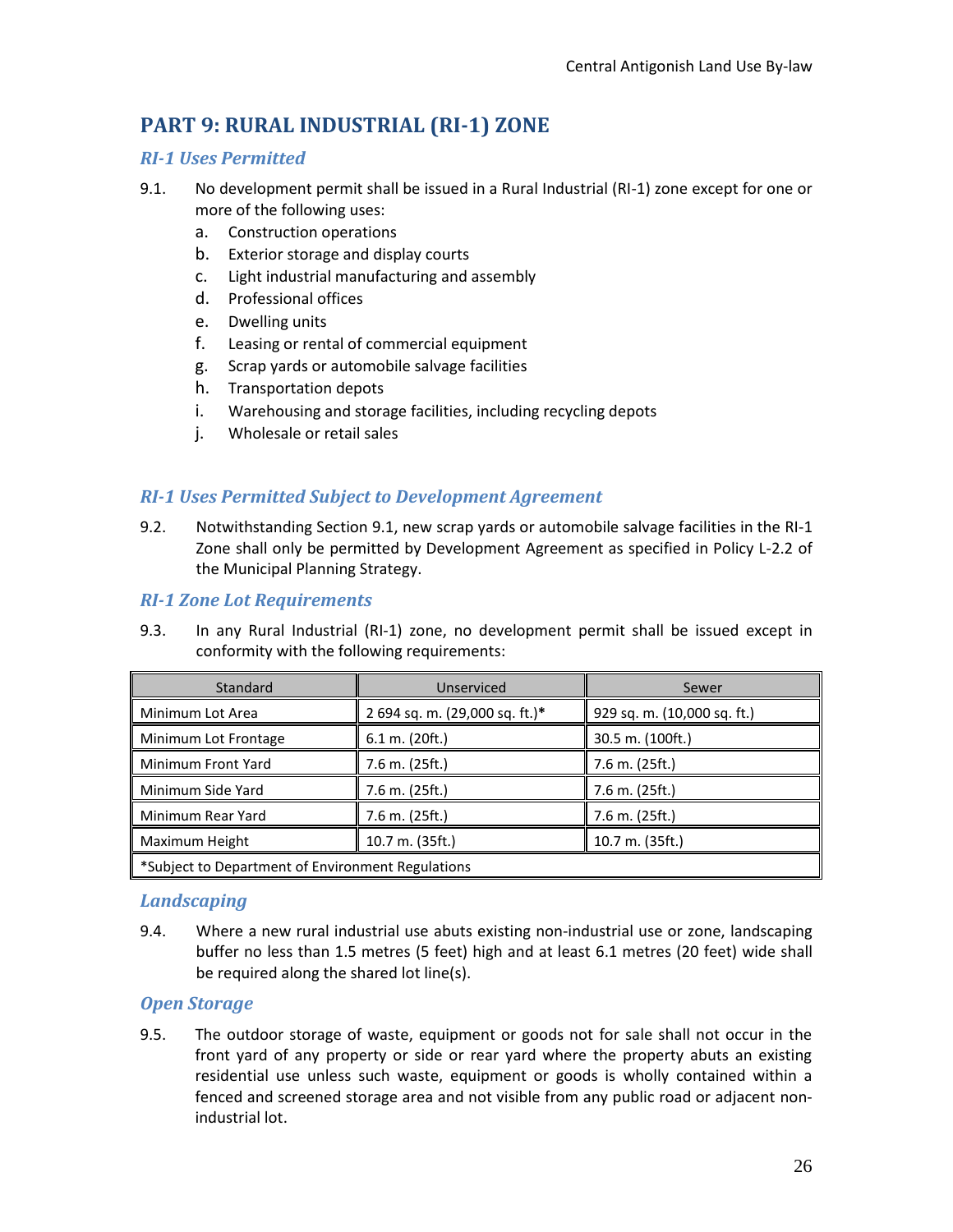## <span id="page-26-0"></span>*Fuel Storage*

9.6. The storage of gas and fuel for company use shall only be permitted in above ground tanks which can be monitored for leaks and other potential problems. There shall also be setbacks from property lines of 4 metres (13.1 feet) when abutting a residential property.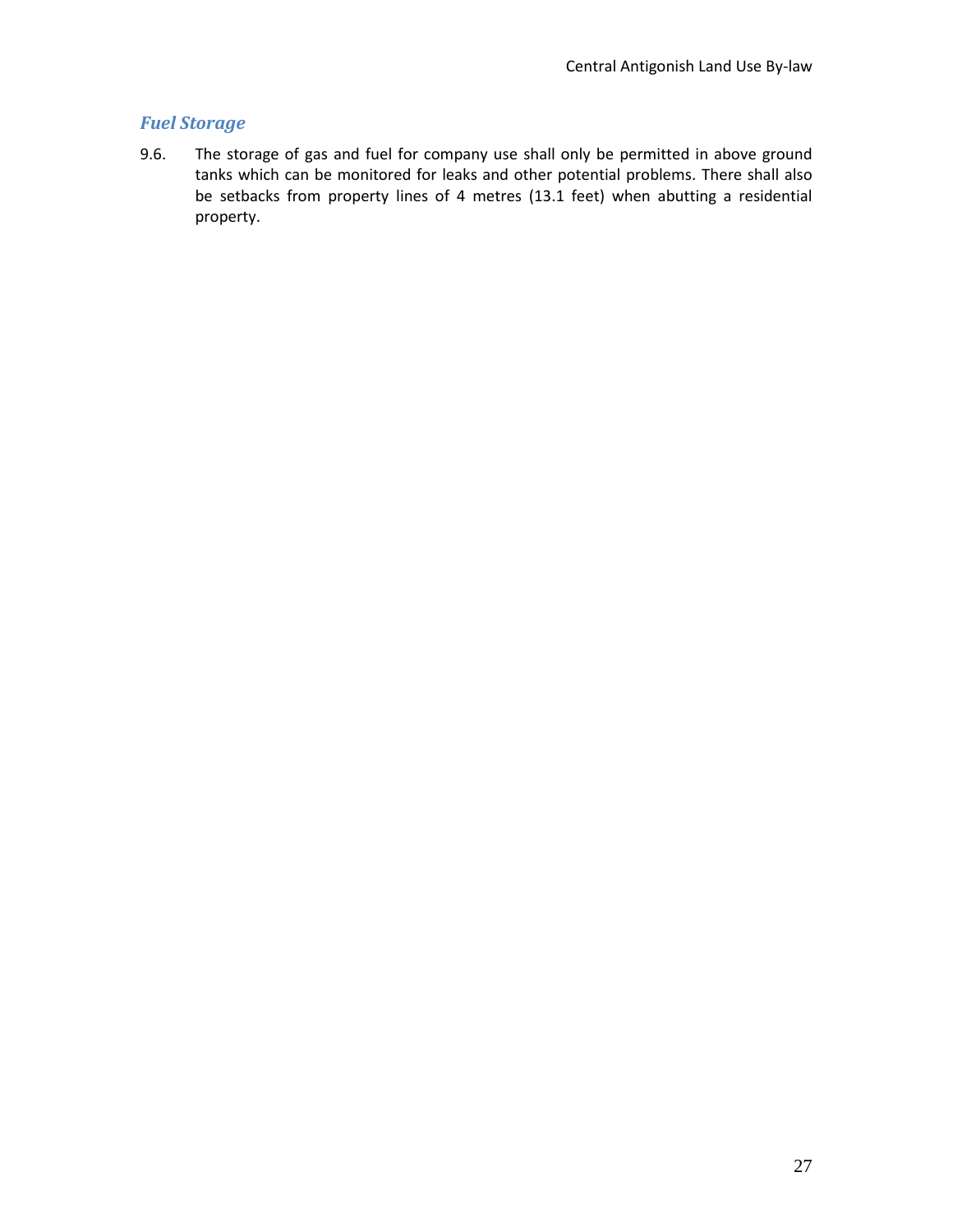# <span id="page-27-0"></span>**PART 10: RURAL COMMERCIAL (RC-1) ZONE**

## <span id="page-27-1"></span>*RC-1 Uses Permitted*

- 10.1. No development permit shall be issued in a Rural Commercial (RC-1) zone except for one or more of the following uses:
	- a. Automobile service centres
	- b. Automobile sales
	- c. Banks and other financial institutions
	- d. Business and professional offices
	- e. Country market
	- f. Convenience stores
	- g. Day care centres
	- h. Leasing or rental of commercial equipment
	- i. Automobile fuel stations
	- j. Retail stores
	- k. Recycling depots
	- l. Restaurants and licensed establishments
	- m. Residential units within a commercial building
	- n. Veterinary clinics
	- o. warehousing

## <span id="page-27-2"></span>*RC-1 Zone Lot Requirements*

10.2. In any Rural Commercial (RC-1) zone, no development permit shall be issued except in conformity with the following requirements:

| Standard                                          | Un-serviced                     | Sewer Service              |
|---------------------------------------------------|---------------------------------|----------------------------|
| Minimum Lot Area                                  | 2 694 sq. m. (29,000 sq. ft.) * | 694 sq. m. (7,500 sq. ft.) |
| Minimum Lot Frontage                              | 6.1 m. (20 ft.)                 | 30.5 m. (100ft.)           |
| Minimum Front Yard                                | 7.6 m. (25ft.)                  | 7.6 m. (25ft.)             |
| Minimum Side Yard                                 | 3.0 m. (10ft.)                  | $3.0$ m. $(10ft.)$         |
| Minimum Rear Yard                                 | 7.6 m. (25ft.)                  | 7.6 m. (25ft.)             |
| Maximum Height                                    | 10.7 m. (35ft.)                 | 10.7 m. (35ft.)            |
| *Subject to Department of Environment Regulations |                                 |                            |

### <span id="page-27-3"></span>*Automobile Service Stations*

- 10.3. Notwithstanding Section 10.2, where an automobile service station is proposed, the following special provisions shall apply:
	- a. Minimum lot frontage of 45.75 metres (150 feet);
	- b. No portion of any pump island shall be located closer than 6.1 metres (20 feet) from any street line;
	- c. The minimum distance between ramps or driveways shall not be less than 9 metres (29.5 feet);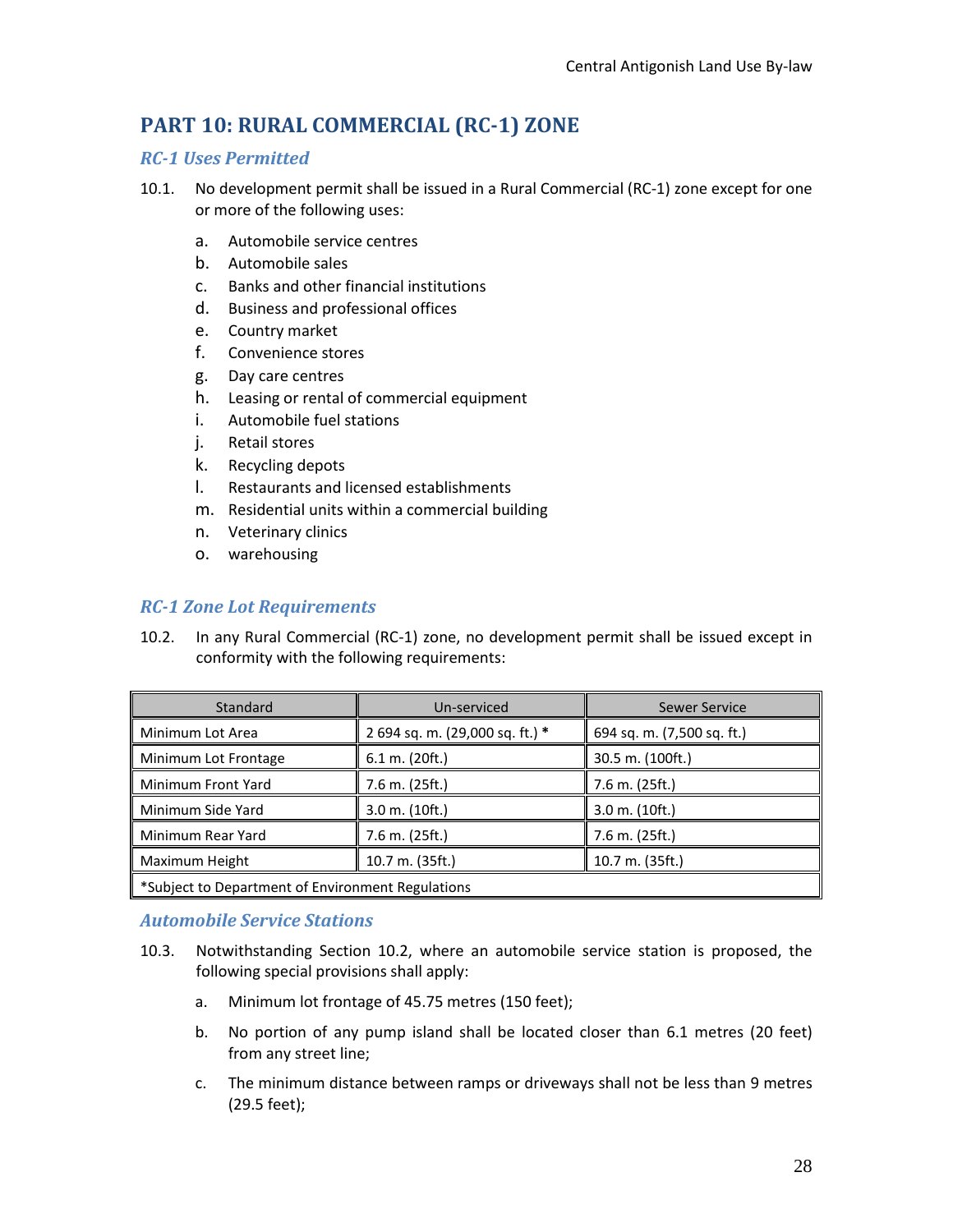d. A weather canopy for service station pump islands may be erected provided that no part of the canopy is located within 4 metres (13.1 feet) of the street or lot line and in no case shall the weather canopy extend beyond the front lot line.

## <span id="page-28-0"></span>*Landscaping*

a. Where a new rural commercial use abuts a hamlet residential zone, a visual barrier no less than 1.5 metres (5 feet) high is required along the shared lot line(s), which must be maintained for the life of the development.

### <span id="page-28-1"></span>*Open Storage*

b. No open storage is permitted in the abutting side yard or rear yard of a rural commercial zone which abuts a hamlet residential zone unless there is a visual barrier no less than 1.5 metres (5 feet) high, which must be maintained for the life of the development.

## <span id="page-28-2"></span>*Recycling Depots*

c. Where a new or expanded recycling depot is located, a visual barrier no less than 1.5 metres (5 feet) high, which must be maintained for the life of the development, is required along all lot lines and no storage will be permitted in the front yard.

## <span id="page-28-3"></span>*Residential Uses in a Commercial Building*

d. Notwithstanding anything else in this By-law, residential uses will be permitted within commercial buildings in the Rural Commercial (RC-1) Zone, although the residential use shall not be located on the ground level at the front of the building.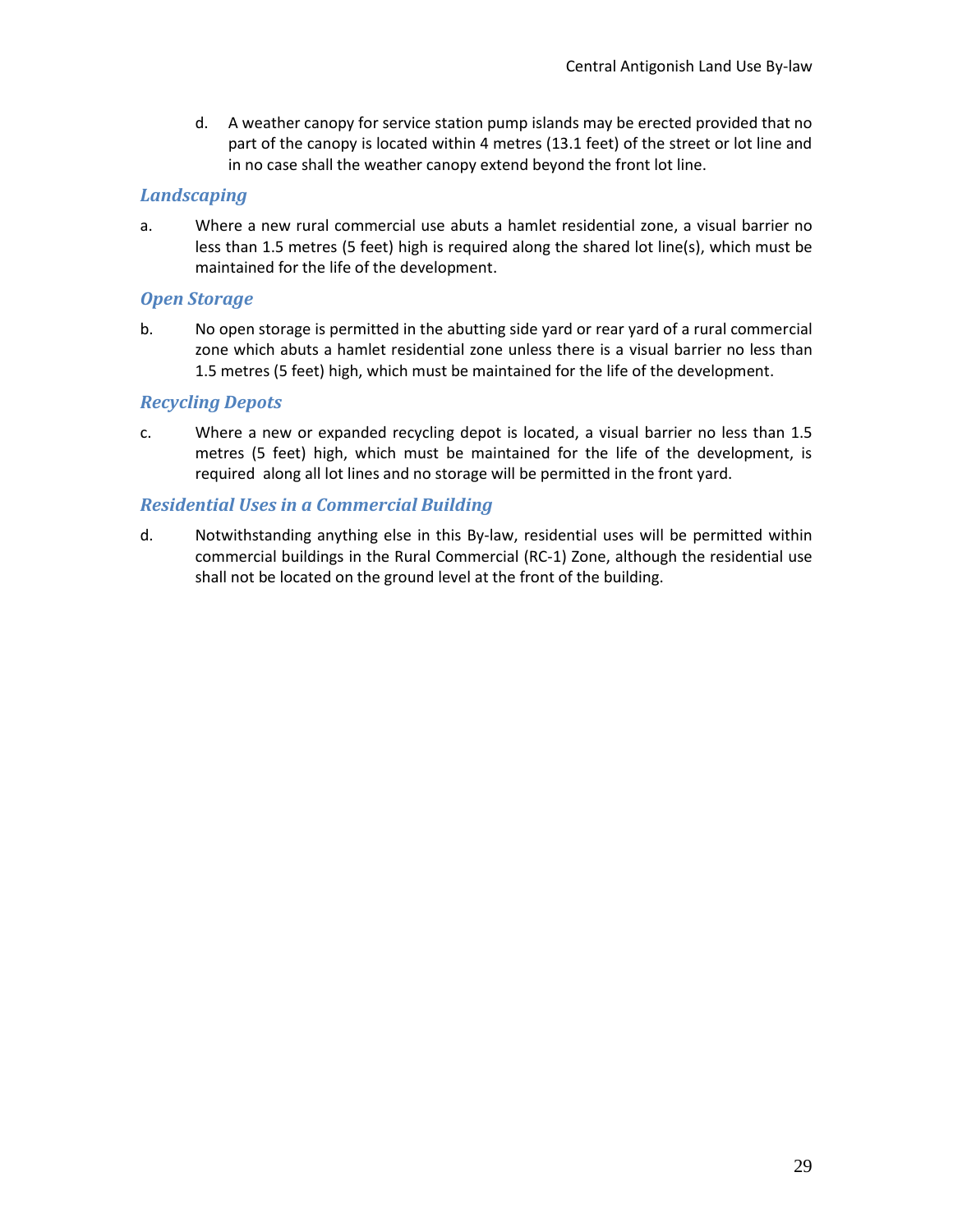# <span id="page-29-0"></span>**PART 11: TOURIST COMMERCIAL (TC-1) ZONE**

## <span id="page-29-1"></span>*TC-1 Uses Permitted*

- 11.1. No development permit shall be issued in a Tourist Commercial (TC-1) zone except for one or more of the following uses:
	- a. Campgrounds
	- b. Single-detached dwellings
	- c. Tourist cabins or cottages
	- d. Tourist and guest homes
	- e. Uses associated with tourism

## <span id="page-29-2"></span>*TC-1 Uses Permitted Subject to Development Agreement*

- 11.2. Notwithstanding Section 11.1:
	- a. Campgrounds shall only be permitted in a TC-1 Zone by Development Agreement as specified by Policy L-4.4 of the Municipal Planning Strategy.
	- b. Tourist cabins or cottages totaling six (6) or more accommodation units shall only be permitted in a TC-1 Zone by Development Agreement as specified by Policy L-4.5 of the Municipal Planning Strategy.

## <span id="page-29-3"></span>*TC-1 Zone Lot Requirements*

11.3. In any Tourist Commercial (TC-1) zone, no development permit shall be issued except in conformity with the following requirements:

| Standard                                         | Un-serviced                    | Sewer Service             |
|--------------------------------------------------|--------------------------------|---------------------------|
| Minimum Lot Area                                 | 2 694 sq. m. (29,000 sq. ft.)* | 697 sq. m. (7500 sq. ft.) |
| Minimum Lot Frontage                             | 6.1 m. (20 ft.)                | 22.9 m. (75ft.)           |
| Minimum Front Yard                               | 7.6 m. (25ft.)                 | 7.6 m. (25ft.)            |
| Minimum Side Yard                                | $1.2$ m. $(4ft.)$              | $1.2$ m. $(4ft.)$         |
| Minimum Rear Yard                                | 7.6 m. (25ft.)                 | 7.6 m. (25ft.)            |
| Maximum Height                                   | 10.7 m. (35ft.)                | 10.7 m (35ft.)            |
| Subject to Department of Environment Regulations |                                |                           |

### <span id="page-29-4"></span>*Coastal Setback*

- 11.4. A setback of 15 metres (49 feet) from the inner edge of the coastal feature or a 2.4 metre elevation (8 feet) from the shoreline, whichever is the greater, shall be required for all dwellings and accessory buildings that abut a coastal body of water.
- 11.5. All coastal lots in existence on the effective date of this By-law having less than the 15 metres (49 foot) minimum setback from a coastal body of water may be used for a purpose permitted in the zone in which the lot is located, and a building may be erected on the lot, provided the provisions of Part 11 Section 3 above can be met and all other provisions of the By-law are satisfied.
- 11.6. If over fifty percent (50%) of a dwelling or accessory building has been destroyed due to erosion or coastal forces, the owner will be required to rebuild in compliance with the coastal setbacks described above.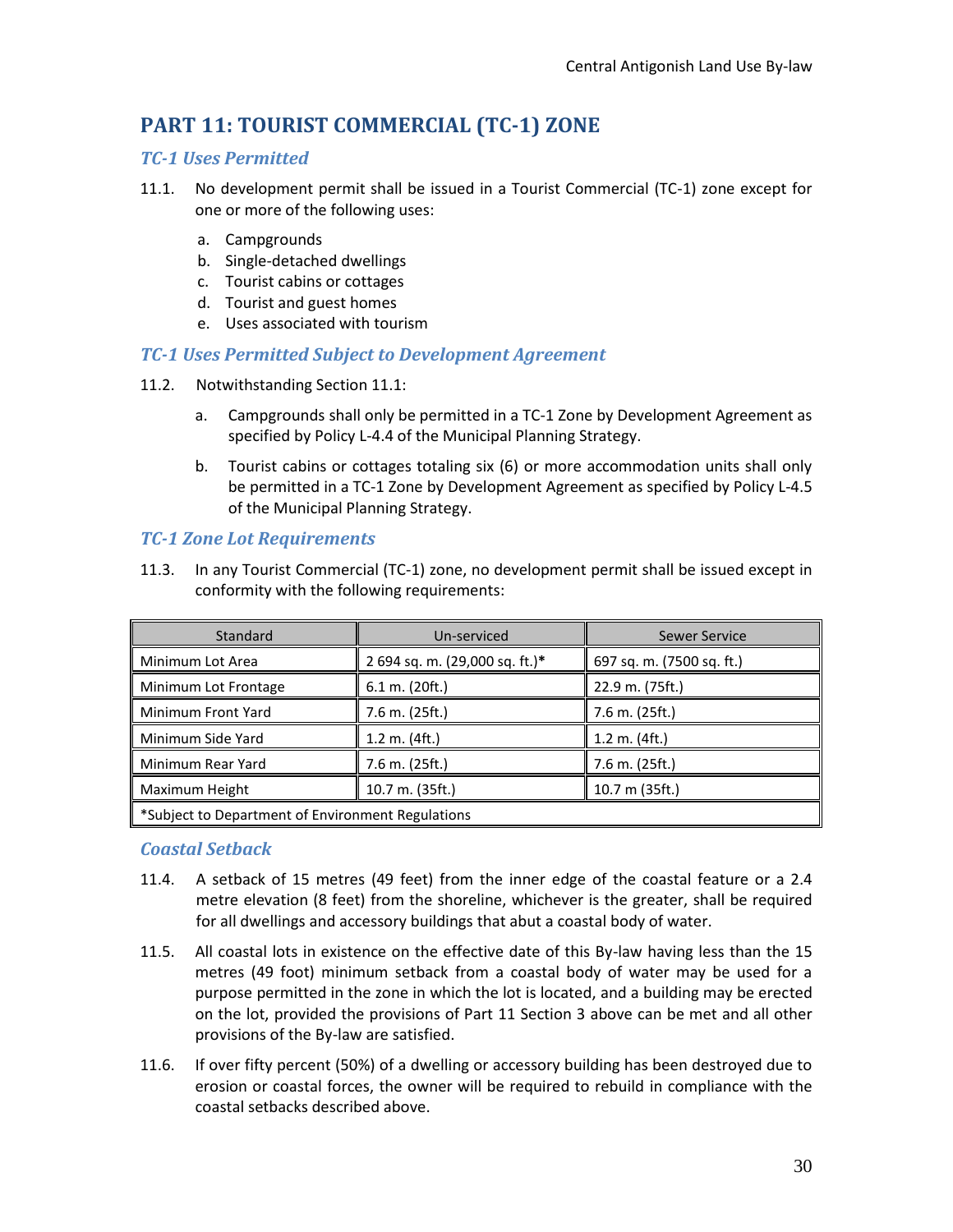## <span id="page-30-0"></span>*Landscaping*

11.7. Where a new tourist commercial use abuts a residential use, a visual barrier no less than 1.5 metres (5 feet) high, which must be maintained for the life of the development, is required along all shared lot lines.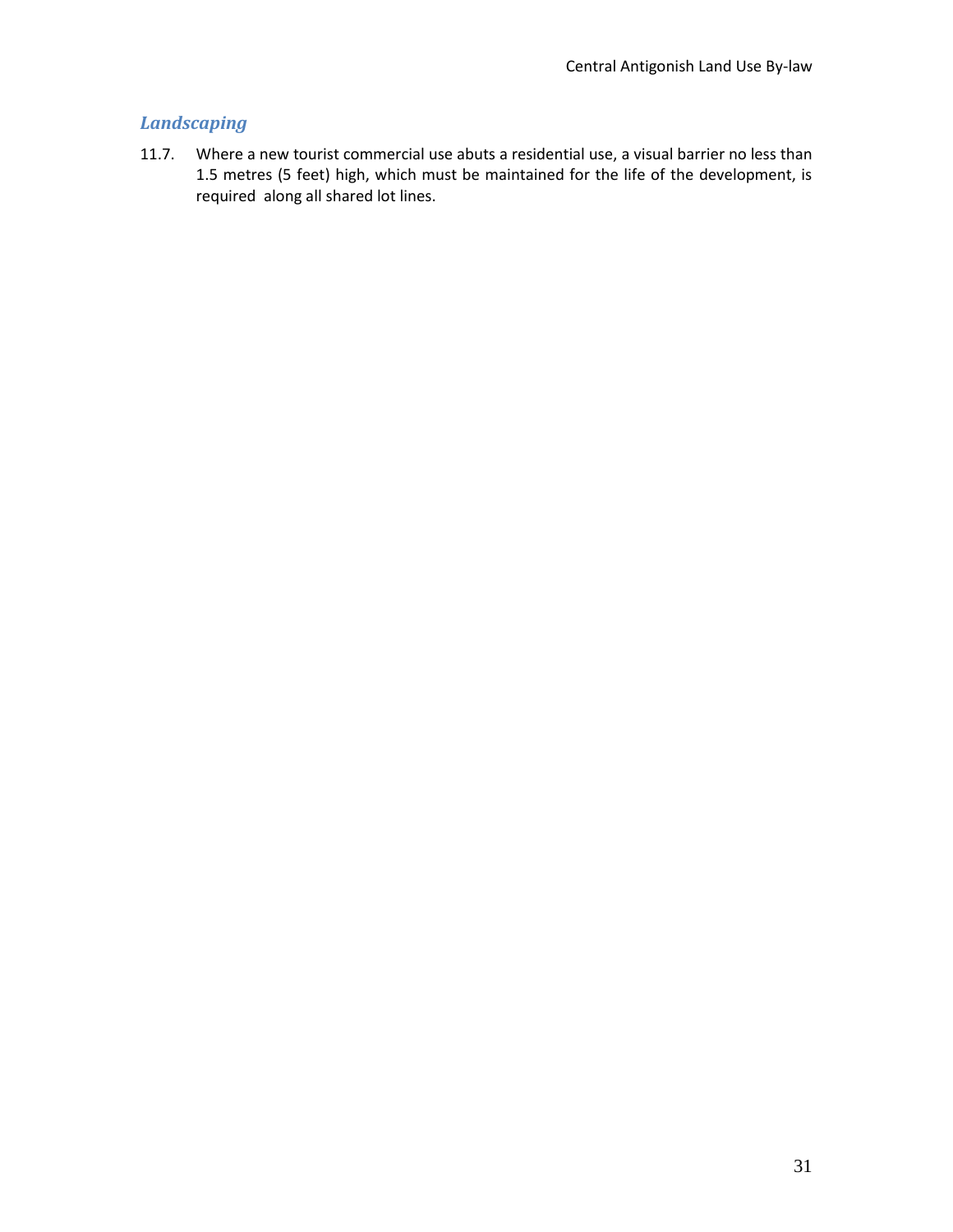# <span id="page-31-0"></span>**PART 12: RURAL COMPREHENSIVE DEVELOPMENT DISTRICT (RCDD-1) ZONE**

#### <span id="page-31-1"></span>*RCDD-1 Zone Uses Permitted*

- 12.1 No Development Permit shall be issued in a Rural Comprehensive Development District (RCDD-1) Zone except for one or more of the following uses:
	- a. Duplexes
	- b. Garden suites
	- c. Mini homes
	- d. Recreational uses
	- e. Semi-detached dwellings
	- f. Senior assisted living and retirement housing
	- g. Single detached dwellings

### <span id="page-31-2"></span>*RCDD-1 Zone Lot Requirements*

12.2 In any Rural Comprehensive Development District (RCDD-1) zone, no development permit shall be issued except in conformity with the following requirements:

| Standard                                          | Un-serviced                 | Sewer Service              |
|---------------------------------------------------|-----------------------------|----------------------------|
| Minimum Lot Area                                  | 2694 sq.m (29,000 sq. ft.)* | 697 sq. m. (7,500 sq. ft.) |
| Minimum Lot Frontage                              | $6.1$ m. (20ft.)            | 22.9 m. (75ft.)            |
| Minimum Front Yard                                | 7.6 m. (25ft.)              | 7.6 m. (25ft.)             |
| Minimum Side Yard                                 | $1.2$ m. $(4ft.)$           | $1.2$ m. $(4ft.)$          |
| Minimum Rear Yard                                 | 7.6 m. (25ft.)              | $7.6$ m. (25ft.)           |
| Maximum Height                                    | 10.7 m. (35ft.)             | $10.7$ m. (35ft.)          |
| *Subject to Department of Environment Regulations |                             |                            |

### <span id="page-31-3"></span>*Special Provision- Uses Permitted by Development Agreement*

12.3 Subject to Policy L-6.2, Policy L-6.3 and Policy I-1.10 all residential uses and ancillary commercial and institutional uses are permitted in the RCDD-1 Zone according to the development agreement provisions of the *Municipal Government Act*.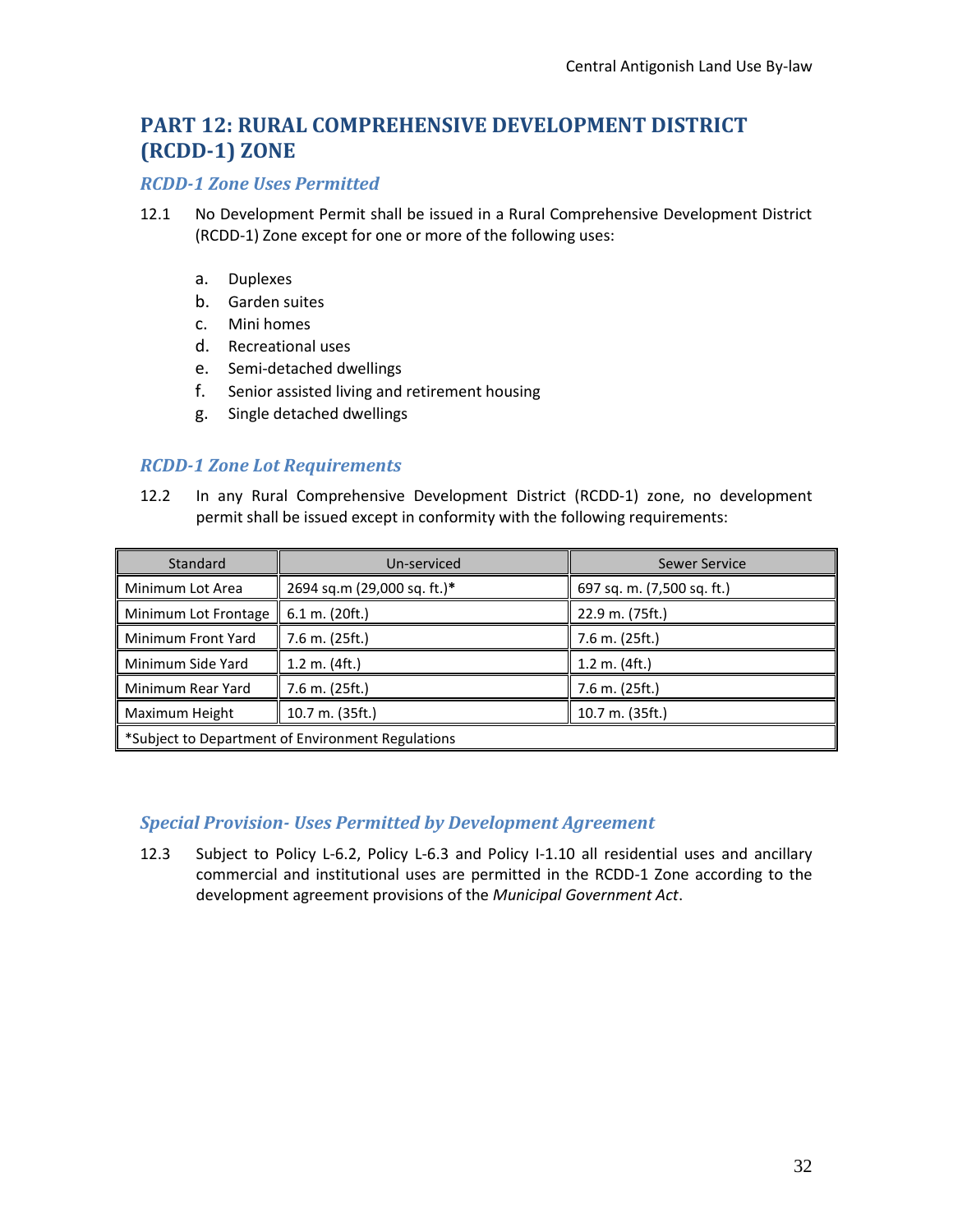# <span id="page-32-0"></span>**PART 13: HAMLET RESIDENTIAL (HR-1) ZONE**

## <span id="page-32-1"></span>*HR-1 Uses Permitted*

- 13.1. No development permit shall be issued in a Hamlet Residential (HR-1) zone except for one or more of the following uses:
	- a. Existing agricultural uses, except intensive livestock operations
	- b. Bed and breakfast establishments
	- c. Boarding homes
	- d. Day care centres
	- e. Religious Institutions and cemeteries
	- f. Medical Clinics
	- g. Converted dwellings
	- h. Community and activity centres
	- i. Duplexes
	- j. Funeral homes
	- k. Garden Suites
	- l. Institutional uses
	- m. Mini homes
	- n. Museums
	- o. Recreational uses
	- p. Senior assisted living and retirement housing
	- q. Single detached dwellings
	- r. Semi-detached dwellings

### <span id="page-32-2"></span>*HR-1 Zone Lot Requirements*

- 13.2. In any Hamlet Residential (HR-1) zone, no development permit shall be issued except in conformity with the following requirements:
	- a. For all uses except semi-detached dwellings, duplexes and agricultural uses:

| Standard                |                             |
|-------------------------|-----------------------------|
| Minimum Lot Area        | 557.4 sq. m. (6000 sq. ft.) |
| Minimum Lot Frontage    | 15.2 m. (50ft.)             |
| Minimum Front Yard      | 7.6 m. (25ft.)              |
| Minimum Side Yard       | 1.2 m. (4 ft.)              |
| Minimum Rear Yard       | 7.6 m. (25ft.)              |
| Maximum Building Height | 10.7 m. (35ft.)             |

b. For semi-detached dwellings and duplexes:

| Standard             |                                             |
|----------------------|---------------------------------------------|
| Minimum Lot Area     | 465 sq. m. (5000 sq. ft.) per dwelling unit |
| Minimum Lot Frontage | 12 m. (40ft.) per dwelling unit             |
| Minimum Front Yard   | $7.6$ m. (25ft.)                            |
| Minimum Side Yard    | $1.2 \text{ m.} (4 \text{ ft.})$            |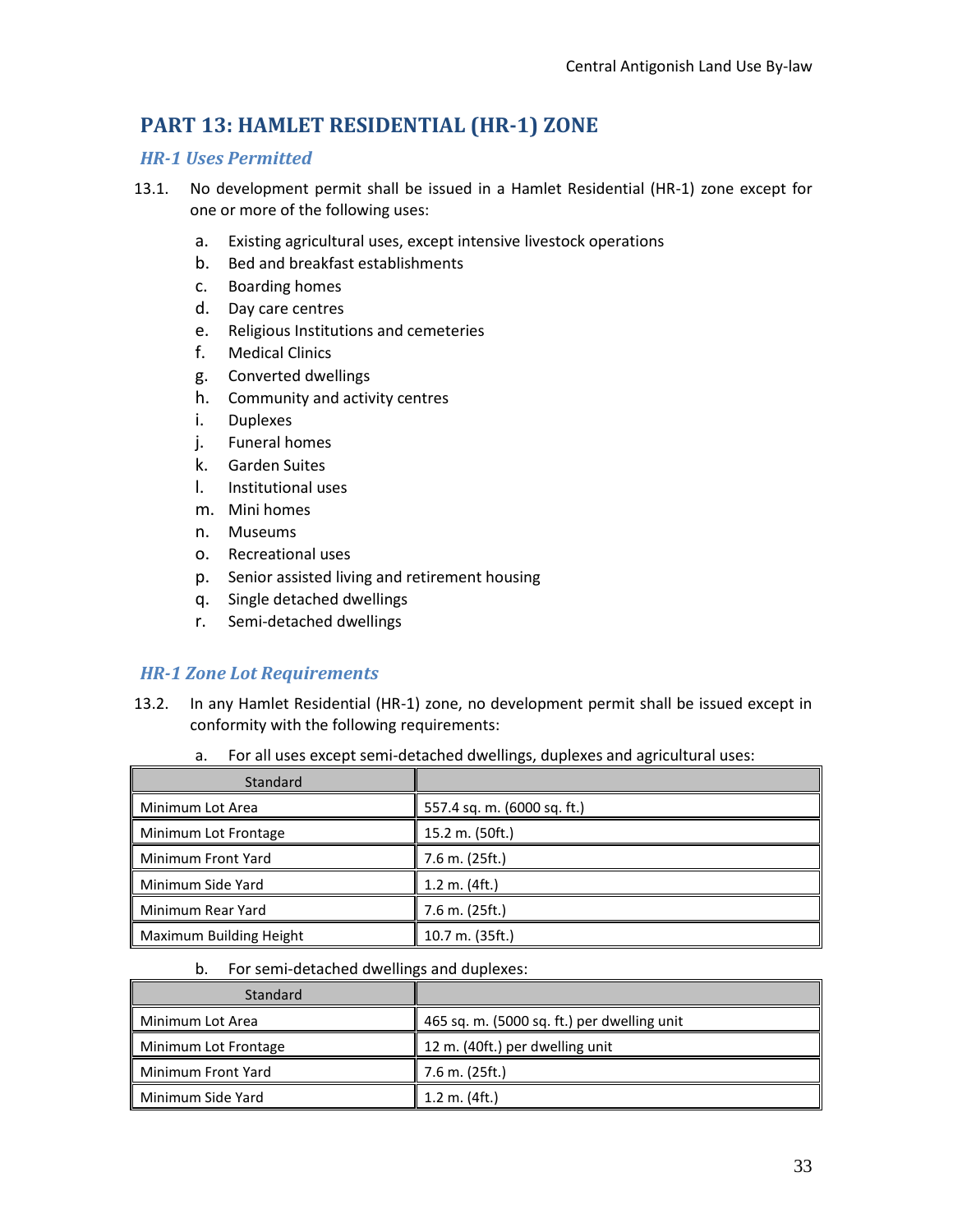| ll Minimum Rear Yard    | $\parallel$ 7.6 m. (25ft.) |
|-------------------------|----------------------------|
| Maximum Building Height | 10.7 m. (35ft.)            |

c. For agricultural uses:

| Standard                |                               |
|-------------------------|-------------------------------|
| Minimum Lot Area        | 4 645 sq. m. (50,000 sq. ft.) |
| Minimum Lot Frontage    | 30.5 m (100ft.)               |
| Minimum Front Yard      | 36.6 m. (120ft.)              |
| Minimum Side Yard       | 12.2 m. (40ft.)               |
| Minimum Rear Yard       | 12.2 m. (40ft.)               |
| Maximum Building Height | 10.7 m. (35ft.)               |

### <span id="page-33-0"></span>*Accessory Apartments*

- 13.3. Nothing in this by-law shall prevent the establishment of an accessory apartment unit in a single detached dwelling in the Hamlet Residential (HR-1) Zone provided that:
	- a. the floor area of the accessory apartment does not exceed fifty percent (50%) of the gross floor area of the residence, and does not exceed the gross floor area of the main floor;
	- b. there is a limit of one (1) accessory apartment per lot;
	- c. one (1) additional parking space is provided for the accessory apartment;
	- d. all applicable provisions of the National Building Code are complied with; and,
	- e. a development permit for the accessory unit has been issued.

#### <span id="page-33-1"></span>*Garden Suites*

13.4. Garden suites shall be permitted in the Hamlet Residential (HR-1) Zone provided that they meet all lot requirements for main dwellings as specified in Section 13.2.

#### <span id="page-33-2"></span>*Bed and Breakfast Establishments*

- 13.5. In addition to all other requirements of this by-law, the following shall apply to bed and breakfast establishments:
	- a. a maximum of five (5) guest accommodation rooms shall be permitted.

#### <span id="page-33-3"></span>*Boarding Homes*

- 13.6. In addition to all other requirements of this By-law, the following shall apply to boarding homes:
	- a. a maximum of five (5) lodging units shall be permitted.

#### <span id="page-33-4"></span>*Converted Dwellings*

- 13.7 Notwithstanding anything else in this By-law, a single detached dwelling may be converted to two dwelling units provided that:
	- a. no exterior alteration is made to the dwelling that would increase the overall size of the structure except additions necessary to comply with the Building Code; and
	- b. the existing roof lines are maintained on the dwelling.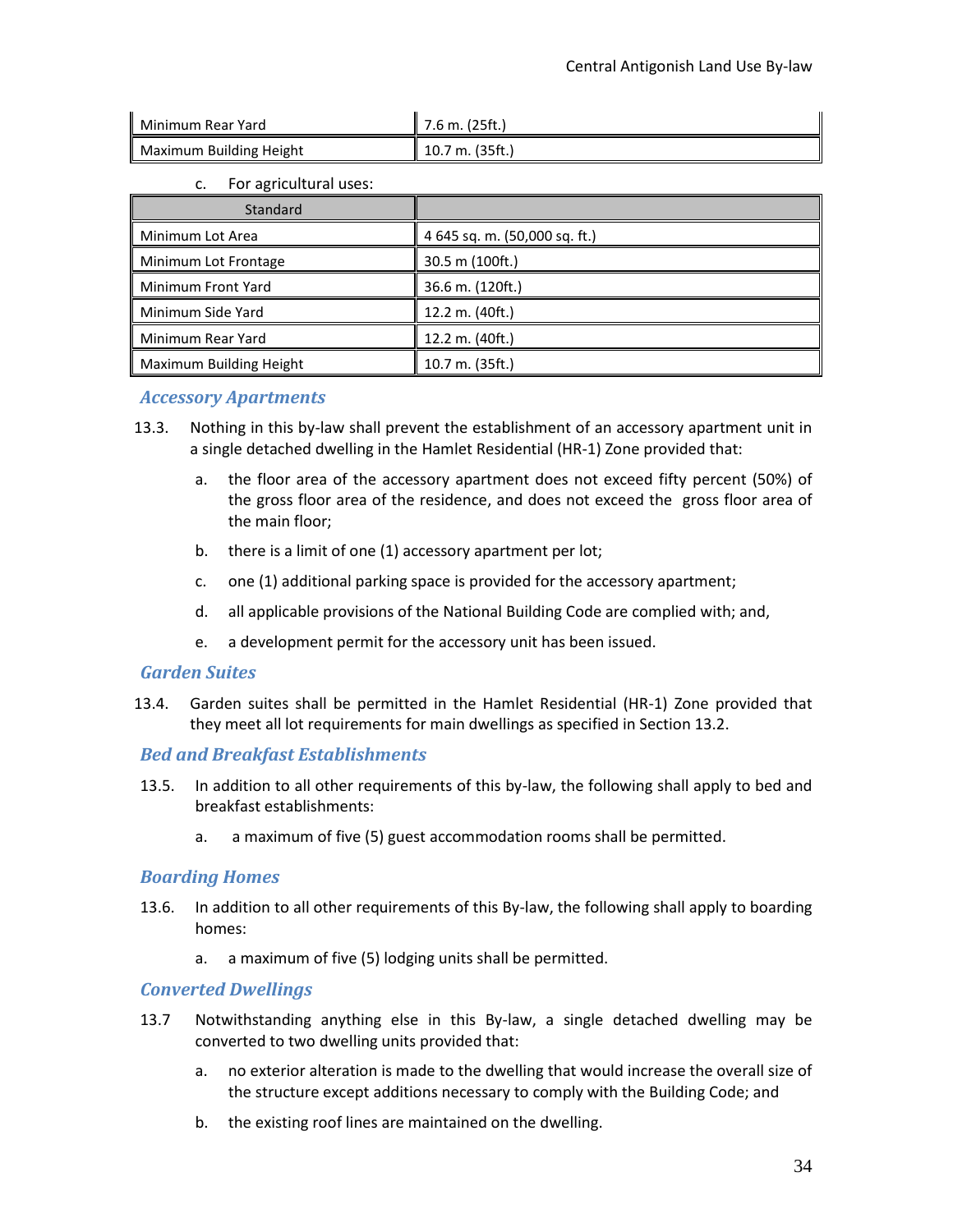## <span id="page-34-0"></span>*Placement of Mini Homes on a Lot*

- 13.8 In all zones in which mini homes are permitted on individual lots, the following shall apply:
	- a. the front door of the mini home shall face parallel to the street.

This requirement applies only if the mini home meets all other zone requirements.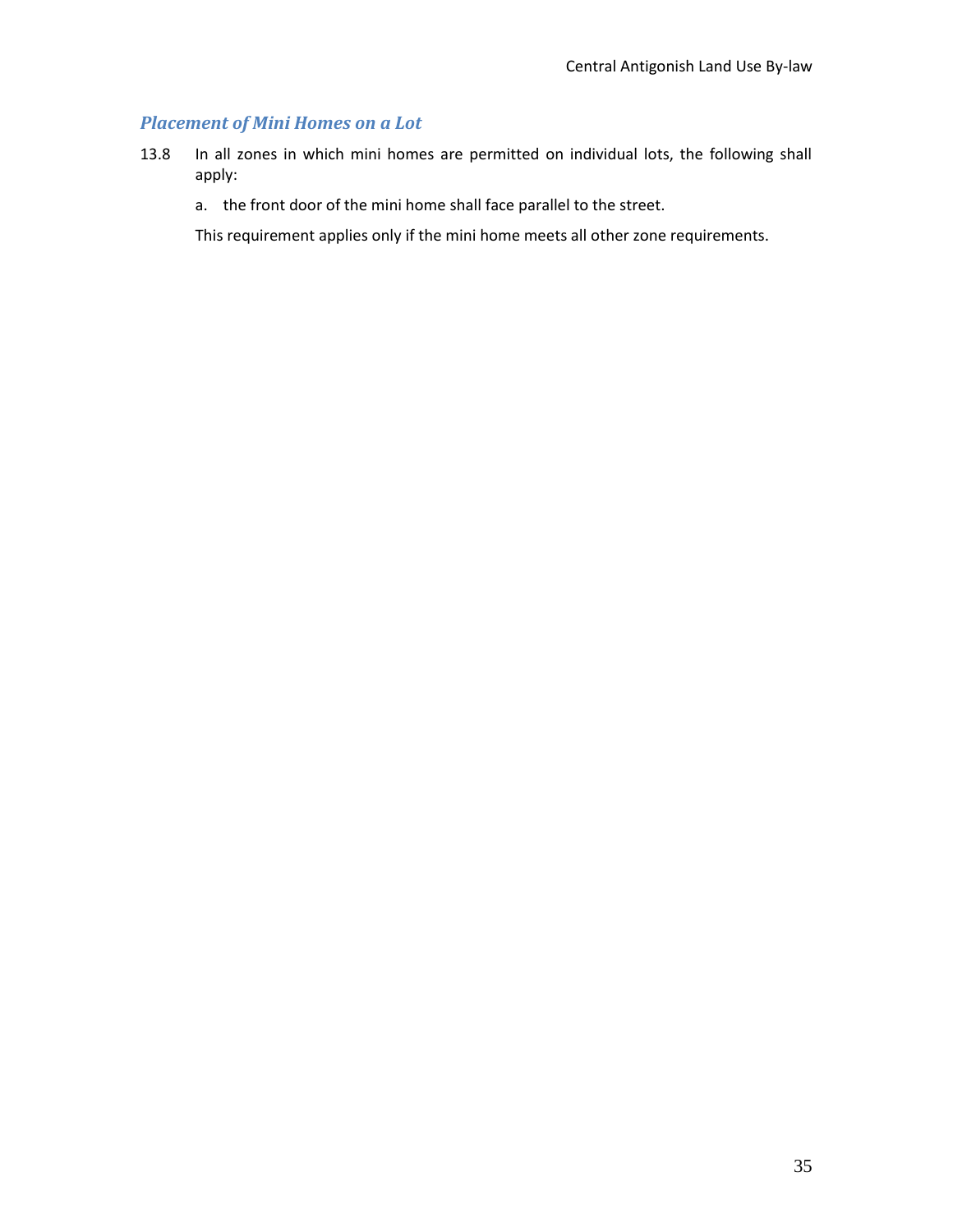## <span id="page-35-0"></span>**PART 14: HAMLET MULTIPLE UNIT RESIDENTIAL (HR-2) ZONE**

#### <span id="page-35-1"></span>*HR-2 Uses Permitted*

- 14.1. No development permit shall be issued in a Hamlet Multiple Unit Residential (HR-2) Zone except for one or more of the following uses:
	- a. Bed and breakfasts
	- b. Boarding homes
	- c. Converted dwellings
	- d. Community and activity centres
	- e. Day care centres
	- f. Duplexes
	- g. Funeral homes
	- h. Garden suites
	- i. Grouped dwellings
	- j. Institutional uses
	- k. Medical clinics
	- l. Mini homes
	- m. Multiple unit dwellings
	- n. Museums
	- o. Recreational uses
	- p. Religious Institutions and cemeteries
	- q. Senior assisted living and retirement housing
	- r. Single detached dwellings
	- s. Semi-detached dwellings
	- t. Townhouses or row houses

#### <span id="page-35-2"></span>*HR-2 Uses Permitted Subject to Development Agreement*

- 14.2. Notwithstanding Section 14.1, the following shall only be permitted by Development Agreement as specified in Policy L-10.5 of the Municipal Planning Strategy:
	- **a.** grouped dwellings with six (6) or more units;
	- **b.** multiple unit dwellings with six (6) or more units;
	- **c.** townhouses or row houses with six (6) or more units; and,
	- **d.** converted dwellings with six (6) or more units.

#### <span id="page-35-3"></span>*HR-2 Zone Lot Requirements*

14.3. In any Hamlet Multiple Unit Residential (HR-2) zone, no development permit shall be issued except in conformity with the following requirements:

| Standard             | Multiple Unit (Sewer)                              | Townhouses (Sewer)                           |
|----------------------|----------------------------------------------------|----------------------------------------------|
|                      | 929 sq. m. (10,000sq. ft.) for the first 3 units - | 307 sq. m. (3,300sq. ft.)                    |
| Minimum Lot Area     | 93 sq. m. (1000sq. ft.) per additional unit        | per dwelling unit                            |
| Minimum Lot Frontage | 30.5 m. (100ft.)                                   | 6.1 m. (20ft.) per unit, plus 6.1 m. (20ft.) |
| Minimum Front Yard   | 7.6 m. (25ft.)                                     | 7.6 m. (25ft.)                               |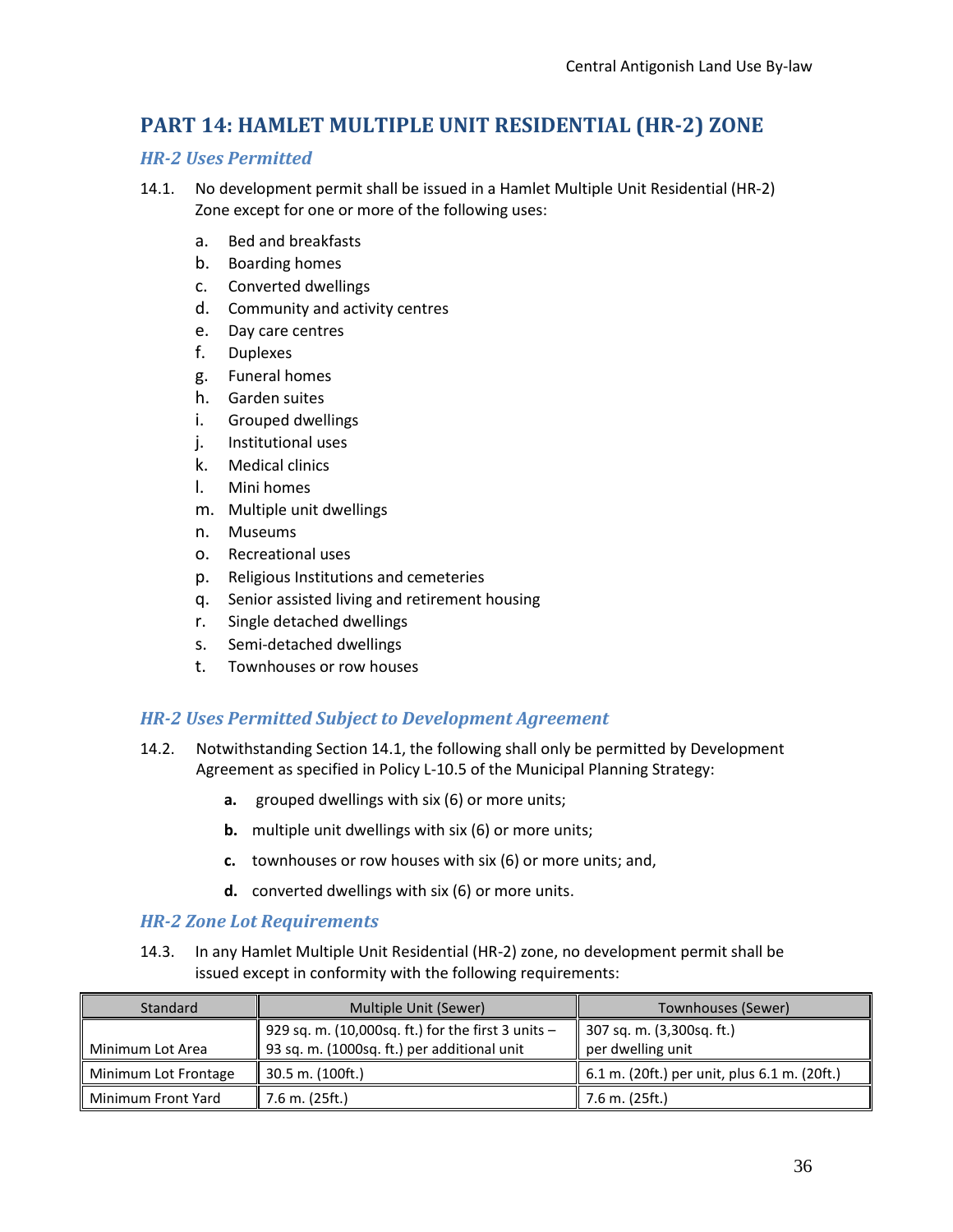| Minimum Side Yard | ll 1.2 m. (4ft.) | ll 1.2 m. (4ft.)  |
|-------------------|------------------|-------------------|
| Minimum Rear Yard | 7.6 m. (25ft.)   | ll 7.6 m. (25ft.) |
| Maximum Height    | 10.7 m. (35ft)   | 10.7 m (35ft.)    |

#### <span id="page-36-0"></span>*Amenity Space*

14.4. Amenity space of no less than 4.6 sq. m. (50 sq. ft.) per unit must be provided for a multiple unit residential building.

### <span id="page-36-1"></span>*Converted Dwellings*

- 14.5. A single detached dwelling may be converted to three or more dwelling units provided that:
	- a. no exterior alteration is made to the dwelling that would increase the overall size of the structure except additions necessary to comply with the Building Code; and
	- b. the existing roof lines are maintained on the dwelling; and,
	- c. a Development Agreement is obtained for dwellings converted to contain six (6) or more units.

### <span id="page-36-2"></span>*Landscaping*

14.6. A visual barrier no less than 1.5 metres (5 feet) high must be established and maintained in perpetuity along any HR-2 boundary that abuts an existing residential use in either the Hamlet Residential (HR-1) or the Rural Development (RD-1) Zone.

### <span id="page-36-3"></span>*Multiple Unit and Row Housing*

14.7. Notwithstanding Section 14.3, the minimum distance between grouped dwellings shall be 6.1 metres (20 feet) or half the height of the tallest of the grouped dwellings, whichever is greater.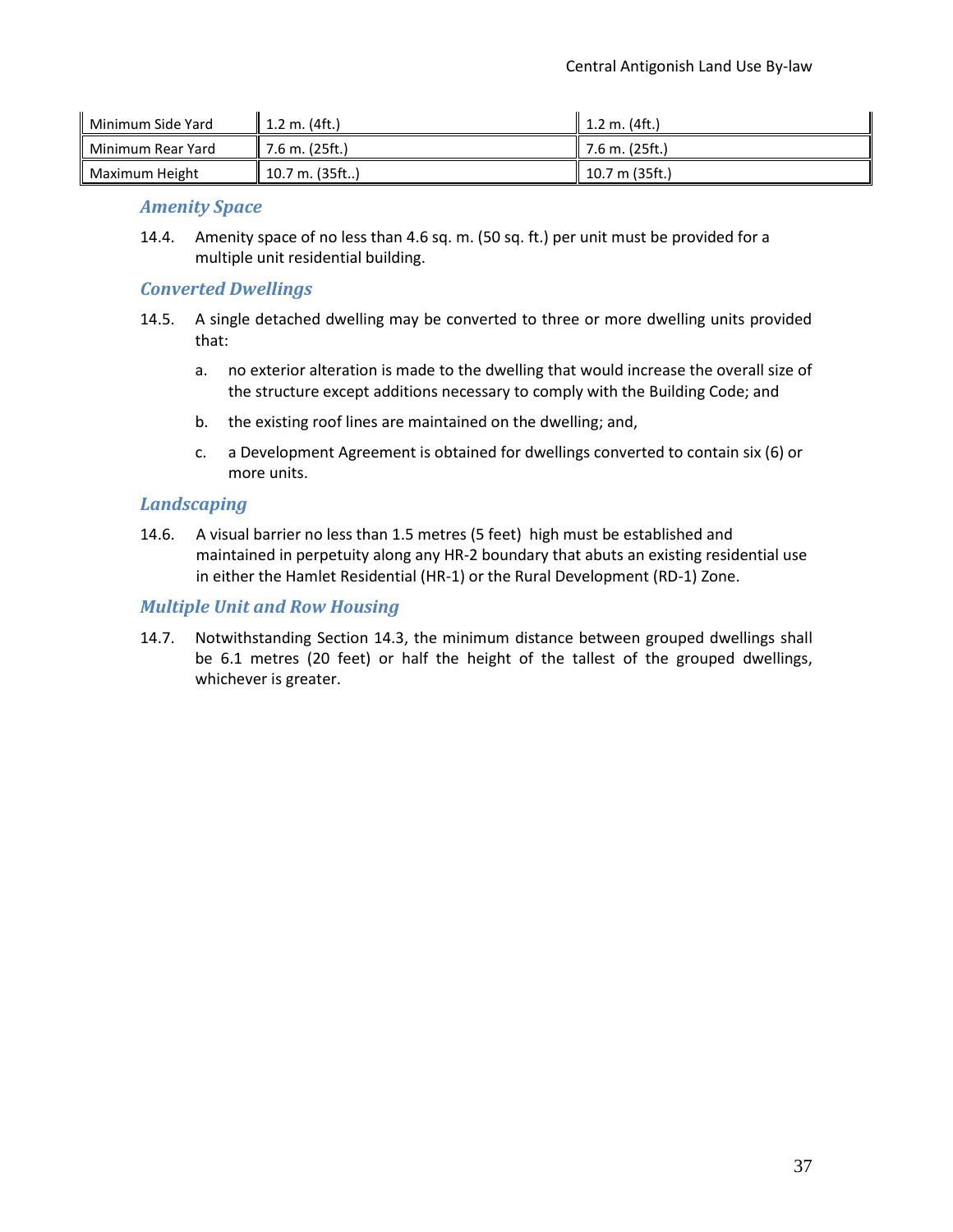## <span id="page-37-0"></span>**PART 15: HAMLET MINI HOME PARK (HMHP-1) ZONE**

### <span id="page-37-1"></span>*HMHP-1 Uses Permitted*

- 15.1. No development permit shall be issued in a Hamlet Mini Home Park (HMHP-1) zone except for one or more of the following uses:
	- a. Mini home park
	- b. Mini home park administration offices
	- c. Public recreational uses including parks and playgrounds
	- d. Maintenance equipment and storage facilities related and incidental to the operation of the park

#### <span id="page-37-2"></span>*HMHP-1 Uses Permitted Subject to Development Agreement*

15.2. Notwithstanding Section 15.1, new mini home parks or expansion to an existing mini home park in an HMHP-1 Zone shall only be permitted by Development Agreement as specified in Policy L-11.2 of the Municipal Planning Strategy.

#### <span id="page-37-3"></span>*HMHP-1 Zone Lot Requirements*

15.3. In any Hamlet Mini Home Park (HMHP-1) zone, no development permit shall be issued except in conformity with the following requirements:

| <b>Standard</b>        | Sewer                                 |
|------------------------|---------------------------------------|
| Minimum Lot Area       | 0.81 hectares (2 acres)               |
| Minimum Lot Frontage   | 30.5 m. (100ft.)                      |
| Minimum Front Yard     | 7.6 m. (25ft.)                        |
| Minimum Side Yard      | $3.0$ m. $(10ft.)$                    |
| Minimum Rear Yard      | 7.6 m. (25ft.)                        |
| <b>Maximum Spacing</b> | Subject to the National Building Code |

#### <span id="page-37-4"></span>*Landscaping*

- 15.4. A mini home park shall have a visual barrier with a minimum height of 1.5 metres (5 feet), maintained in perpetuity, along:
	- a. any lot line that abuts a street, exclusive of a driveway access; and,
	- b. any side or rear lot line.

#### <span id="page-37-5"></span>*Skirting Requirement*

15.5. The entire undercarriage of a mini home shall be skirted with an opaque material.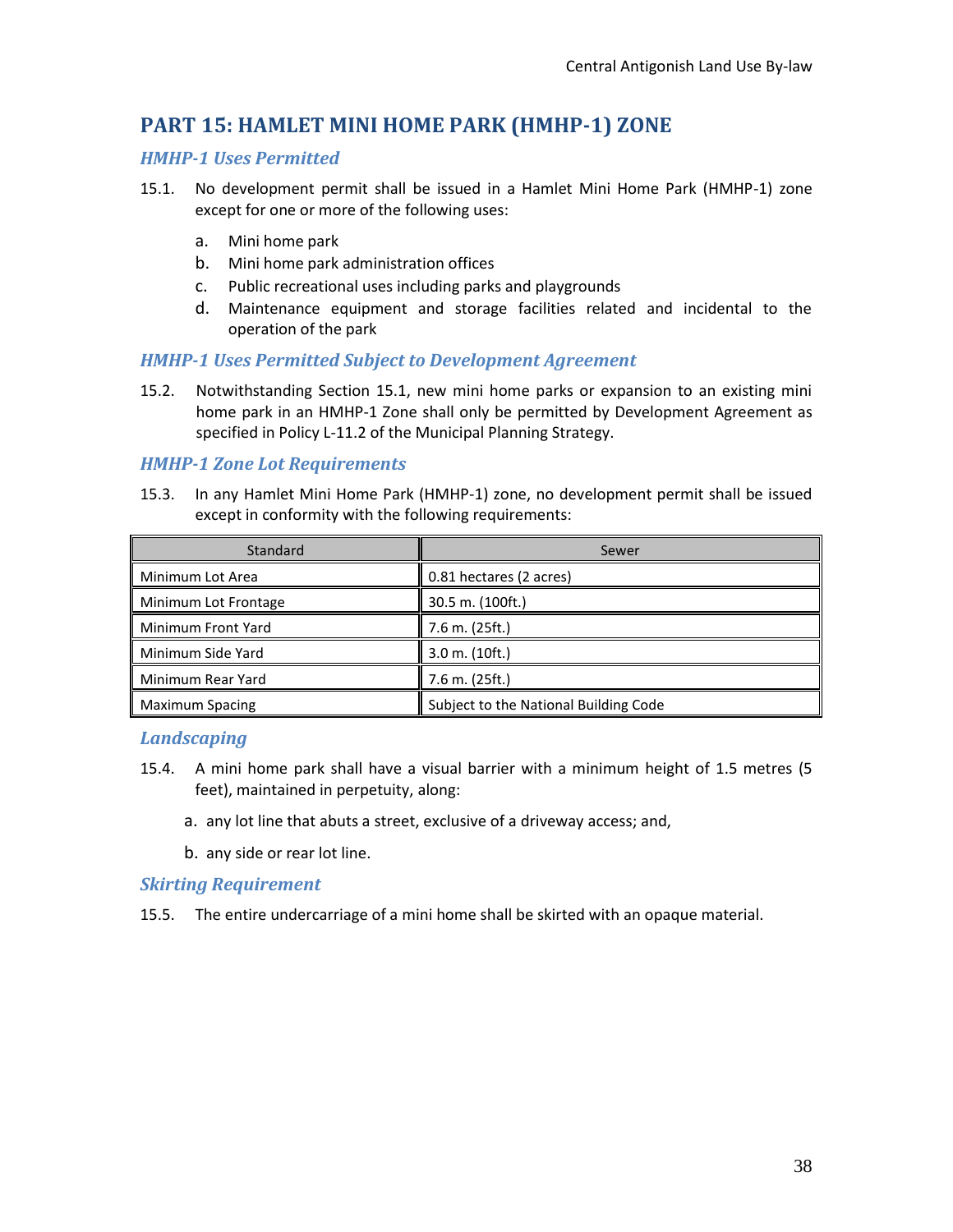# <span id="page-38-0"></span>**PART 16: HAMLET COMMERCIAL (HC-1) ZONE**

## <span id="page-38-1"></span>*HC-1 Uses Permitted*

- 16.1. No development permit shall be issued in a Hamlet Commercial (HC-1) zone except for one or more of the following uses:
	- a. Automobile service centres
	- b. Automobile sales or rentals
	- c. Banks and other financial institutions
	- d. Business and professional offices
	- e. Country market
	- f. Convenience stores
	- g. Day care centres
	- h. Gasoline and diesel stations
	- i. General merchandise stores
	- j. Grocery stores
	- k. Liquor stores
	- l. Recycling depots
	- m. Restaurants and licensed establishments
	- n. Residential units within a commercial building
	- o. Veterinary clinics

## <span id="page-38-2"></span>*HC-1 Zone Lot Requirements*

16.2. In any Hamlet Commercial (HC-1) zone, no development permit shall be issued except in conformity with the following requirements:

| Standard             | Sewer                     |
|----------------------|---------------------------|
| Minimum Lot Area     | 697 sq. m. (7500 sq. ft.) |
| Minimum Lot Frontage | 22.9 m. (75ft.)           |
| Minimum Front Yard   | 12.2 m. (40ft.)           |
| Minimum Side Yard    | $3.0$ m. $(10ft.)$        |
| Minimum Rear Yard    | $7.6$ m. $(25ft.)$        |
| Maximum Height       | 10.7 m. (35ft.)           |

### <span id="page-38-3"></span>*Automobile Service Stations*

- 16.3. Notwithstanding Section 16.2, the following special provisions shall apply to automobile service stations:
	- a. Minimum lot frontage of 45.75 metres (150 feet) ;
	- b. No portion of any pump island shall be located closer than 6.1 metres (20 feet) from any street line;
	- c. The minimum distance between ramps or driveways shall not be less than 9 metres (29.5 feet) ;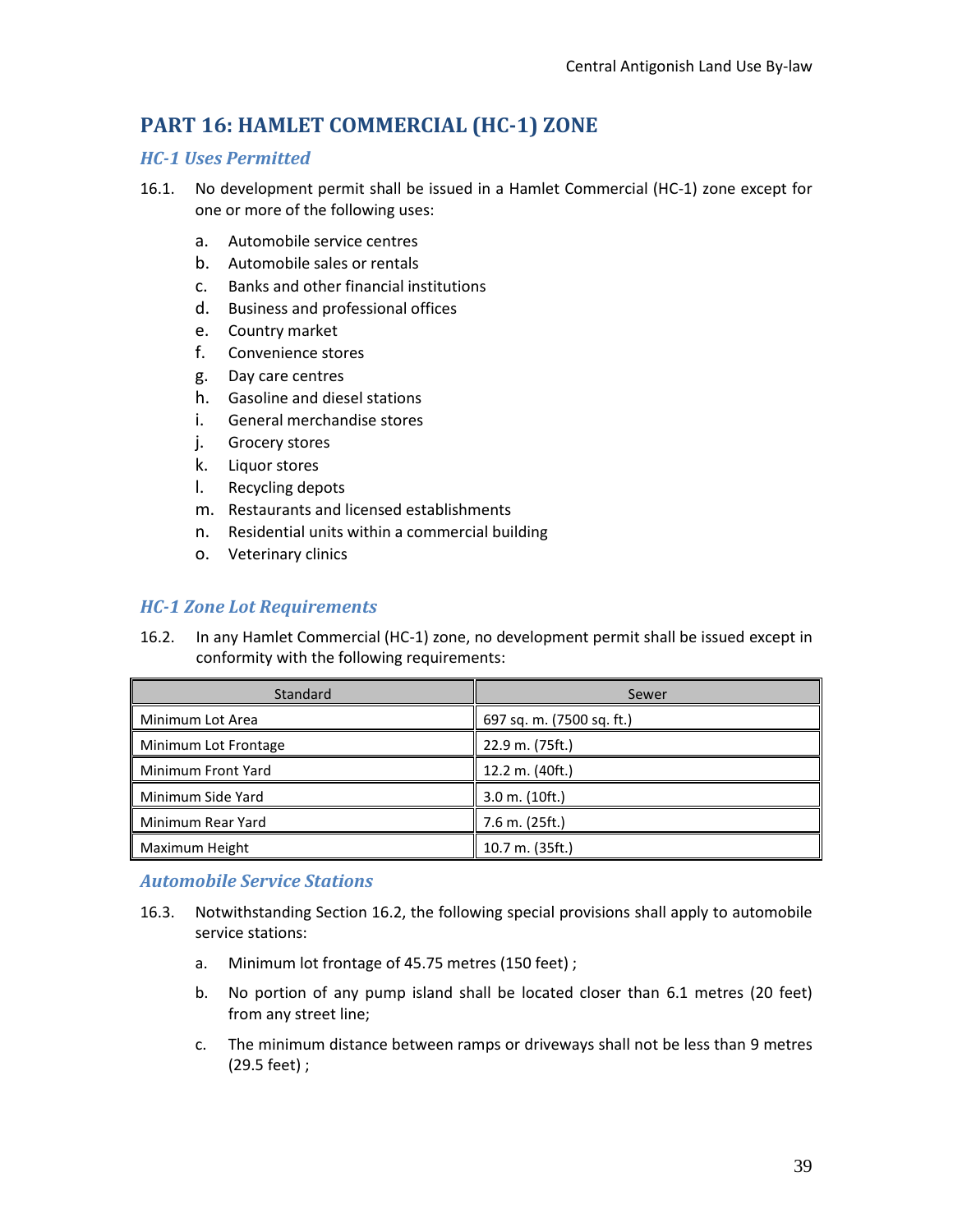d. A weather canopy for service station pump islands may be erected provided that no part of the canopy is located within 4 metres (13.1 feet) of the street or lot line, and in no case shall the weather canopy extend beyond the front lot line.

### <span id="page-39-0"></span>*Garbage Bins*

16.4. Preferably, garbage and recycling should be stored inside of a building, whether the main building or an accessory building. Where this is not possible, all garbage and recycling bins associated with a commercial use shall be screened by an opaque visual barrier at a height adequate to visually screen the bin from all adjacent properties and roadways.

### <span id="page-39-1"></span>*Landscaping*

16.5. Where a new hamlet commercial use abuts a hamlet residential use, a visual barrier no less than 1.5 metres (5 feet) high is required along the shared lot line(s) and must be maintained in perpetuity.

### <span id="page-39-2"></span>*Open Storage*

16.6. No open storage is permitted in the side yard or rear yard of a hamlet commercial zone that abuts a hamlet residential zone unless there is a maintained visual barrier of a least 1.5 metres (5 feet) present.

## <span id="page-39-3"></span>*Recycling Depots*

16.7. Where a new or expanded recycling depot is located, a visual barrier at least 1.5 metres (5 feet) high must be installed and maintained along all rear and side lot lines, and no storage will be permitted in the front yard.

## <span id="page-39-4"></span>*Residential Uses in a Commercial Building*

16.8. Residential dwelling units will be permitted within commercial buildings in the Hamlet Commercial (HC-1) Zone, provided that the dwelling units shall not be located on the ground level at the front of the building.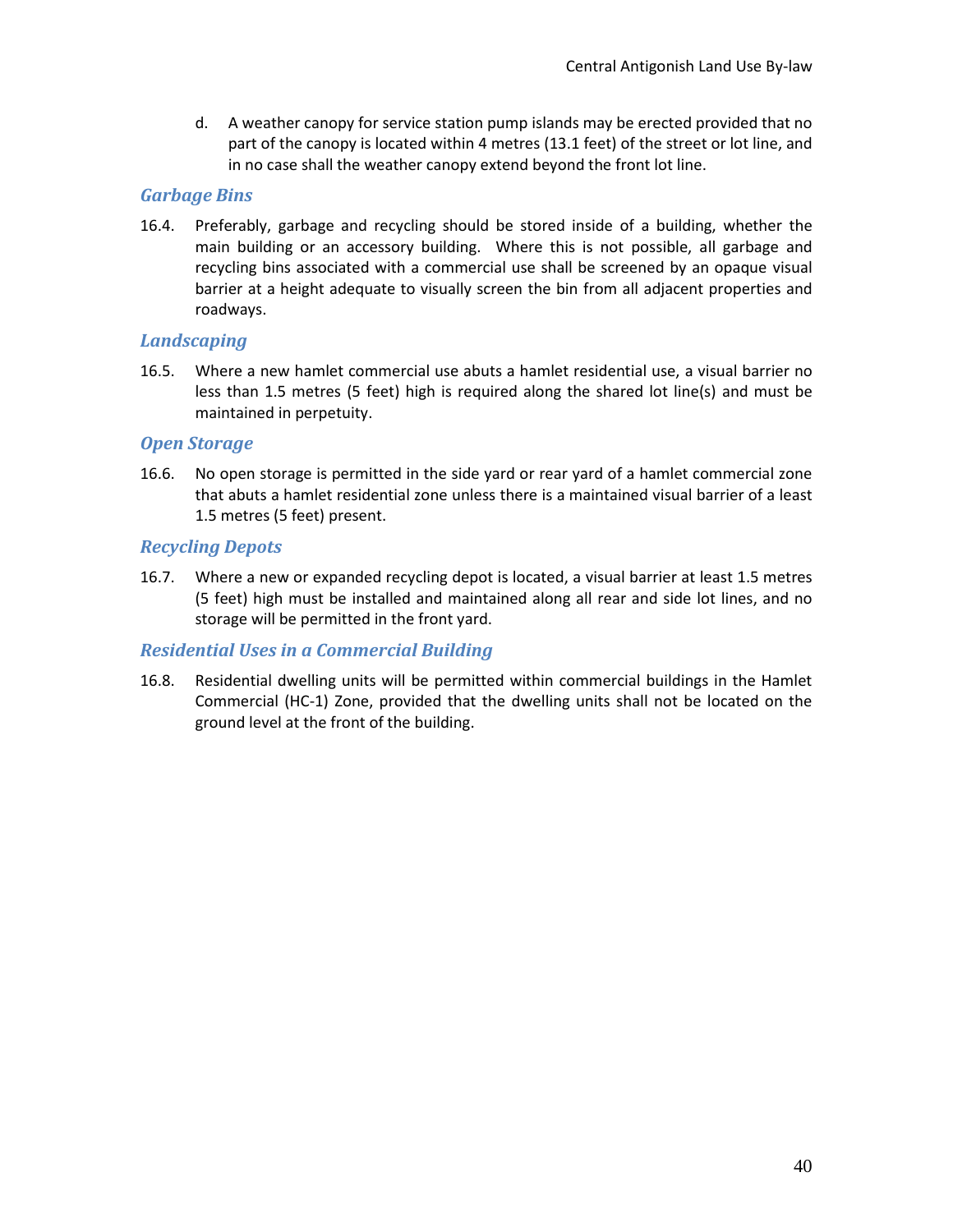# <span id="page-40-0"></span>**PART 17: HAMLET HIGHWAY COMMERCIAL (HHC-1) ZONE**

## <span id="page-40-1"></span>*HHC-1 Uses Permitted*

- 17.1. No development permit shall be issued in a Hamlet Highway Commercial (HHC-1) zone except for one or more of the following uses:
	- a. Automobile sales or rentals
	- b. Automobile service centres
	- c. Display courts including prefabrication homes and mobile homes
	- d. Dwelling units
	- e. Convenience stores
	- f. Hotels, motels or tourist inns
	- g. Laundromats
	- h. Machinery and commercial equipment leasing or rental businesses
	- i. Restaurants and licensed establishments
	- j. Retail stores
	- k. Veterinary clinics
	- l. Visitor information centres
- 17.2. In any Hamlet Highway Commercial (HHC-1) zone, no development permit shall be issued except in conformity with the following requirements:

| Standard             | Sewer                        |
|----------------------|------------------------------|
| Minimum Lot Area     | 3 716 sq. m. (40000 sq. ft.) |
| Minimum Lot Frontage | 45.7 m. (150ft.)             |
| Minimum Front Yard   | 12.2 m. (40ft.)              |
| Minimum Side Yard    | 6.1 m. (20 ft.)              |
| Minimum Rear Yard    | 12.2 m. (40ft.)              |
| Maximum Height       | 10.7 m. (35ft.)              |

### <span id="page-40-2"></span>*Special Provision - Road Access*

17.3. Notwithstanding Section 17.2, driveway accesses onto Highway 104 shall conform to the access standards expressed in the Department of Transportation's Access Management Strategy for Highway 104.

### <span id="page-40-3"></span>*Special Provision – Site Plan Approval*

- 17.4. No development permit for new structures or additions shall be issued in a HHC-1 Zone unless a Site Plan has been approved by the Development Officer.
- 17.5. The following evaluation criteria shall apply to any development undertaken pursuant to Section 17.4:
	- a. A visual barrier no less than 1.5 metres (5 feet) high, and a landscaped buffer no less than 3 metres (10 feet) wide be established and maintained in perpetuity along the common lot line where the commercial use abuts an existing residential use or the new Highway 104 By-pass right-of-way;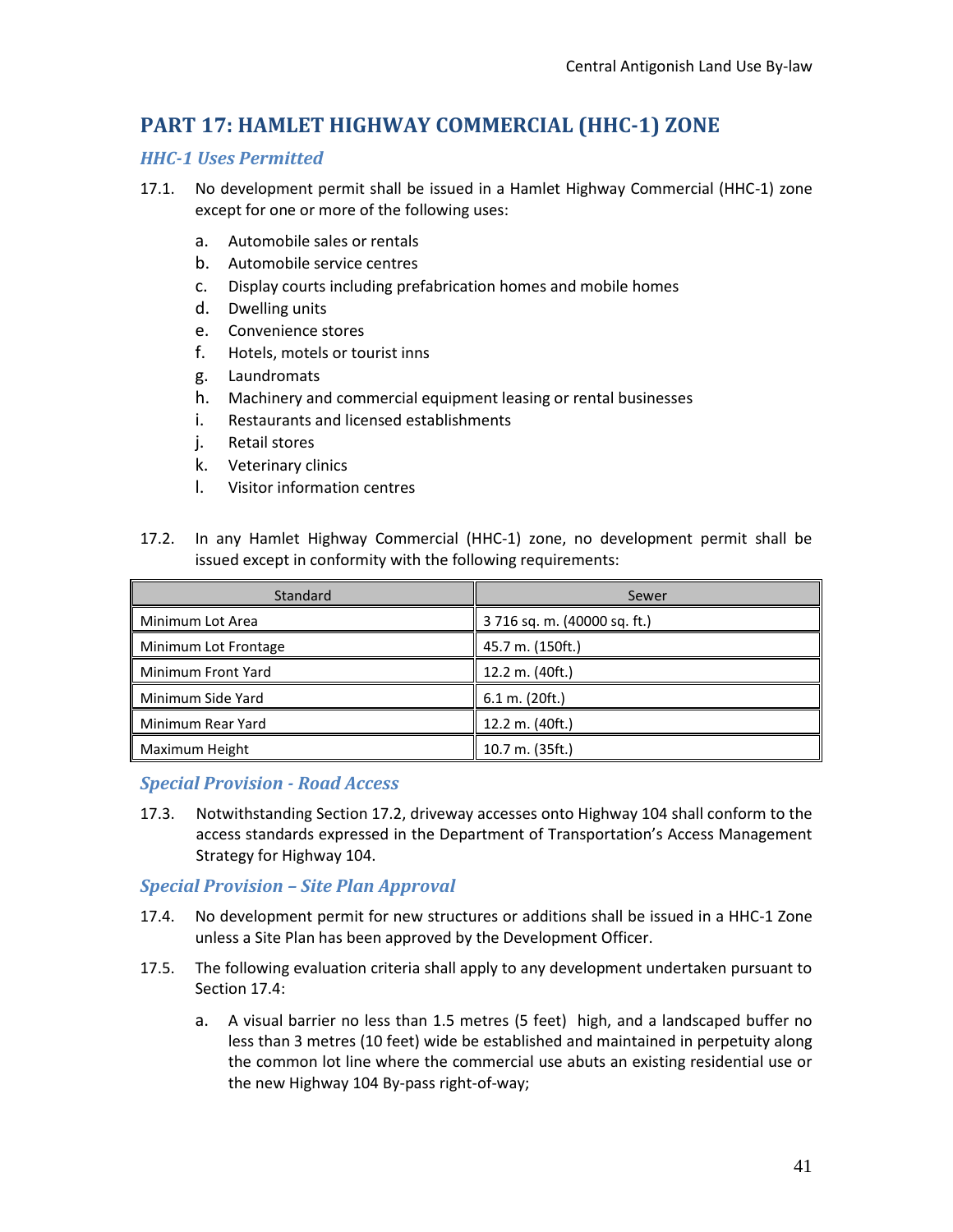- b. a landscape strip of no less than 3.0 metres (10 feet) is required along the entire frontage of the property, save and except the location of a driveway not exceeding 6.1 metres (20 feet) in width;
- c. existing vegetation, wherever possible and deemed practical, is to be retained;
- d. outdoor storage of equipment or material that is not for sale shall not be located in the front yard of any property, and shall be wholly contained within a fenced and screened storage area and shall not be visible from any public road or adjacent lot;
- e. loading facilities are to be located at the rear of the main structure and screened from any adjacent residential uses or roadways;
- f. off-street parking and loading spaces will not be permitted between the front façade of a building and any street line;
- g. walkways within the development be laid out in such a manner to effectively connect internal uses and off-site sidewalks or paths. Such walkways shall be barrier-free;
- h. the type and location of outdoor lighting is designed as full cut-off in order to provide light for the structure, driveways and any pedestrian access required to maintain safe access, with no light directed at or spilled onto neighbouring properties or into the night sky;
- i. storm and surface water management plans are to be provided;
- 17.6. A Site Plan prepared in accordance with Sections 17.4 and 17.5 shall indicate:
	- a. the location of proposed structures on the site;
	- b. the location of proposed off-street parking or loading facilities;
	- c. the location and width of proposed driveway accesses to public roads;
	- d. the type, location and height of any retaining walls, fences, hedges, trees, shrubs or groundcover as well as any retained natural vegetation;
	- e. any proposed grade alteration and/or any storm or surface water control infrastructure;
	- f. the location of proposed walkways and the type of surfacing material;
	- g. the type and location of proposed outdoor lighting;
	- h. the location and type of any facilities and enclosures for the storage of garbage, recycling and other waste materials;
	- i. the location of proposed easements;
	- j. the type, number and size of proposed signs and sign structures.
- 17.7. A separate site plan shall show all existing structures, parking, loading facilities, driveway accesses, grades, storm or surface water control infrastructure, walkways, easements, outdoor lighting, signs and sign structures.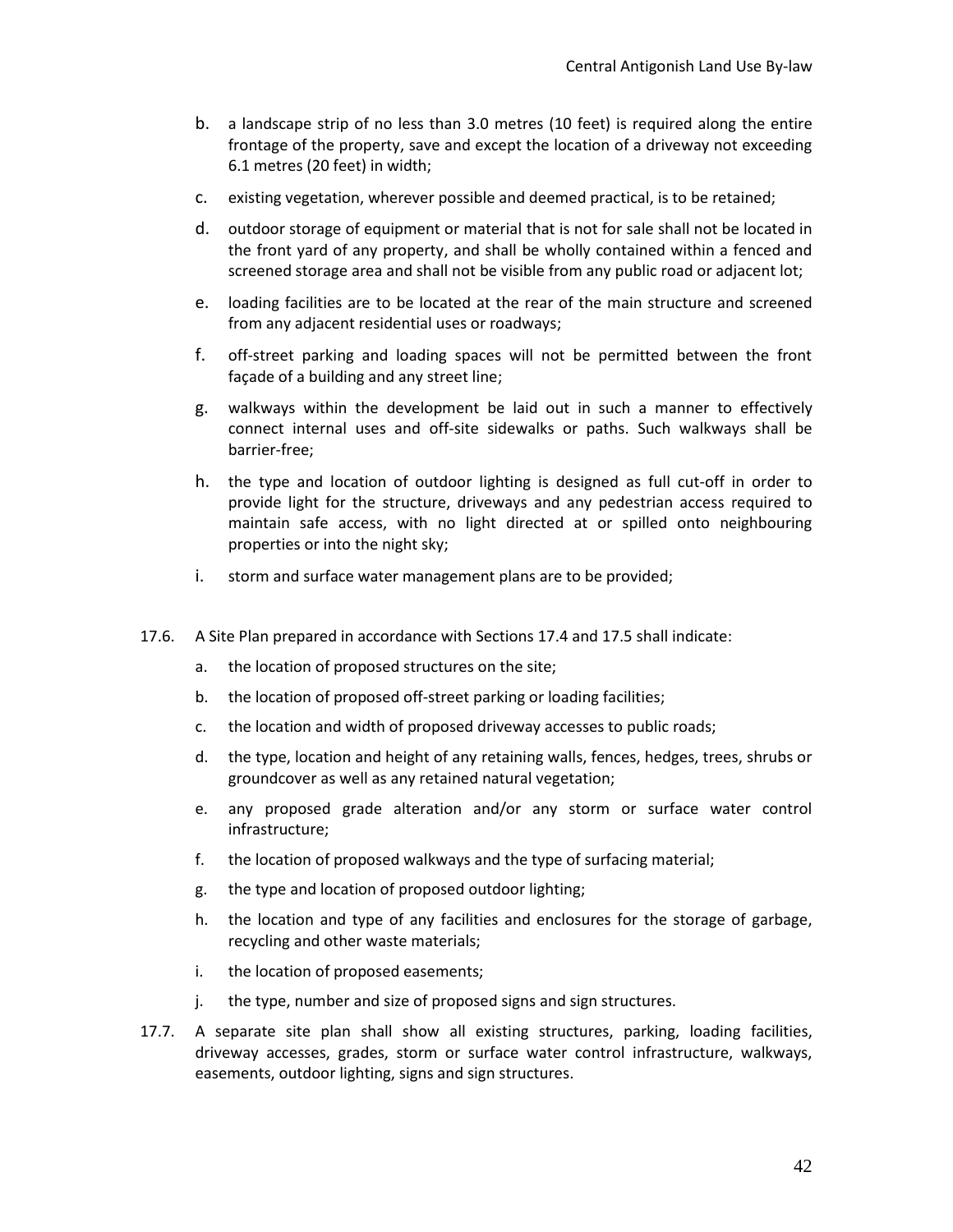## <span id="page-42-0"></span>*Automobile Service Stations*

- 17.8. Notwithstanding Section 17.2, the following special provisions shall apply to automobile service station uses:
	- a. Minimum lot frontage of 45.75 metres (150 feet);
	- b. No portion of any pump island shall be located closer than 6.1 metres (20 feet) from any street line;
	- c. The minimum distance between ramps or driveways shall not be less than 9 metres (29.5 feet) ;
	- d. A weather canopy for service station pump islands may be erected provided that no part of the canopy is located within 4 metres (13.1 feet) of the street or lot line and in no case shall the weather canopy extend beyond the front lot line.

### <span id="page-42-1"></span>*Waste Bins*

17.9. All garbage and recycling bins associated with a commercial use shall be stored indoors, within an accessory structure, or wholly screened by an opaque visual barrier so as to not be seen from any adjacent non-commercial properties or roadways.

#### <span id="page-42-2"></span>*Gas stations and Car Washes*

17.10. No new gas stations or car washes will be permitted within the Lower South River Water Protection Boundary.

#### <span id="page-42-3"></span>*Landscaping*

17.11. Where a new hamlet highway commercial use abuts a hamlet residential use (HR-1, HR-2 or HMHP-1), a visual barrier no less than 1.5 metres (5 feet) high is required along the shared lot line(s) and must be maintained in perpetuity.

### <span id="page-42-4"></span>*Open Storage*

17.12. No open storage is permitted in the side yard or rear yard of a hamlet commercial zone that abuts a hamlet residential zone unless there is a buffer of a least 1.5 metres (5 feet) present. This buffer must be maintained for the life of the development.

### <span id="page-42-5"></span>*Recycling Depots*

17.13. Any expansions to existing recycling depots shall require a buffer strip at least 1.5 metres (5 feet) wide along all lot lines and no storage shall be permitted in the front yard.

### <span id="page-42-6"></span>*Residential Uses in a Commercial Building*

17.14. Notwithstanding Section 17.1 of this By-law, dwelling units will be permitted within commercial buildings in the hamlet highway commercial (HHC-1) zone provided that the residential use shall not be located on the ground level at the front of the building.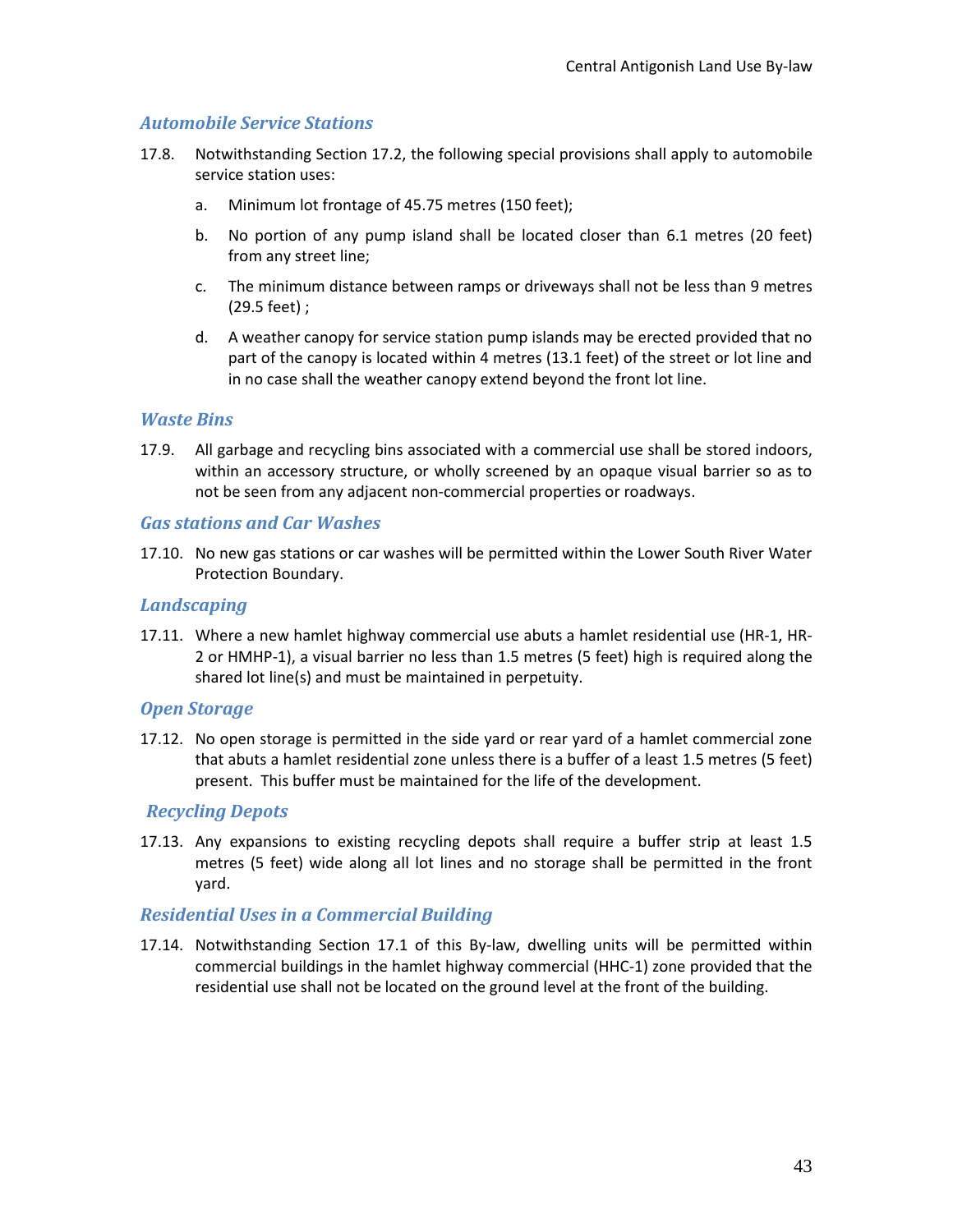# **PART 18: HAMLET INDUSTRIAL (HI-1) ZONE**

### <span id="page-43-0"></span>*HI-1 Uses Permitted*

- 18.1. No development permit shall be issued in a Hamlet Industrial (HI-1) zone except for one or more of the following uses:
	- a. Building supply, lumber outfits and equipment depots excluding bulk storage of sand or gravel; subject to Section 18.2
	- b. Construction operations and rentals, subject to Section 18.2
	- c. Display courts including swimming pools, decorative foundations, pre-fabricated homes
	- d. Light industrial manufacturing and assembly, subject to Section 18.2
	- e. Professional offices
	- f. Rental or leasing of commercial equipment
	- g. Transportation depots, subject to Section 18.2
	- h. Warehousing, storage facilities and recycling depots, subject to Section 18.2
	- i. Wholesale or retail sales

### <span id="page-43-1"></span>*HI-1 Uses Permitted Subject to Development Agreement*

- 18.2. Notwithstanding Section 18.1, new industrial developments or expansion to existing industrial developments in the HI-1 Zone shall only be permitted by Development Agreement as specified in Policy L-14.2 of the Municipal Planning Strategy.
- 18.2. Notwithstanding Section 18.1, new industrial developments or expansion to existing industrial developments in the HI-1 Zone shall only be permitted by the Development Officer after receiving an approval from the Director of Public Works (or designate) to ensure compliance with the Lower South River Source Water Protection Plan. Should an approval from Public Works not be given, no permits will be issued for the development.

### <span id="page-43-2"></span>*HI-1 Zone Lot Requirements*

18.3. In any Hamlet Industrial (HI-1) zone, no development permit shall be issued except in conformity with the following requirements:

| Standard                        |                                       |
|---------------------------------|---------------------------------------|
| Minimum Lot Area                | 4 645 sq. m (50,000 sq. ft.)          |
| Minimum Lot Frontage            | 30.5 m (100ft.)                       |
| Minimum Front Yard              | 7.6 m. (25ft.)                        |
| Minimum Side Yard               | $3.0$ m. $(10ft.)$                    |
| Minimum Rear Yard               | 7.6 m. (25ft.)                        |
| Maximum Height                  | 10.7 m. (35ft.)                       |
| <b>Maximum Building Spacing</b> | Subject to the National Building Code |

### <span id="page-43-3"></span>*Fuel Storage*

18.4. Storage of gas and fuel for company use shall only be permitted in above ground tanks which can be monitored for leaks and other potential problems. There shall also be setbacks from property lines of 3 metres (10 feet) when abutting a residential property.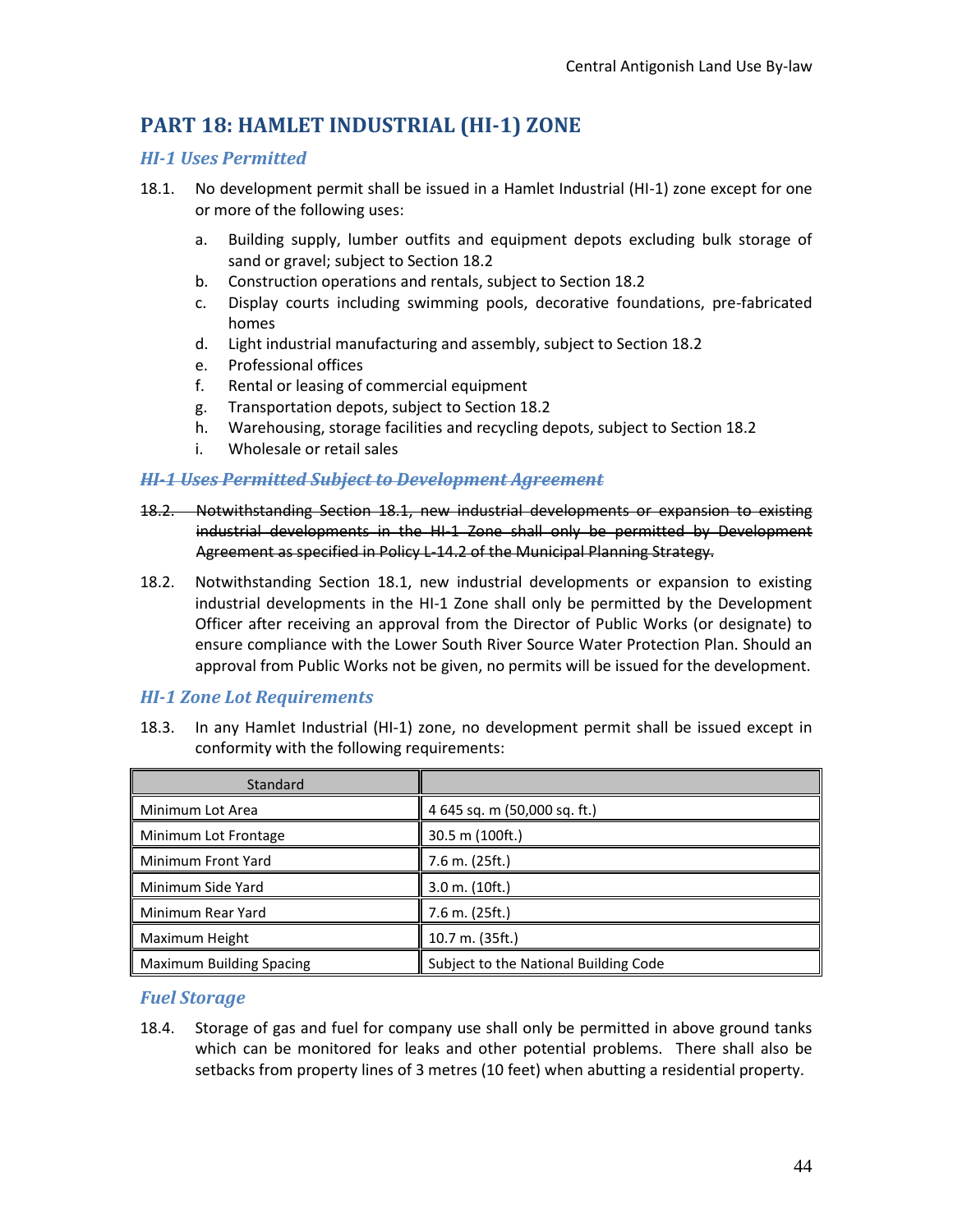## <span id="page-44-0"></span>**PART 19: DEFINITIONS**

**ACCESSORY BUILDING** means a subordinate building or structure on the same lot as the main building devoted exclusively to an accessory use, but does not include a building attached in any way to the main building or a building located completely underground.

**ACCESSORY DWELLING UNIT** means a self-contained living unit created within or detached from a single-family dwelling.

**ACCESSORY USE** means a use subordinate and naturally, customarily and normally incidental to and exclusively devoted to a main use of land or building and located on the same lot.

**ACCOMMODATION UNIT (TOURIST)** means one tourist cottage or one sleeping room in a tourist and guest home as defined in the Land Use By-law.

**ACT** means the Nova Scotia *Municipal Government Act*, 1998.

**AGRICULTURAL USE** means a use of land and buildings for farming, dairying, pasturage, agriculture, apiculture, floriculture and animal and poultry husbandry and the necessary accessory uses for packing, storing or treating the produce.

**ALTER** means to change a structural component of a building, or to increase or decrease the volume of a building or structure.

**AUTOMOBILE SERVICE STATION** means a building or part of a building or a clearly defined space on a lot used for the retail sale of lubricating oils, diesel and gasoline and may include the sale of automobile accessories and the servicing and minor repairing essential to the actual operation of motor vehicles. An automobile service station may include an automobile car wash and/or convenience store.

**BED AND BREAKFAST** means a "roofed accommodation" as described in section 2 (f) of the Nova Scotia Tourist Accommodations Act; 1994-1995.

**BOARDING HOUSE** means a dwelling in which the proprietor supplies either room or room and board for monetary gain, of more than two rooms exclusive of those of the lessee or owner thereof or family members and which is not open to the general public.

**BUILDING** means any structure, whether temporary or permanent, used or built for the shelter, accommodation, or enclosure of persons, animals, materials, or equipment. Any tent, awning, bin, bunker, or platform vessel or vehicle used for any of the said purposes shall be deemed a building.

**CAMPGROUND** means a plot of ground upon which two or more campsites are located, established, or maintained for occupancy by camping units as temporary living quarters for recreation, education or vacation purposes.

**CAMPING UNIT** means any tent, trailer, cabin, lean-to, recreation vehicle or similar structure established or maintained and operated in a campground as temporary living quarters for recreation, education or vacation purposes.

**CLINIC** means a building or part of a building used for medical, dental, surgical or therapeutic treatment of human beings but does not include a public or private hospital.

**COASTAL FEATURE** means any terrestrial landform directly influenced by the sea, including beaches, barrier islands, dunes and salt marshes.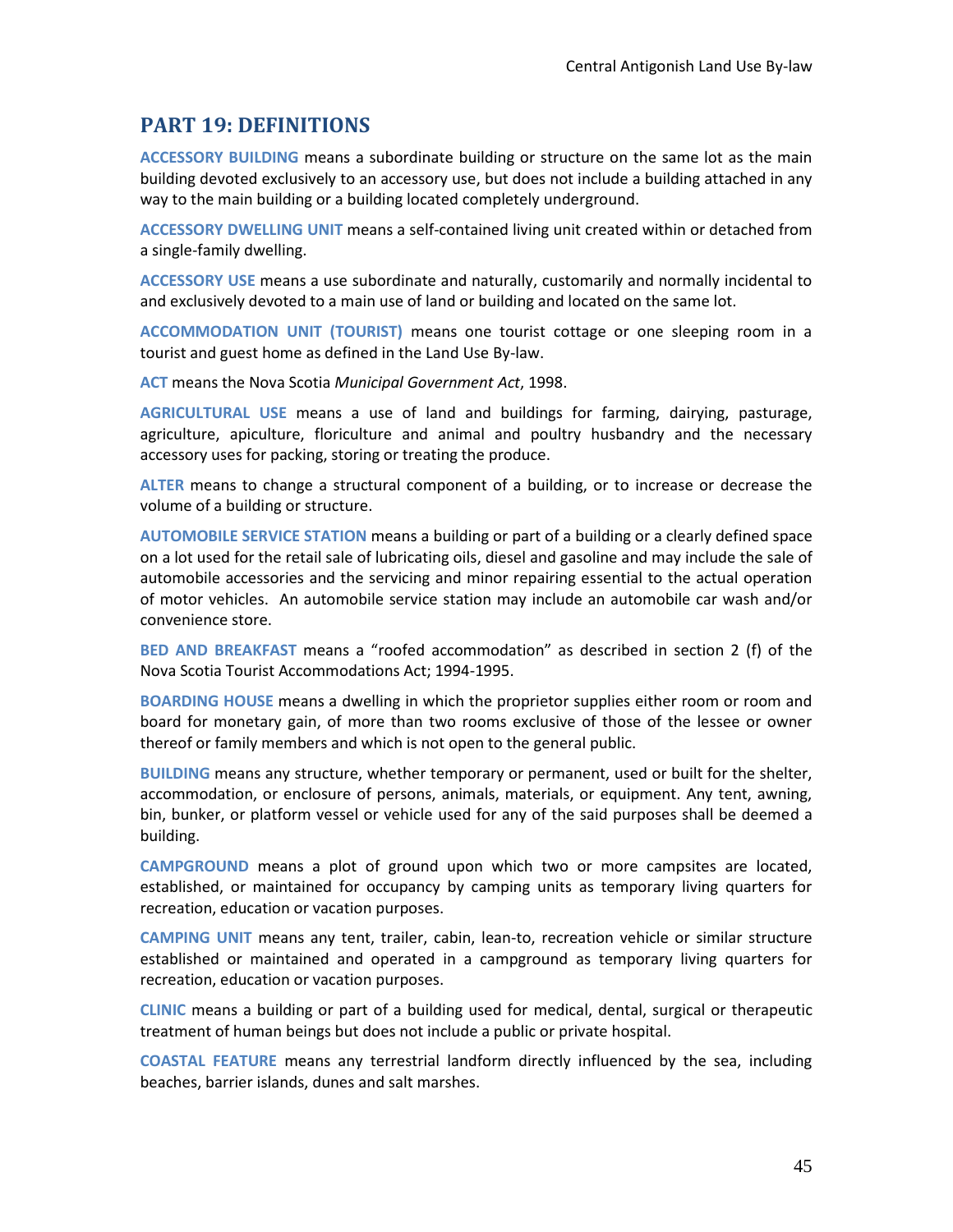**COMMUNITY CENTRE** means any building or buildings, or any part of any buildings used for community activities whether used for commercial purposes or not, the control of which is vested in the Municipality, a local board or agent thereof, or a non-profit organization.

**CONVERTED DWELLING** means a building converted to contain a greater number of dwelling units than the building contained prior to that conversion.

**COUNCIL** shall mean the Council of the Municipality of the County of Antigonish.

**DAY CARE CENTRE** means a facility where three (3) or more pre-school children are cared for on a temporary daily basis without overnight accommodation and does not include a school.

**DEVELOPMENT** shall include the erection, construction, alteration, replacement or relocation of or addition to, any structure and any change or alteration in the use made of land or structures.

**DEVELOPMENT OFFICER** means the officer of the County of Antigonish with the duty of administering the provisions of the Land Use By-law.

**DWELLING** means a building occupied or capable of being occupied as a home, residence or sleeping place by one or more persons, containing one or more dwelling units, but shall not include a hotel, a motel, or a travel trailer.

- a. **Single Detached Dwelling** means a building containing not more than one (1) dwelling unit.
- b. **Duplex Dwelling** means a building that is divided horizontally into two (2) dwelling units, each of which have an independent entrance either directly from outside the building of through a common vestibule.
- c. **Multiple Unit Dwelling** means a building containing three (3) or more dwelling units which have a common entrance from the street level and shall include apartment buildings and condominiums.
- d. **Row House or Townhouse Dwelling** means a building that is divided vertically into three (3) or more dwelling units, each of which has independent entrances to a front yard immediately abutting the front walls of each dwelling unit.
- e. **Semi-Detached Dwelling** means a building that is divided vertically into two dwelling units and sharing a common foundation. Each unit shall have an independent entrance.

**DWELLING UNIT** means one or more habitable rooms intended for use by one or more individuals as an independent and separate housekeeping establishment. A dwelling unit shall include both kitchen and sanitary facilities provided for the exclusive use of the individual or individuals within that unit, and shall also include a private entrance from outside the building or from a common hallway or stairway inside the building.

**ERECT** means to build, construct, reconstruct, alter or relocate and without limiting the generality if the forgoing shall be taken to include any preliminary physical operation such as excavating, grading, piling, cribbing, filling or draining, or structurally altering any existing building or structure by an addition, deletion, enlargement or extension.

**EXISTING** means a structure or use in operation or existence as of the effective date of this Bylaw.

**FLOOR AREA** means: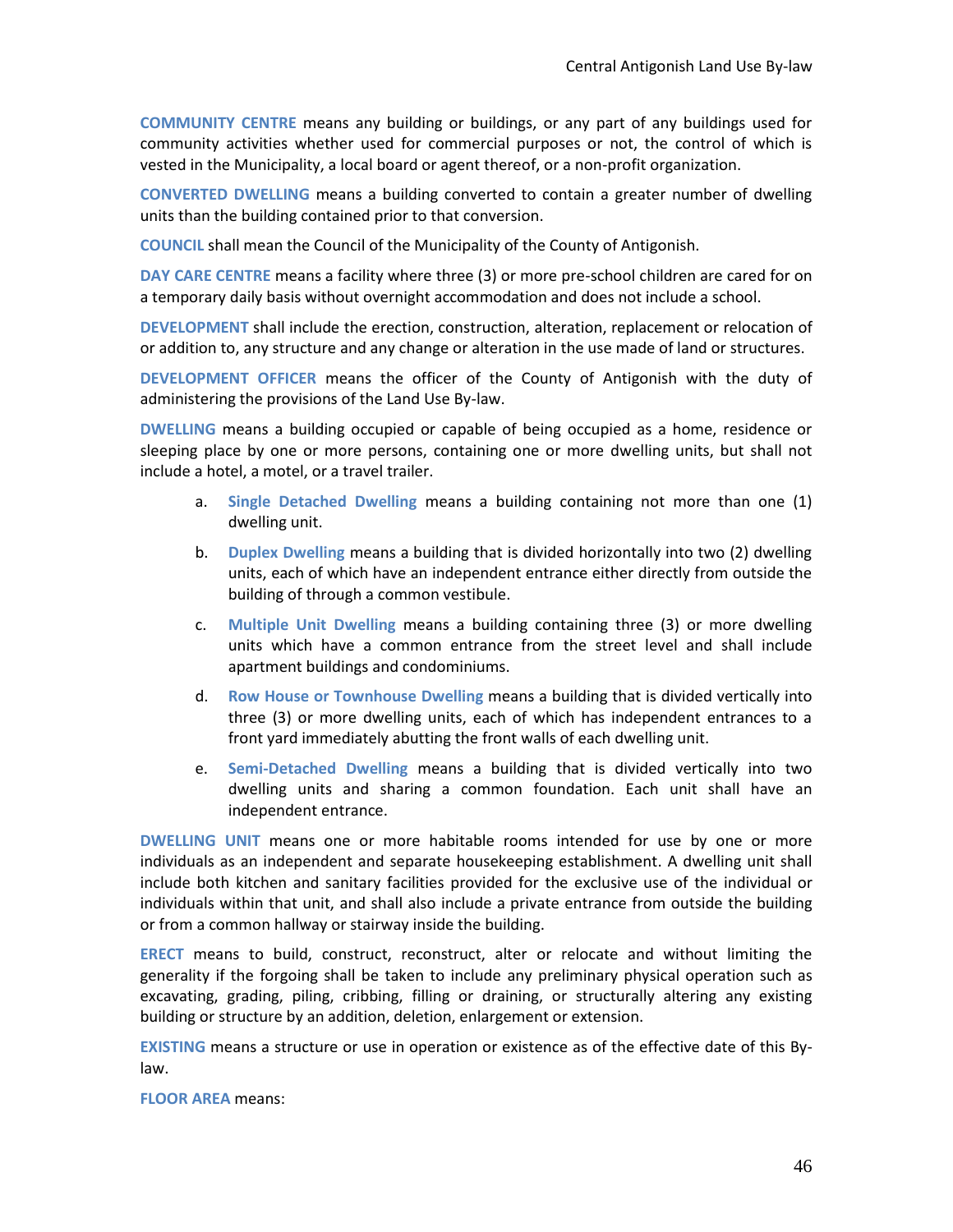- a. With reference to a dwelling means the maximum floor area contained within the outside walls excluding any private garage, porch, verandah, sun room, unfinished attic or basement and cellar or other room not habitable at all seasons of the year.
- b. Commercial floor area means the total usable floor area within a building used for commercial purposes but excludes washrooms, furnace and utility rooms, and common malls between stores.

**GARDEN SUITE or "GRANNY FLAT"** means a physically separate dwelling unit placed on a residential lot that already has an existing dwelling sited on it. They are intended to be a temporary use on the lot to be removed once the unit is no longer needed by the family member.

**GROUPED DWELLINGS** means two or more permanent dwelling units, which are contained within two or more buildings located on the same lot.

**HEIGHT** The height of a building shall be determined by calculating the vertical distance of a building between the established (average) grade and

- a. the highest point of the roof or the parapet, whichever is the greater, of a flat roof;
- b. the highest point of the ridge of a gabled, hip, gambrel, mansard or other type of pitched roof;
- c. but shall not include any construction used as an ornament or for the mechanical operation of the building, a mechanical penthouse, chimney, tower, cupola or steeple.

**HOME OCCUPATION** means any secondary use of a dwelling or accessory building by the occupant for gainful employment involving the provision or sale or rental of goods manufactured by the occupant or services or both good and services.

**HOTEL** means a building or buildings or part thereof on the same site used to accommodate the traveling public for monetary gain by supplying them with sleeping accommodations with or without meals but generally without private cooking facilities. Access to each unit is gained through a common area from inside the building.

**INDUSTRIAL** means a use engaged in the manufacturing, predominantly from previously prepared materials, of finished products or parts, including processing, fabrication, assembly, treatment, packaging, incidental storage, sales and distribution of such products.

**INSTITUTION** means a building or part of a building used by an organized body or society for promoting a particular purpose with no intent or profit such as schools, places of worship, community centres, hospitals, homes for special care, senior citizen homes and government buildings but shall not include a private club.

**INTENSIVE LIVESTOCK OPERATION** means a commercial operation in which animals or fowl are confined to feedlots or buildings for feeding, breeding, or milking for eventual sale or egg production.

**KENNEL** means a building where domestic household animals and birds are kept, boarded and/or bred.

**LANDSCAPING** means any combination of trees, shrubs, flowers, grass, or other horticultural elements, decorative stonework, paving, grading, screening or other architectural elements, all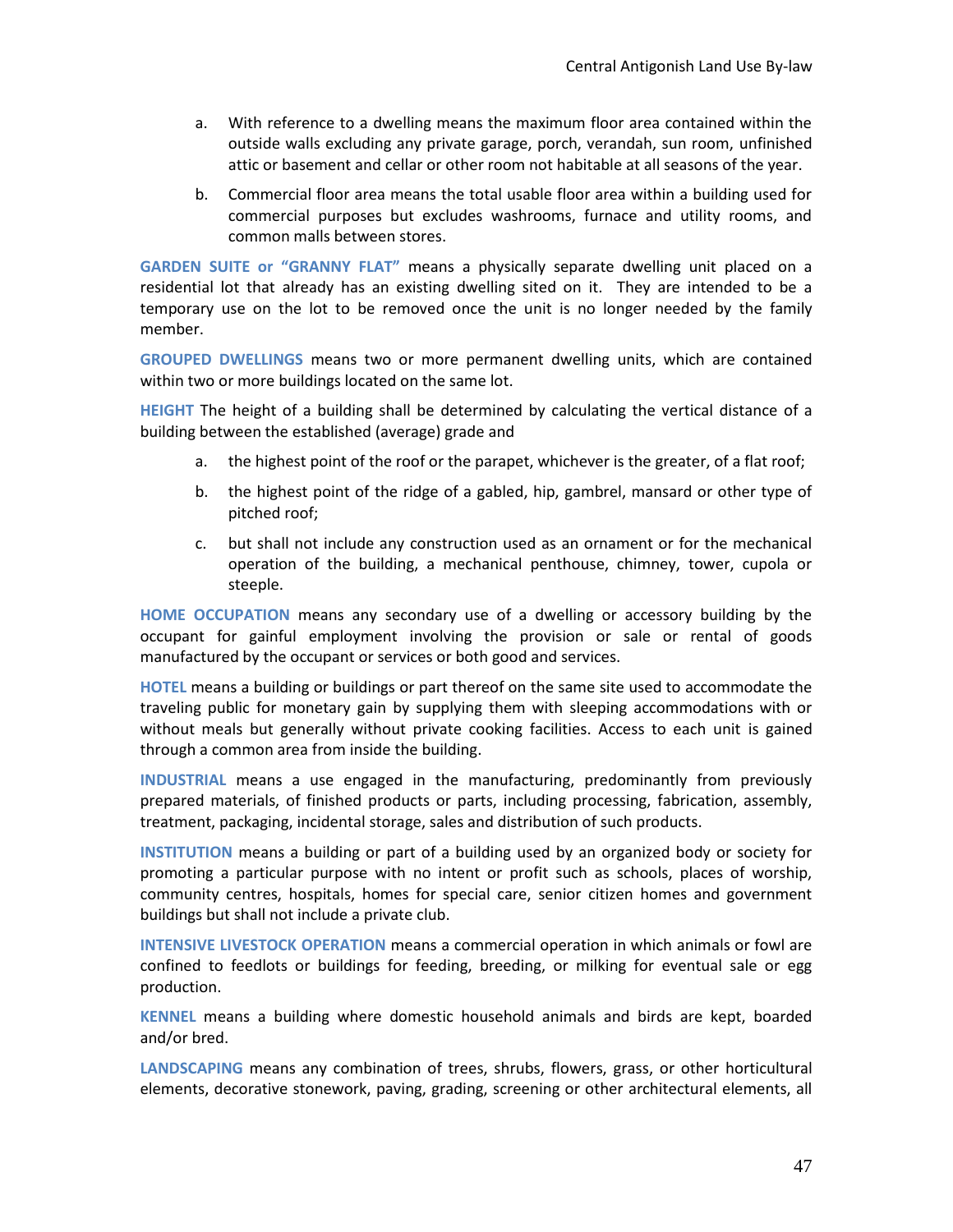of which is designed to enhance the visual amenity of a property or to provide a screen or barrier to mitigate any objectionable aspects that may detrimentally affect adjacent land.

**LOADING SPACE** means a vacant area of land provided and maintained upon the same lot or lots upon which the principle use is located and which area:

- a. is suitable for the temporary parking of at least one commercial motor vehicle while merchandise or materials are being loaded or unloaded from such vehicles;
- b. is not upon or partly upon any street or highway.

**LOT** means any parcel of land described in a deep or as shown in a registered plan of subdivision.

- a. **Corner lot** means a lot situated at the intersection of and abutting on two or more streets. The shorter lot line shall be deemed the front lot line of the said lot.
- b. **Interior lot** means a lot situated between two lots and having access to one street.
- c. **Through lot** means a lot, which is not a corner lot, with frontage on more than one street.

**LOT AREA** means the total horizontal area within the lot lines of a lot.

**LOT DEPTH** means the horizontal distance between the front and rear lot lines. Where these lot lines are not parallel the lot depth shall be the length of a line joining the midpoints of the front and rear lot lines.

**LOT FRONTAGE** means the length of a line joining the side lot lines and parallel to the front lot line. (see calculation of lot frontage for irregularly shaped parcels in 'General Provisions', Part 6).

**LOT LINE** means a boundary line of a lot.

- a. **Front lot line** means the line dividing the lot from the street; in the case of a corner lot the shorter boundary line abutting the street shall be deemed the front lot line and the longer boundary line abutting the street shall be deemed the side lot line and where such lot lines are of equal length the front lot line shall be either of the lot lines. In the case of a through lot, any boundary dividing the lot from a street shall be deemed to be the front lot line.
- b. **Rear lot line** means the lot line furthest from or opposite to the front lot line.
- c. **Side lot line** means a lot line other than a front or rear lot line.
- d. **Flanking lot line** means a side lot line which abuts the street on a corner lot.

**MAIN BUILDING** means the building in which the principal purpose for which the building lot is used.

**MAIN WALL** means the exterior front, side or rear wall of a building, and all structural members essential to the support of a fully or partially enclosed space or roof.

**MANUFACTURING** means the production, compounding, processing, packaging, crafting, bottling, packing or assembling of raw or semi-processed or fully-processed goods or materials, and shall include a recycling operation completely contained within a building.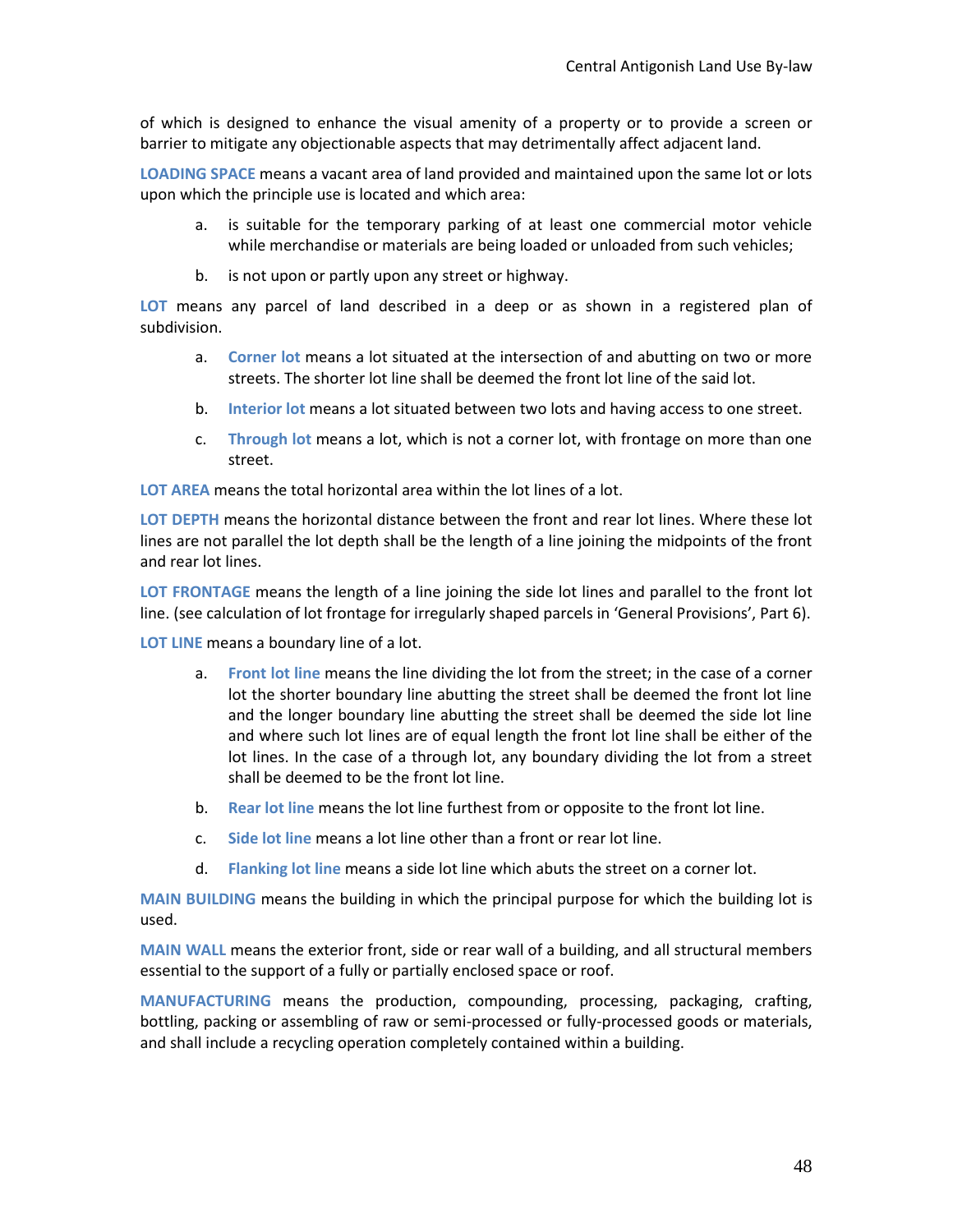**MINI HOME** means a detached dwelling designed for transportation after fabrication whether on its own wheels or on a flatbed or other trailer and which arrives at the site where it is to be occupied as a dwelling complete and ready for occupancy (except for minor and incidental unpacking and assembling operations), located on wheels, jacks or permanent foundation, and which may be connected to utilities and sanitary services, and the foregoing shall include mini homes and modular dwellings having any main walls with a width of less than 6.1 m [20 ft.].

**MINI HOME PARK** means an establishment comprising land on premises under single ownership designed and intended for residential use where residence is in mini homes exclusively, but does not include public or private seasonal camping grounds.

**MOTEL** means a building or buildings or part thereof on the same site used to accommodate the traveling public for gain or profit, by supplying them with sleeping accommodation, with or without means. Each unit has an independent entrance from the outside of the building.

**MULTIPLE UNIT DWELLING** see "Dwelling, Multiple Unit"

**MUNICIPALITY** means the Municipality of the County of Antigonish.

**NURSING HOME** means a building wherein nursing care, room and board are provided to individuals incapacitated in some manner for medical reasons but does not include a hospital.

**OBNOXIOUS USE** means a use which, from its nature or operation creates a nuisance or is offensive by the creation of noise or vibration, or by reason of the emission of gas, fumes, dust, oil or objectionable odour, or by reason of the unsightly storage of goods, wares, merchandise, salvage, refuse matter, waste or other material.

**OPEN SPACE** means uses related primarily to the outdoor enjoyment of lands, including recreational uses, accessory buildings to a beach including change rooms and washrooms, boardwalks and nature interpretation stands, canteens, conservation projects, information stands, marina facilities and picnic areas and facilities.

#### **ORDINARY HIGH WATER MARK** means:

- a. For non-tidal waters, the limit or edge of the bed of a body of water where the land has been covered by water so long as to wrest it from vegetation or as to mark a distinct character upon the vegetation where it extends into the water or upon the soil itself; and
- b. For tidal waters, the mark on the seashore reached by the average of the mean high tides of the sea between the spring and neap tides in each quarter of a lunar revolution during the year excluding only extraordinary catastrophes or overflows.

**OUTDOOR DISPLAY** means an area of land where goods are displayed and which are available for sale to the general public from a retail outlet located on the same lot.

**OUTDOOR STORAGE** means the storage of any item located outside of a building not primarily for the encouragement of sale of the item or of similar items at that location, but primarily for storage purposes.

**PARKING SPACE** means an area of not less than one hundred eighty (180) square feet, measuring nine (9) by twenty (20) feet exclusive of driveways or aisles, for the temporary parking or storage of motor vehicles.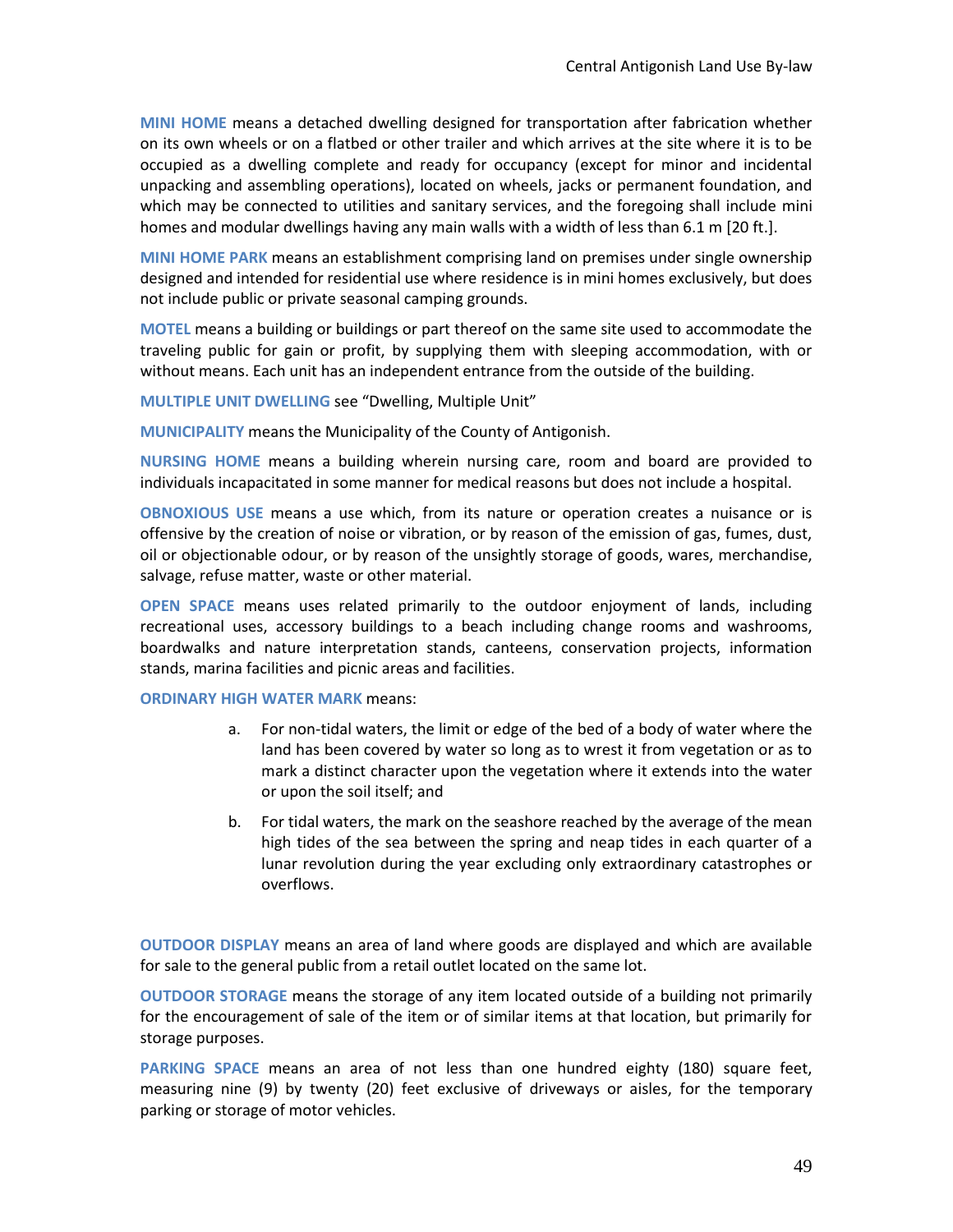**PERSON** means an individual, association, firm, partnership, corporation, incorporated company, organization, trustee, or agent, and the heirs, executors, or other legal representatives of a person to whom the context can apply according to law.

**PERSONAL SERVICE ESTABLISHMENT** means a building or part of a building in which persons are employed in furnishing services and otherwise administering to the individual and personal needs of persons, and without limiting the generality of the foregoing may include such establishments as barber shops, beauty parlours, automatic laundry shops, hairdressing shops, shoe repair and shoe shining shops, and depots for collecting dry cleaning and laundry, but excludes any manufacturing or fabrication of goods for sale.

**PLANNING AREA** means the Central Antigonish Planning Area.

**PROFESSIONAL OFFICE** means a building or structure where business may be transacted, a service performed or consultation given but shall not include the manufacturing of any product or the retailing or selling of goods.

**PUBLIC AND PRIVATE UTILITIES** means a closely regulated enterprise with a franchise for providing to the public a utility service deemed necessary for the public health, safety and welfare.

**PUBLIC PARK** means a park owned or controlled by a Public Authority or by any Board, Commission or other Authority established under any statute of the Province of Nova Scotia.

#### **REAR YARD -** see Yard, Rear

**RECREATIONAL USES** means the public use of land for parks, playgrounds, tennis courts, the existing race track, indoor or outdoor ice skating rinks, lawn bowling greens, athletic fields, golf courses, picnic areas, swimming pools, day camps and similar uses to the foregoing, together with the necessary accessory buildings and structures, but not including a track for the racing of animals or any form of motorized vehicles.

**RECYCLING DEPOT** means premises on which recoverable materials, such as paper, glass and metals are separated prior to shipment, but does not include any processing of the material and does not include a scrap yard.

**RENTAL ESTABLISHMENT** means a business that has equipment or goods for rent.

**RELIGIOUS INSTITUTION** means a building dedicated to religious worship and includes a church hall, auditorium, synagogue, mosque, temple, parish hall, Sunday school and day nursery operated by the church.

**RESTAURANT** means a building or part thereof where food and drink is served to the public for consumption within the building or for take-out and for consumption in parking areas appurtenant to the building.

**RETAIL STORE** means a building or part thereof in which goods, wares, merchandise, substances, articles or things are offered or kept for sale directly to the public at retail.

**SCHOOL** means any building or part thereof which is designed, constructed or used for education or instruction in any branch of knowledge.

**SENIOR CITIZENS' HOUSING** means multifamily housing designed for older people. This type of housing can also refer to an adult retirement community, assisted living facility, congregate residences or continuing care retirement facility.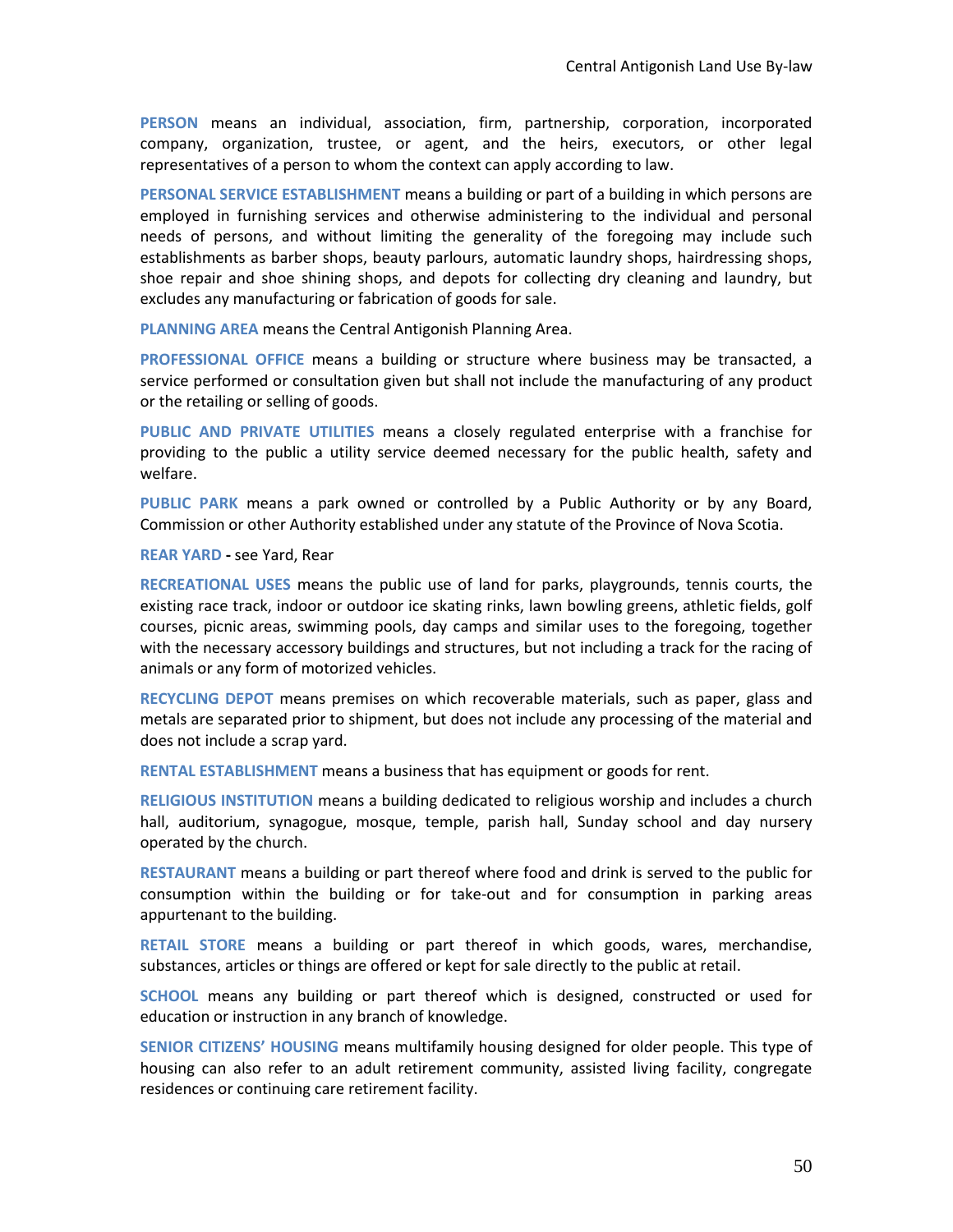**SERVICE SHOP** means a building or part thereof used for the repair of household articles and shall include radio, television, and appliance repair shops but shall not include industrial or manufacturing or motor vehicle repair shops.

**SETBACK** means the distance between a street line, watercourse or natural feature and the nearest main wall of any building or structure and extending the full width or length of the lot.

**SHORELINE** means the ordinary high water mark of a coastal or other body of water.

**SIDE YARD** - see Yard, Side

**SIGN** means a structure, device, light or natural object including the ground itself, or any part thereof, or any device attached thereto, or painted or represented thereon, which shall be used to justify, advertise, or attract attention to any object, product, place, activity, person, institution, organization, firm, group, commodity, profession, enterprise, industry or business, or which shall display or include any letter, work, model, number, banner, flag, pennant, insignia, device or representation used as an announcement, direction, or advertisement, and which is intended to be seen from off the premises or from a parking lot. The word "sign" shall include signs that are affixed to the inside of windows and glass doors and is intended to be seen from roadways or parking lots. No other indoor sign shall be deemed a sign within this Bylaw.

- a. Ground Sign means a sign supported by one or more uprights, poles or braces placed in or upon the ground.
- b. Illuminated Sign means a sign that provides artificial light directly, or through any transparent or translucent material, from a source of light connected with such sign, or a sign illuminated by a light focused, upon or chiefly directed at the surface of the sign.
- c. Projecting Wall Sign means a sign which projects from and is supported by a wall of a building.
- d. Facial Wall Sign means a sign that is attached to and supported by wall of a building.
- e. Number of Signs means a sign shall be considered to be a single display surface or display device containing elements organized, related and composed to form a unit. Where matter is displayed in a random manner without organized relationship or elements, or where there is reasonable doubt about the relationship of elements, each element shall be considered to be a single sign.
- f. Sign Area means the area of the smallest triangle, rectangle, or circle or semi-circle that can wholly enclose the surface area of the sign. All visible faces of a multi-faced sign shall be counted separately and then totaled in calculating sign area. Three dimensional signs shall be treated as dual-faced signs, such that the total area shall be twice the area of the smallest triangle, rectangle, or circle or semi-circle, which can totally circumscribe the sign in the plan of its largest dimension.

**STOREY** means the portion of a building between any floor and the floor, ceiling or roof next above, provided that any portion of a building partly below grade level shall not be deemed a storey unless its ceiling is at least 1.8 metres (6 feet) above grade and provided also that any portion of a storey exceeding 4.3 metres (14 feet) in height shall be deemed an additional storey for each 4.3 metres (14 feet) or fraction thereof of such excess.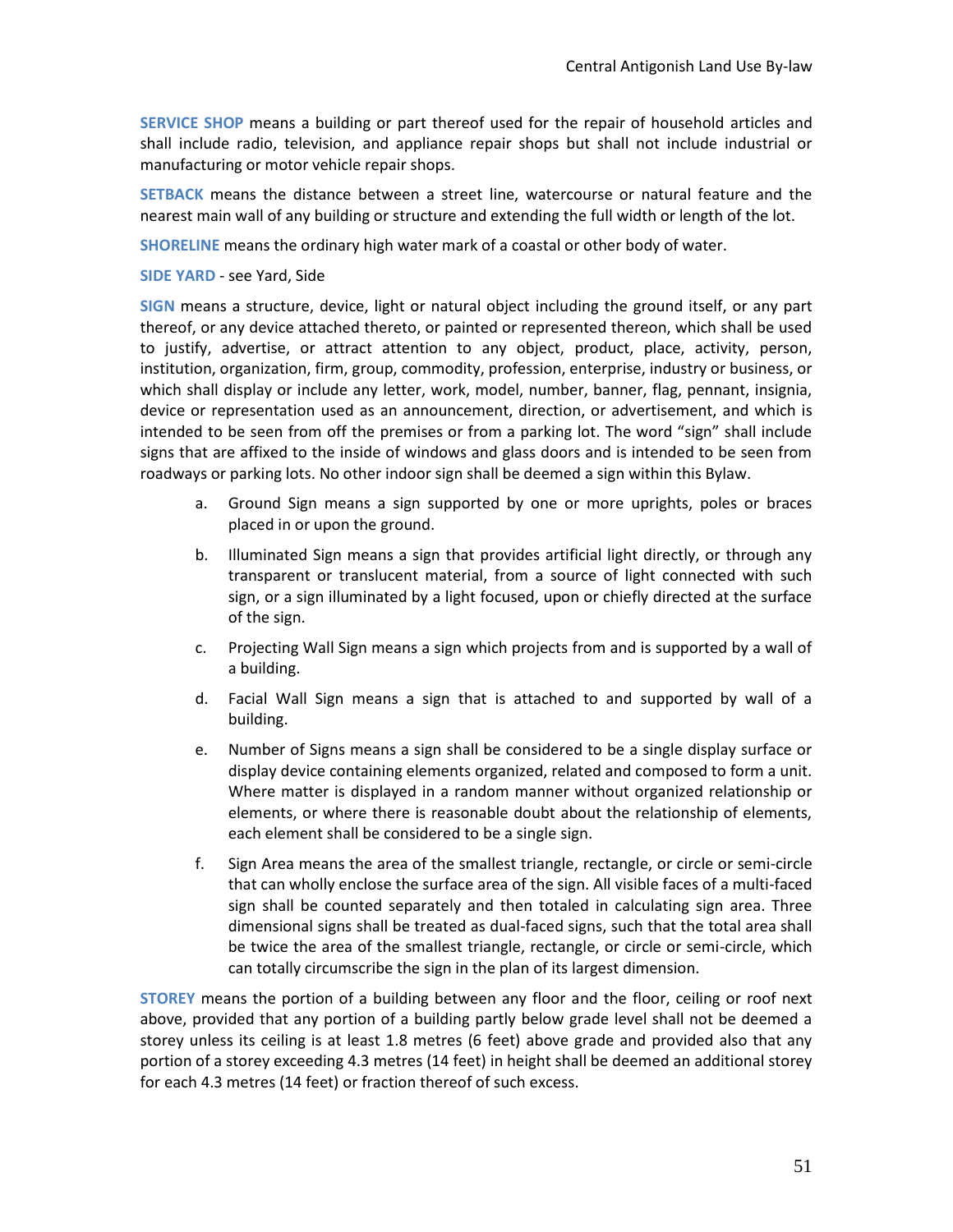**STREET** means a road, accepted and maintained by the Department of Transportation as a public thoroughfare.

**STREET LINE** means the boundary line of a street.

**STRUCTURE** means anything that is erected, built or constructed or parts joined together or any such erection fixed to or supported by the soil or by any other structure. A structure shall include buildings, walls, and signs and also fences exceeding 1.8 metres (6 feet) in height.

**TOURIST AND GUEST HOME** means a building used as a single family dwelling in which there are not more than six (6) sleeping rooms intended to be rented to the general public and where the stay of the guests is of a transient nature.

**TOURIST COTTAGE OR CABIN** means an establishment providing accommodation for the use of the traveling or vacationing public, a free-standing unit containing less than 93 square metres (1,000 square feet) of livable indoor floor space, which includes a bed, sitting room (linens supplied) and bathroom; may have kitchen facilities.

**TRANSPORTATION DEPOT** means a place where trucks, buses and other vehicles are housed and maintained

**UTILITY**- see Public and Private Utilities

**VARIANCE** means a departure from the provisions of a zoning ordinance relating to setbacks, side yards, frontage requirements and lot size that, if applied to a specific lot, would significantly interfere with the use of the property. Granting of the variance may result in benefits to the applicant or the community as a whole. Examples include protecting environmentally sensitive areas by allowing a building to be built closer to a side or front yard line than the ordinance provides, reducing the size of parking spaces to provide more parking for an existing use, and increasing setbacks on one side and encroaching on another to provide more light and air to an adjacent building.

**WAREHOUSE** means a building used primarily for the storage of goods and materials.

**WATERCOURSE** means the bed and shore of every river, stream, lake, creek, pond, spring, lagoon, swamp, marsh, wetland, ravine, gulch or other natural body of water, and the water therein, including ground water, within the jurisdiction of the Province, whether it contains water or not.

**WETLAND** means an area that is inundated or saturated by surface water or groundwater at a frequency and duration sufficient to support, and that under normal circumstances does support, a prevalence of vegetation typically adapted for life in saturated soil conditions.

**YARD** means the uncovered space on a lot appurtenant to a building (except a court) and unoccupied by buildings or structures except as specifically permitted elsewhere in this Bylaw. In determining yard measurements, the minimum horizontal distance from the respective lot lines to the building shall be used.